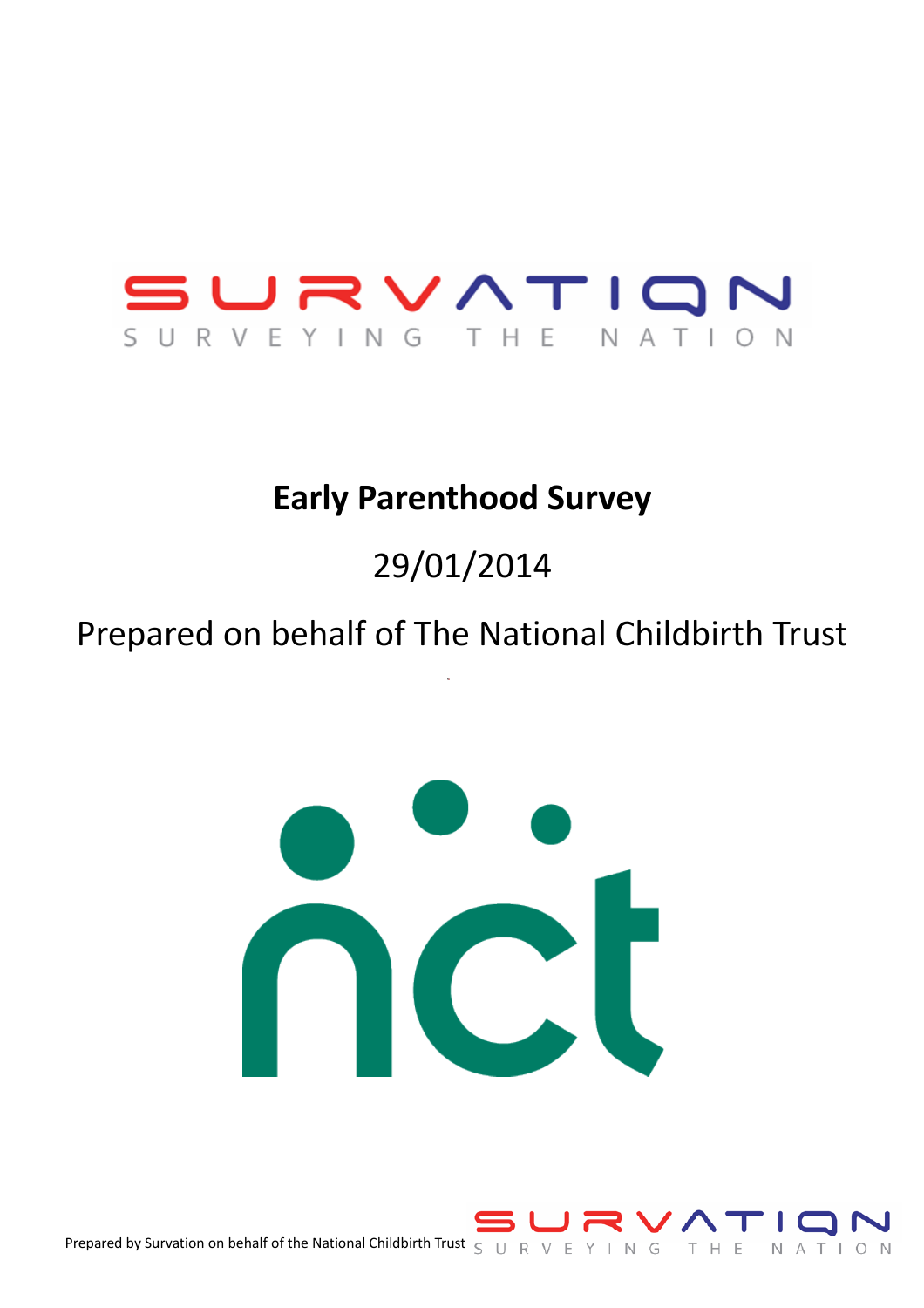### Early Parenthood Survey On behalf of the NCT 29/01/14 - 1,006 respondents

#### **Methodology**

#### **Fieldwork Dates**

24<sup>th</sup> - 28<sup>th</sup> January 2014

#### **Data Collection Method**

The survey was conducted via online panel. Invitations to complete surveys were sent out to members of the panel. Differential response rates from different demographic groups were taken into account.

#### **Population Sampled**

All parents of children aged three and under, in the United Kingdom.

**Sample Size**

1,006

#### **Data Weighting**

Data were weighted to the profile of all parents of children aged three and under. Data were weighted by age & gender of parent, age of child and region of the UK. Targets for the weighted data were derived from Office of National Statistics data on births and household composition.

#### **Margin of Error**

Because only a sample of the full population was interviewed, all results are subject to margin of error, meaning that not all differences are statistically significant. For example, in a question where 50% (the worst case scenario as far as margin of error is concerned) gave a particular answer, with a sample of 1,006 it is 95% certain that the 'true' value will fall within the range of 3.1% from the sample result. Subsamples from the cross-breaks will be subject to higher margin of error, conclusions drawn from crossbreaks with very small sub-samples should be treated with caution.

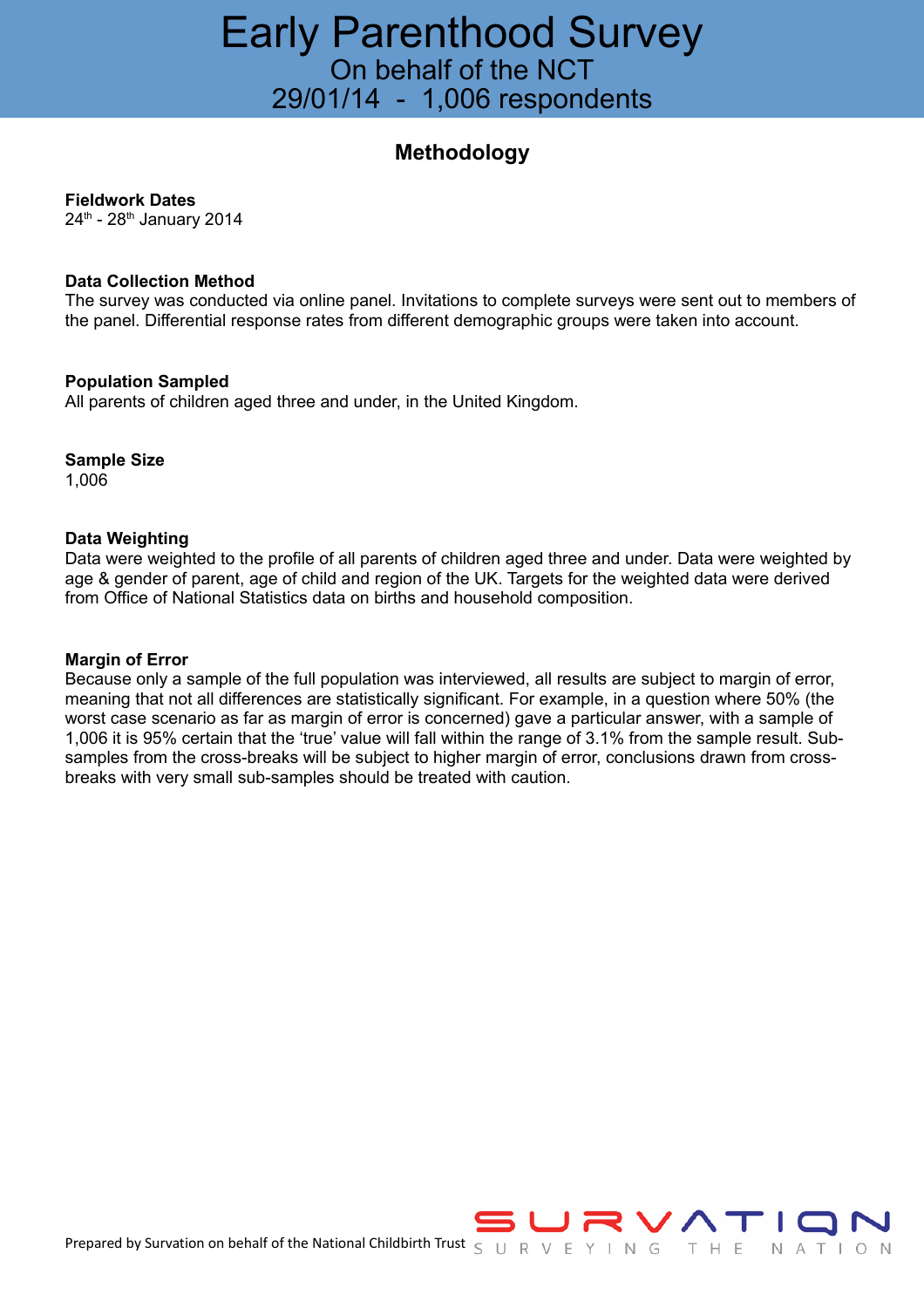## Early Parenthood Survey On behalf of the NCT 29/01/14 - 1,006 respondents

#### **Question presentation**

All data tables shown in full below, in order and wording put to respondents, including but not limited to all tables relating to published data and all relevant tables preceding them. Tables for demographic questions might not be included but these should be clear from the cross-breaks on published tables.

In all questions where the responses are a list of parties, names or statements, these will typically have been displayed to respondents in a randomising order. The only questions which would not have had randomising responses would be those in which there was a natural order to maintain – e.g. a scale from "strongly agree" to "strongly disagree", a list of numbers from 0 to 10 or questions which had factual rather than opinion-related answers such as demographic information. "Other", "Don't know" and "Refused" responses are not randomised.

Not all questions will have necessarily been asked to all respondents – this is because they may be follow-on questions from previous questions or only appropriate to certain demographic groups. Lower response counts should make clear where this has occurred.

Data were analysed and weighted by Survation and presented by Patrick Briône and Damian Lyons Lowe.

For further information please contact; Damian Lyons Lowe Chief Executive Survation Ltd 0203 142 7644 [damian.lyonslowe@survation.com](mailto:damian.lyonslowe@survation.com)

If you are interested in commissioning a poll from us, please contact [researchteam@survation.com](mailto:researchteam@survation.com) for a prompt response to your enquiry and we'll call you right back with the appropriate person.

Sign up for our press releases at<http://eepurl.com/mOK8T>

Follow us on twitter:

[www.twitter.com/survation](http://www.twitter.com/survation) for our regular survey work and political polling

[www.twitter.com/damiansurvation](http://www.twitter.com/damiansurvation) for Damian Lyons Lowe's twitter feed

Survation are a member of The British Polling Council and abide by its rules: [http://www.britishpollingcouncil.org](http://www.britishpollingcouncil.org/)

Survation Ltd Registered in England & Wales Number 07143509

# NATION

Prepared by Survation on behalf of the National Childbirth Trust  $S \cup R \vee E Y \cap N G$  T H E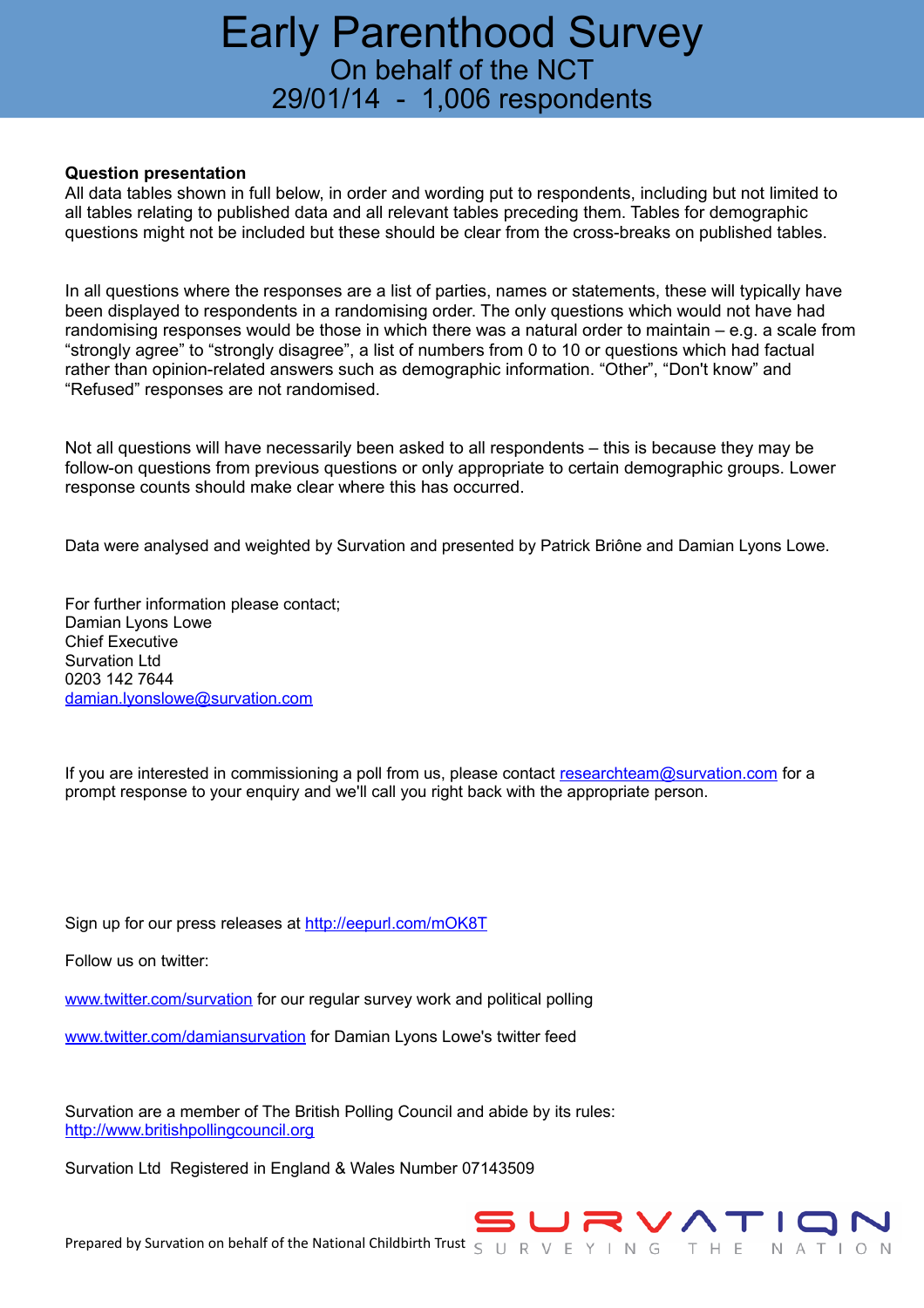#### **Table 1Q1. Where do you currently live? Base : All Respondents**

|                       | Total          | Parent       |              |               | <b>Age of Parent</b> |              |                   | Age of Child |              |              |               |              | Region6 |               |               |               |                                      | <b>Working Status</b> |                    |                       | Relationship  |                                  |
|-----------------------|----------------|--------------|--------------|---------------|----------------------|--------------|-------------------|--------------|--------------|--------------|---------------|--------------|---------|---------------|---------------|---------------|--------------------------------------|-----------------------|--------------------|-----------------------|---------------|----------------------------------|
|                       |                | Mother       | Father       | 18-24         | 25-34                | $35+$        | Under<br>12months |              |              |              | London        | ∣ Scotland ∣ | Wales   | South         | Midlands      | North         | Considering Returned to<br>returnina | work                  | Not<br>  returnina | Not in work<br>before | With partner  | Separated or<br>single<br>parent |
| Unweighted Total      | 1006           | 738          | 268          | 91            | 571                  | 344          | 242               | 280          | 338          | 146          | 123           | 80           | 45      | 240           | 161           | 145           | 257                                  | 501                   | 136                | 112                   | 899           | 107                              |
| <b>Weighted Total</b> | 1006           | 518          | 488          | 128           | 487                  | 391          | 252               | 251          | 252          | 252          | 151           | 77           | 46      | 212           | 160           | 151           | 225                                  | 585                   | 104                | 91                    | 913           | 93                               |
| England               | 851<br>84.6%   | 451<br>87.0% | 401<br>82.0% | 112<br>87.2%  | 409<br>83.9%         | 331<br>84.7% | 215<br>85.3%      | 221<br>87.7% | 215<br>85.5% | 201<br>80.0% | 151<br>100.0% |              |         | 212<br>100.0% | 160<br>100.0% | 151<br>100.0% | 195<br>86.5%                         | 488<br>83.4%          | 91<br>87.6%        | 77<br>84.2%           | 773<br>84.7%  | 78<br>84.1%                      |
| Scotland              | 77<br>7.7%     | 37<br>7.1%   | 41<br>8.4%   | 10<br>7.5%    | 39<br>8.1%           | 28<br>7.3%   | 11<br>4.6%        | 16<br>6.2%   | 25<br>9.9%   | 25<br>10.1%  |               | 100.0%       |         |               |               |               | 18<br>7.8%                           | 45<br>7.7%            | 6<br>5.8%          | 9.6%                  | 68<br>7.5%    | 9.9%                             |
| Wales                 | 4.6%           | 19<br>3.7%   | 27<br>5.5%   | 5.3%          | 19<br>3.9%           | 20<br>5.2%   | 14<br>5.7%        | 2.4%         | 3.4%         | 17<br>6.9%   |               |              | 100.0%  |               |               |               | 3.3%                                 | 32<br>5.4%            | 3<br>3.3%          | 4.2%                  | 42<br>4.5%    | 5.1%                             |
| Northern Ireland      | 31<br>3.1%     | 2.2%         | 20<br>4.1%   |               | 20<br>4.1%           | 11<br>2.8%   | 11<br>4.5%        | 3.6%         | 1.2%         | 8<br>3.1%    |               |              |         |               |               |               | 2.3%                                 | 21<br>3.5%            | 3.4%               | 2.0%                  | 30<br>3.3%    | 0.9%                             |
| <b>SIGMA</b>          | 1006<br>100.0% | 518<br>00.0% | 488<br>00.0% | 128<br>100.0% | 487<br>00.0%         | 391<br>00.0% | 252               | 251<br>00.0% | 252<br>00.0% | 251<br>00.0% | 151           | 77<br>100.0% | 46      | 212<br>100.0% | 160<br>100.0% | 151<br>100.0% | 225<br>100.0%                        | 585<br>100.0%         | 104<br>100.0%      | 91<br>100.0%          | 913<br>100.0% | 93<br>100.0%                     |

**Prepared by Survation on behalf of the National Childbirth Trust**



29 Jan 2014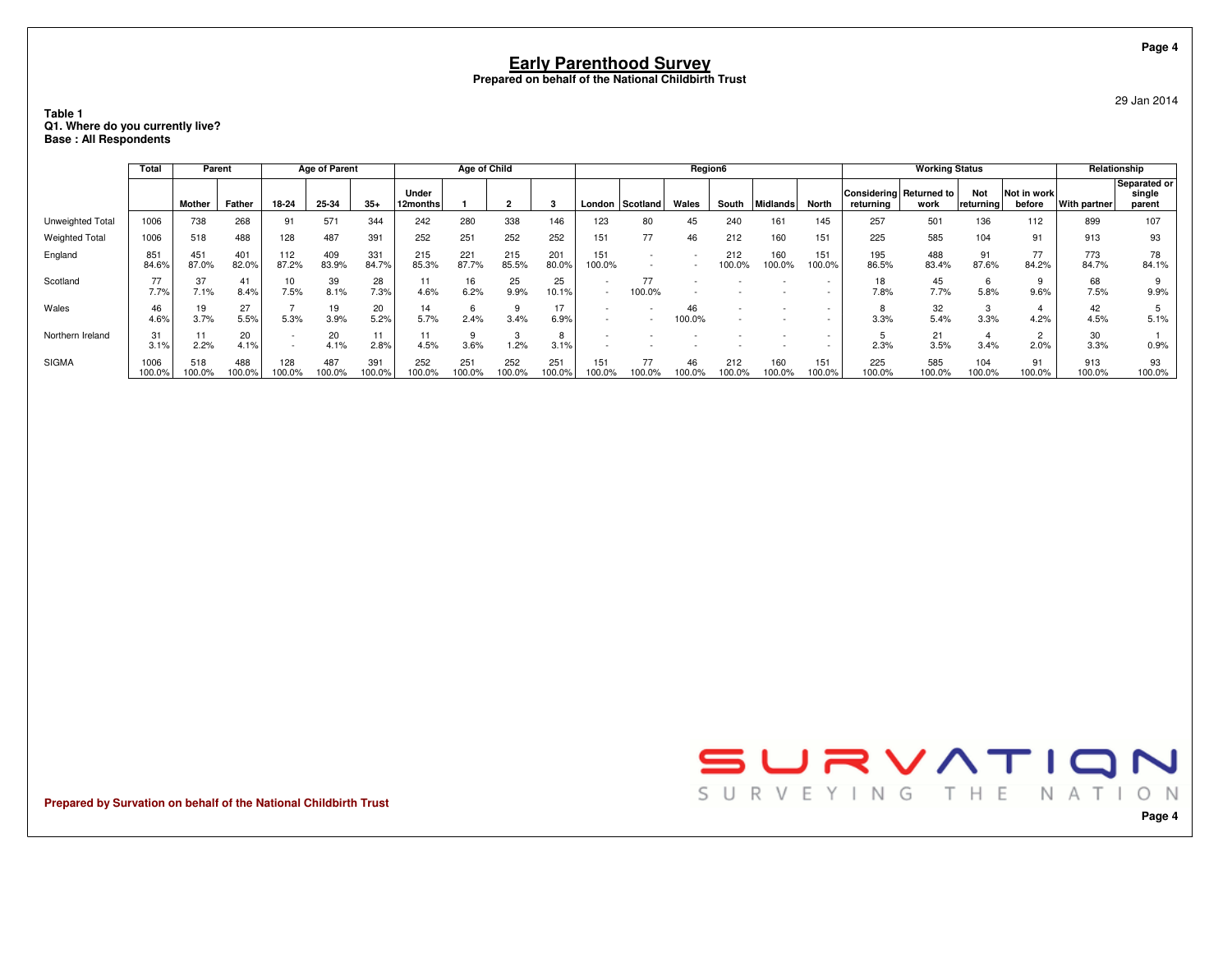**Table 2Q2. Which English county do you currently live in? Base : England Respondents**

|                                                                  | Total                  | Parent                 |                        |                          | <b>Age of Parent</b>   |                        |                          | Age of Child           |                        |                                    |               |                   | Region6 |                        |                  |                                    |                          | <b>Working Status</b>      |                                    |                        | Relationship           |                                  |
|------------------------------------------------------------------|------------------------|------------------------|------------------------|--------------------------|------------------------|------------------------|--------------------------|------------------------|------------------------|------------------------------------|---------------|-------------------|---------|------------------------|------------------|------------------------------------|--------------------------|----------------------------|------------------------------------|------------------------|------------------------|----------------------------------|
|                                                                  |                        | Mother                 | Father                 | 18-24                    | 25-34                  | $35+$                  | Under<br>12months        | -1                     | $\overline{2}$         | 3                                  |               | London   Scotland | Wales   | South                  | <b>Midlands</b>  | <b>North</b>                       | Considering<br>returning | <b>Returned to</b><br>work | Not<br>returning                   | Not in work<br>before  | With partner           | Separated or<br>single<br>parent |
| Unweighted Total                                                 | 860                    | 638                    | 222                    | 77                       | 485                    | 298                    | 205                      | 247                    | 289                    | 119                                | 123           |                   |         | 240                    | 161              | 145                                | 222                      | 423                        | 119                                | 96                     | 766                    | 94                               |
| <b>Weighted Total</b>                                            | 851                    | 451                    | 401                    | 112                      | 409                    | 331                    | 215                      | 221                    | 215                    | 201                                | 151           |                   |         | 212                    | 160              | 151                                | 195                      | 488                        | 91                                 | 77                     | 773                    | 78                               |
| Greater London                                                   | 151<br>17.7%           | 86<br>19.1%            | 65<br>16.1%            | 14<br>12.3%              | 79<br>19.4%            | 58<br>17.5%            | 34<br>15.8%              | 40<br>18.2%            | 35<br>16.5%            | 41<br>20.5%                        | 151<br>100.0% |                   |         |                        |                  | $\sim$                             | 41<br>21.0%              | 94<br>19.3%                | 8<br>9.0%                          | $\overline{7}$<br>9.3% | 129<br>16.7%           | 21<br>27.2%                      |
| Avon & Bristol                                                   | 13<br>1.5%             | $\overline{7}$<br>1.6% | 6<br>1.5%              | $\overline{\phantom{a}}$ | $\overline{4}$<br>1.1% | 8<br>2.5%              | $\mathbf{1}$<br>0.5%     | 6<br>2.6%              | $\overline{4}$<br>1.9% | $\overline{2}$<br>1.0%             |               |                   |         | 13<br>6.1%             |                  | $\sim$                             | 7<br>3.5%                | $\overline{4}$<br>0.9%     | $^\star$<br>0.5%                   | $\mathbf{1}$<br>1.9%   | 13<br>1.7%             | $\overline{\phantom{a}}$         |
| Bedfordshire                                                     | 9<br>1.0%              | $\overline{4}$<br>0.9% | 5<br>1.2%              |                          | $\overline{4}$<br>1.1% | 4<br>1.3%              | $\overline{2}$<br>0.8%   | $\overline{4}$<br>1.9% | 3<br>1.3%              |                                    |               |                   |         |                        |                  | $\overline{\phantom{a}}$           | -1<br>0.5%               | 6<br>1.1%                  | -1<br>0.7%                         | $\overline{c}$<br>2.0% | 9<br>1.1%              |                                  |
| Berkshire                                                        | 24<br>2.8%             | 11<br>2.4%             | 13<br>3.2%             | 0.8%                     | 11<br>2.7%             | 12<br>3.6%             | 5<br>2.5%                | 6<br>2.9%              | 5<br>2.5%              | $\overline{7}$<br>3.4%             |               |                   |         | 24<br>11.2%            |                  |                                    | 8<br>4.0%                | 12<br>2.5%                 | $\overline{2}$<br>1.7%             | $\overline{c}$<br>3.1% | 23<br>3.0%             | $\overline{1}$<br>1.2%           |
| Buckinghamshire                                                  | 11<br>1.2%             | $\overline{c}$<br>0.4% | 9<br>2.1%              | 0.7%                     | -1<br>0.1%             | 9<br>2.8%              | -1<br>0.3%               | -1<br>0.3%             | $\overline{c}$<br>0.9% | $\overline{7}$<br>3.7%             |               |                   |         | 11<br>5.0%             |                  | $\sim$                             | 0.3%                     | 9<br>1.9%                  | -1<br>0.9%                         |                        | 10<br>1.3%             | $\mathbf{1}$<br>1.0%             |
| Cambridgeshire                                                   | 12<br>1.4%             | 6<br>1.4%              | 6<br>1.4%              |                          | 3<br>0.8%              | 8<br>2.6%              | 3<br>1.2%                | 5<br>2.2%              | $\mathbf{1}$<br>0.4%   | $\overline{4}$<br>1.8%             |               |                   |         |                        |                  | $\overline{\phantom{a}}$           | $\overline{2}$<br>1.0%   | 8<br>1.7%                  | $\mathbf{1}$<br>0.7%               | $\mathbf{1}$<br>1.2%   | 11<br>1.4%             | $\mathbf{1}$<br>1.3%             |
| Cheshire                                                         | 27<br>3.1%             | 19<br>4.2%             | 8<br>2.0%              | 5<br>4.2%                | 14<br>3.4%             | 8<br>2.5%              | 5<br>2.4%                | 6<br>2.9%              | 14<br>6.3%             | -1<br>0.7%                         |               |                   |         |                        |                  | 27<br>17.6%                        | 3<br>1.8%                | 14<br>2.8%                 | $\overline{4}$<br>4.6%             | 5<br>6.9%              | 23<br>3.0%             | 3<br>4.2%                        |
| Cleveland                                                        | 5<br>0.6%              | 3<br>0.7%              | $\overline{2}$<br>0.6% | $\sim$                   | $\mathbf{1}$<br>0.1%   | 5<br>1.5%              | $\overline{\phantom{a}}$ | $\overline{2}$<br>1.1% | $\overline{c}$<br>0.8% | $\mathbf{1}$<br>0.6%               |               |                   |         |                        |                  | 5<br>3.6%                          | $\overline{2}$<br>1.2%   | $\overline{2}$<br>0.5%     | $\mathbf{1}$<br>0.6%               | $\sim$                 | 5<br>0.7%              |                                  |
| Cornwall                                                         | 10<br>1.2%             | 3<br>0.6%              | 7<br>1.9%              | 2<br>1.3%                | 5<br>1.2%              | $\overline{4}$<br>1.1% | $\overline{4}$<br>2.0%   | 3<br>1.1%              | $\overline{c}$<br>0.7% | $\overline{c}$<br>1.0%             |               |                   |         | 10<br>4.9%             | $\sim$           | $\sim$                             | $\overline{2}$<br>1.2%   | 7<br>1.4%                  | -1<br>0.8%                         | $\star$<br>0.5%        | 8<br>1.1%              | $\overline{2}$<br>2.7%           |
| Cumbria                                                          | 5<br>0.6%              | $\overline{4}$<br>0.8% | $\overline{1}$<br>0.3% | $\overline{2}$<br>2.2%   | $\overline{1}$<br>0.2% | $\overline{c}$<br>0.6% | $\mathbf{1}$<br>0.6%     | $\overline{c}$<br>0.8% | $\overline{c}$<br>0.9% | $\overline{\phantom{a}}$<br>$\sim$ |               |                   |         |                        |                  | 5<br>3.4%                          | -1<br>0.7%               | $\overline{4}$<br>0.8%     | $\sim$                             |                        | 5<br>0.7%              |                                  |
| Derbyshire                                                       | 8<br>1.0%              | 3<br>0.8%              | 5<br>1.2%              |                          | $\overline{7}$<br>1.8% | $\mathbf{1}$<br>0.3%   | $\overline{2}$<br>0.9%   | $\overline{1}$<br>0.6% | $\overline{4}$<br>1.6% | 2<br>0.8%                          |               |                   |         |                        | 8<br>5.2%        | $\overline{\phantom{a}}$<br>$\sim$ | -1<br>0.8%               | 5<br>1.1%                  | $\mathbf{1}$<br>1.6%               |                        | 8<br>1.1%              |                                  |
| Devon                                                            | 12<br>1.4%             | 6<br>1.4%              | 6<br>1.4%              | $\overline{2}$<br>2.1%   | 5<br>1.2%              | $\overline{4}$<br>1.3% | $\mathbf{1}$<br>0.5%     | $\overline{4}$<br>2.0% | 5<br>2.5%              | $\mathbf{1}$<br>0.4%               |               |                   |         | 12<br>5.5%             | $\sim$<br>$\sim$ | $\sim$<br>$\sim$                   | 3<br>1.5%                | 3<br>0.6%                  | 6<br>6.1%                          | $\sim$                 | 12<br>1.5%             |                                  |
| Dorset                                                           | 9<br>1.0%              | 6<br>1.2%              | 3<br>0.8%              | 0.9%                     | 5<br>1.3%              | 3<br>0.8%              | $\overline{1}$<br>0.4%   | $\overline{1}$<br>0.4% | 5<br>2.4%              | $\overline{2}$<br>0.9%             |               |                   |         | 9<br>4.2%              | $\sim$           | $\sim$                             | 3<br>1.6%                | $\overline{4}$<br>0.9%     | $\sim$                             | 1.8%                   | 9<br>1.1%              |                                  |
| Durham                                                           | 14<br>1.7%             | 8<br>1.7%              | 6<br>1.6%              | $\sim$                   | 5<br>1.2%              | 9<br>2.8%              | $\overline{c}$<br>1.1%   | 5<br>2.4%              | 0.4%                   | 5<br>2.7%                          |               |                   |         |                        | $\sim$           | 14<br>9.3%                         | 6<br>3.0%                | $\overline{7}$<br>1.5%     | $\mathbf{1}$<br>1.2%               | $\sim$                 | 10<br>1.3%             | $\overline{4}$<br>4.9%           |
| East Sussex                                                      | $\overline{4}$<br>0.4% | $\overline{2}$<br>0.5% | -1<br>0.3%             | 0.7%                     | $\overline{2}$<br>0.6% | $\mathbf{1}$<br>0.2%   | $\mathbf{1}$<br>0.3%     | 0.2%                   | 3<br>1.2%              |                                    |               |                   |         | $\overline{4}$<br>1.7% |                  | $\overline{\phantom{a}}$<br>$\sim$ | 0.4%                     | $\overline{2}$<br>0.5%     | $\overline{\phantom{a}}$<br>$\sim$ | -1<br>0.8%             | 3<br>0.4%              | $\mathbf{1}$<br>1.0%             |
| East Yorkshire                                                   | 9<br>1.1%              | $\overline{7}$<br>1.4% | 3<br>0.7%              | 0.9%                     | $\overline{2}$<br>0.5% | 6<br>1.9%              | $\overline{1}$<br>0.4%   | $\overline{4}$<br>1.7% | 5<br>2.1%              | $\sim$                             |               |                   |         |                        |                  |                                    |                          | 6<br>1.3%                  | $\mathbf{1}$<br>1.6%               | $\mathbf{1}$<br>1.7%   | 6<br>0.8%              | 3<br>3.5%                        |
| Essex                                                            | 33<br>3.8%             | 13<br>2.8%             | 20<br>4.9%             | 8<br>6.8%                | 19<br>4.7%             | 6<br>1.7%              | 9<br>4.1%                | 5<br>2.3%              | 5<br>2.4%              | 13<br>6.7%                         |               |                   |         |                        |                  |                                    | 3<br>1.3%                | 23<br>4.8%                 | $\overline{4}$<br>4.8%             | $\overline{2}$<br>2.8% | 33<br>4.2%             |                                  |
| Gloucestershire                                                  | 8<br>0.9%              | 6<br>1.4%              | 0.4%                   | 0.9%                     | 5<br>1.1%              | $\overline{c}$<br>0.6% | $\overline{4}$<br>1.9%   | $\star$<br>0.2%        | $\mathbf{1}$<br>0.5%   | $\overline{2}$<br>1.0%             |               |                   |         | 8<br>3.6%              |                  | $\overline{\phantom{a}}$           | 0.8%                     | $\overline{4}$<br>0.9%     | 1.6%                               | $\ddot{}$<br>0.5%      | $\overline{7}$<br>0.9% | 1.1%                             |
| <b>Greater Manchester</b>                                        | 34<br>4.0%             | 20<br>4.5%             | 14<br>3.4%             | 8<br>7.2%                | 16<br>3.8%             | 10<br>3.1%             | 11<br>5.3%               | 13<br>5.7%             | 8<br>3.5%              | 3<br>1.3%                          |               |                   |         |                        |                  | 34                                 | 5<br>2.6%                | 21                         | 5<br>5.29                          | $\overline{4}$         | 29                     | 5<br>5.9%                        |
| Prepared by Survation on behalf of the National Childbirth Trust |                        |                        |                        |                          |                        |                        |                          |                        |                        |                                    |               |                   | S       | U                      | R<br>V           | E<br>Υ                             | N                        | G                          |                                    | N                      |                        | N<br>O                           |
|                                                                  |                        |                        |                        |                          |                        |                        |                          |                        |                        |                                    |               |                   |         |                        |                  |                                    |                          |                            |                                    |                        |                        | Page 5                           |

**Page 5**

29 Jan 2014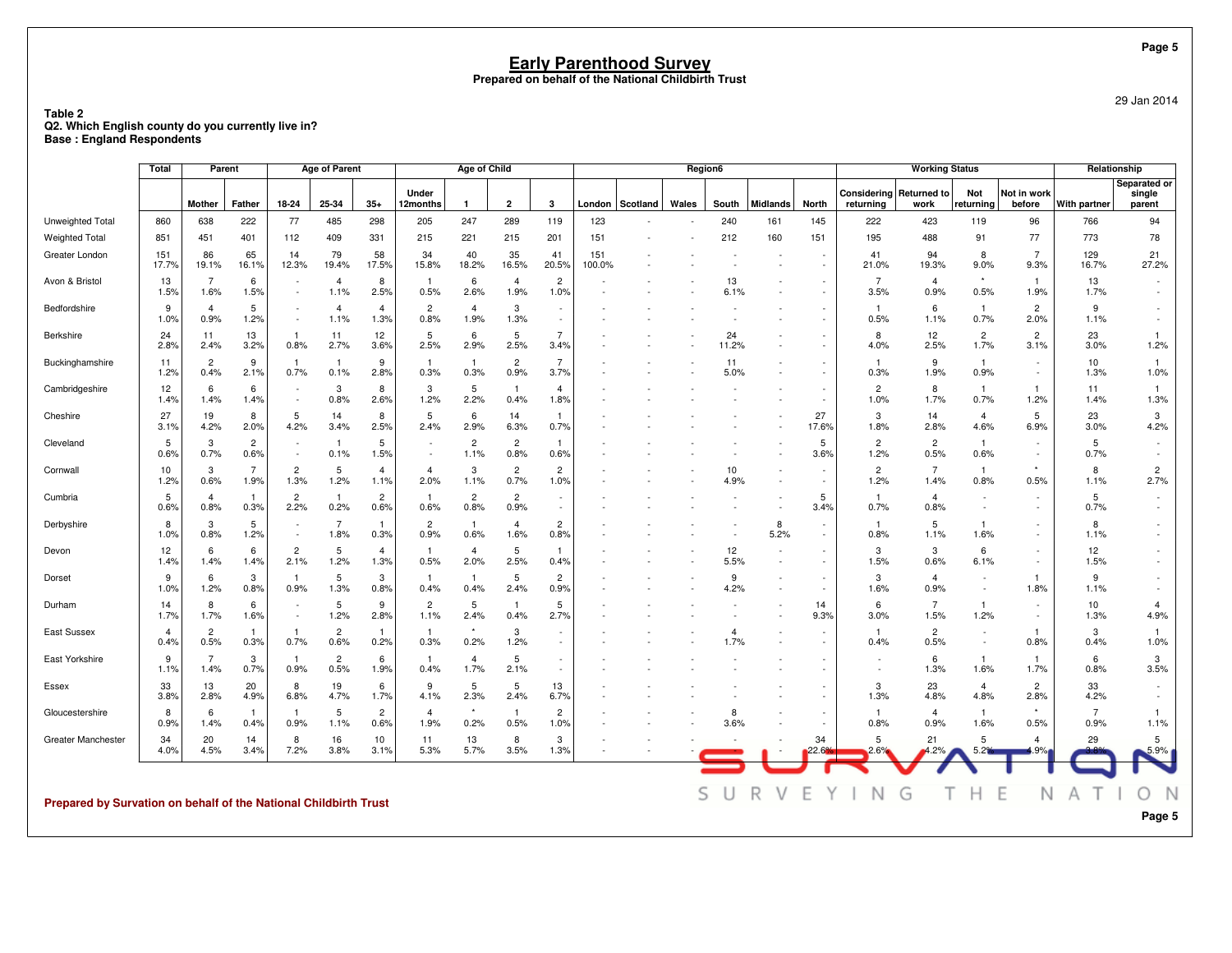#### **Table 2Q2. Which English county do you currently live in? Base : England Respondents**

|                                                                  | <b>Total</b>           | Parent                 |                                    |                          | <b>Age of Parent</b>   |                                                      |                        | Age of Child                       |                        |                        |     |                 |       | Region6     |                                 |                                                      |                          | <b>Working Status</b>  |                                    |                        | Relationship           |                                  |
|------------------------------------------------------------------|------------------------|------------------------|------------------------------------|--------------------------|------------------------|------------------------------------------------------|------------------------|------------------------------------|------------------------|------------------------|-----|-----------------|-------|-------------|---------------------------------|------------------------------------------------------|--------------------------|------------------------|------------------------------------|------------------------|------------------------|----------------------------------|
|                                                                  |                        | <b>Mother</b>          | Father                             | 18-24                    | 25-34                  | $35+$                                                | Under<br>12months      | 1                                  | $\overline{2}$         | 3                      |     | London Scotland | Wales | South       | <b>Midlands</b>                 | <b>North</b>                                         | Considering<br>returning | Returned to<br>work    | Not<br>returning                   | Not in work<br>before  | With partner           | Separated or<br>single<br>parent |
| <b>Weighted Total</b>                                            | 851                    | 451                    | 401                                | 112                      | 409                    | 331                                                  | 215                    | 221                                | 215                    | 201                    | 151 |                 |       | 212         | 160                             | 151                                                  | 195                      | 488                    | 91                                 | 77                     | 773                    | 78                               |
| Hampshire                                                        | 28<br>3.2%             | 14<br>3.1%             | 14<br>3.4%                         | $\overline{4}$<br>3.7%   | 13<br>3.1%             | 11<br>3.2%                                           | 8<br>3.5%              | 9<br>4.1%                          | 6<br>2.9%              | 5<br>2.4%              |     |                 |       | 28<br>13.0% | $\overline{\phantom{a}}$        | ÷,                                                   | 8<br>4.3%                | 14<br>2.9%             | $\overline{2}$<br>2.3%             | 3<br>3.6%              | 24<br>3.2%             | 3<br>4.1%                        |
| Hertfordshire                                                    | 23<br>2.7%             | 12<br>2.7%             | 11<br>2.8%                         | $\overline{c}$<br>2.0%   | 15<br>3.7%             | 6<br>1.8%                                            | $\overline{4}$<br>2.1% | $\overline{c}$<br>1.0%             | 6<br>2.9%              | 10<br>5.1%             |     |                 |       |             |                                 | $\overline{\phantom{a}}$                             | $\overline{2}$<br>1.1%   | 17<br>3.5%             | $\overline{c}$<br>2.6%             | $\overline{2}$<br>2.0% | 20<br>2.6%             | 3<br>3.5%                        |
| Isle of Wight                                                    | $\overline{1}$<br>0.2% | -1<br>0.3%             | $\sim$                             | -1<br>0.8%               | - 1<br>0.1%            | $\sim$<br>$\overline{\phantom{a}}$                   | -1<br>0.3%             | -1<br>0.4%                         |                        |                        |     |                 |       | -1<br>0.7%  |                                 | ÷.                                                   | -1<br>0.8%               |                        | $\overline{\phantom{a}}$           |                        | -1<br>0.2%             |                                  |
| Kent                                                             | 36<br>4.3%             | 18<br>3.9%             | 19<br>4.7%                         | 8<br>7.0%                | 14<br>3.4%             | 15<br>4.5%                                           | 12<br>5.8%             | 8<br>3.4%                          | 6<br>2.8%              | 10<br>5.1%             |     |                 |       | 36<br>17.2% | $\overline{\phantom{a}}$        | $\sim$                                               | 5<br>2.6%                | 20<br>4.0%             | $\overline{7}$<br>7.7%             | 5<br>5.9%              | 36<br>4.7%             | $\star$<br>0.6%                  |
| Lancashire                                                       | 29<br>3.4%             | 13<br>2.8%             | 16<br>4.1%                         |                          | 11<br>2.7%             | 18<br>5.5%                                           | 6<br>2.9%              | $\overline{7}$<br>3.3%             | 9<br>4.2%              | $\overline{7}$<br>3.4% |     |                 |       |             | $\overline{\phantom{a}}$        | 29<br>19.3%                                          | $\mathbf{1}$<br>0.3%     | 23<br>4.8%             | 3<br>3.0%                          | $\overline{2}$<br>3.2% | 26<br>3.3%             | 3<br>4.0%                        |
| Leicestershire                                                   | 14<br>1.7%             | 5<br>1.2%              | 9<br>2.2%                          | $\overline{4}$<br>3.5%   | 6<br>1.4%              | 5<br>1.4%                                            | $\overline{2}$<br>1.0% | 6<br>2.8%                          | $\overline{2}$<br>0.9% | $\overline{4}$<br>1.8% |     |                 |       |             | 14<br>8.9%                      | $\overline{\phantom{a}}$<br>$\overline{\phantom{a}}$ | 5<br>2.4%                | 8<br>1.6%              | $\mathbf{2}$<br>2.0%               |                        | 12<br>1.6%             | $\overline{c}$<br>2.1%           |
| Lincolnshire                                                     | 17<br>2.0%             | 4<br>1.0%              | 13<br>3.2%                         | 3<br>3.1%                | 6<br>1.5%              | 8<br>2.3%                                            | 6<br>3.0%              | - 1<br>0.5%                        | 3<br>1.4%              | $\overline{7}$<br>3.3% |     |                 |       |             | 17<br>10.7%                     | ٠<br>$\overline{\phantom{a}}$                        | 3<br>1.6%                | 12<br>2.5%             | $\sim$                             | $\overline{2}$<br>2.3% | 17<br>2.2%             |                                  |
| Lincolnshire (North<br>or North-East)                            | 5<br>0.5%              | 0.1%                   | $\overline{4}$<br>1.0%             | $\overline{\phantom{a}}$ | 0.1%                   | $\overline{4}$<br>1.3%                               | $\overline{2}$<br>0.8% | $\sim$<br>$\overline{\phantom{a}}$ | 0.2%                   | 3<br>1.2%              |     |                 |       |             |                                 | ٠                                                    |                          | 3<br>0.6%              | $\sim$                             | $\overline{2}$<br>2.2% | 5<br>0.6%              |                                  |
| Merseyside                                                       | 17<br>2.0%             | 6<br>1.3%              | 11<br>2.7%                         | 6<br>5.1%                | 5<br>1.1%              | 6<br>1.9%                                            | $\overline{4}$<br>1.8% | 9<br>4.1%                          | 3<br>1.2%              | $\mathbf{1}$<br>0.6%   |     |                 |       |             |                                 | 17<br>11.1%                                          | 9<br>4.4%                | 5<br>1.0%              | $\sim$                             | 3<br>4.3%              | 17<br>2.2%             |                                  |
| Norfolk                                                          | 11<br>1.3%             | 6<br>1.4%              | 5<br>1.2%                          | $\overline{c}$<br>2.1%   | 5<br>1.1%              | 4<br>1.2%                                            | 3<br>1.2%              | 3<br>1.3%                          | 3<br>1.2%              | 3<br>1.4%              |     |                 |       |             |                                 | $\overline{\phantom{a}}$<br>٠                        |                          | 6<br>1.3%              | 3<br>3.0%                          | $\overline{2}$<br>2.6% | 10<br>1.3%             | $\mathbf{1}$<br>1.3%             |
| North Yorkshire                                                  | 12<br>1.4%             | 7<br>1.6%              | $\overline{4}$<br>1.1%             | $\overline{\phantom{a}}$ | 8<br>2.0%              | $\overline{4}$<br>1.1%                               | 4<br>1.7%              | 3<br>1.6%                          | 5<br>2.1%              | $\sim$                 |     |                 |       |             |                                 | ٠                                                    | $\overline{4}$<br>1.9%   | 6<br>1.3%              | -1<br>1.3%                         | -1<br>0.8%             | 11<br>1.4%             | $\overline{1}$<br>0.8%           |
| Northamptonshire                                                 | 9<br>1.1%              | 4<br>0.9%              | 5<br>1.3%                          | 3<br>2.9%                | -1<br>0.3%             | $5\phantom{.0}$<br>1.5%                              | 3<br>1.5%              | $\overline{1}$<br>0.3%             | 3<br>1.4%              | 3<br>1.3%              |     |                 |       |             | 9<br>5.9%                       | $\overline{\phantom{a}}$<br>$\overline{\phantom{a}}$ | $\overline{4}$<br>2.3%   | 4<br>0.7%              | -1<br>1.0%                         | 0.6%                   | 9<br>1.1%              | $\overline{1}$<br>0.9%           |
| Northumberland                                                   | 6<br>0.8%              | 2<br>0.5%              | $\overline{4}$<br>1.0%             | $\overline{\phantom{a}}$ | 3<br>0.8%              | 3<br>0.9%                                            | $\overline{c}$<br>1.1% | $\overline{1}$<br>0.5%             | $\star$<br>0.2%        | $\overline{c}$<br>1.2% |     |                 |       |             |                                 | 6<br>4.2%                                            | $\mathbf{1}$<br>0.7%     | 5<br>1.0%              | $\overline{\phantom{a}}$<br>$\sim$ |                        | 6<br>0.8%              | $\overline{1}$<br>0.7%           |
| Nottinghamshire                                                  | 19<br>2.3%             | 10<br>2.1%             | 10<br>2.4%                         | -3<br>2.9%               | $\overline{7}$<br>1.7% | 9<br>2.7%                                            | 8<br>3.8%              | 3<br>1.5%                          | 3<br>1.4%              | 5<br>2.5%              |     |                 |       |             | 19<br>12.1%                     | $\sim$<br>$\overline{\phantom{a}}$                   | $\overline{7}$<br>3.6%   | 11<br>2.3%             | $\mathbf{1}$<br>1.1%               |                        | 18<br>2.3%             | $\overline{1}$<br>1.6%           |
| Oxfordshire                                                      | 6<br>0.8%              | 0.3%                   | 5<br>1.3%                          |                          | 6<br>1.6%              | $\overline{\phantom{a}}$<br>$\overline{\phantom{a}}$ |                        | $\overline{\phantom{a}}$           | $\overline{1}$<br>0.6% | 5<br>2.5%              |     |                 |       | 6<br>3.0%   | $\overline{\phantom{a}}$        | ÷,<br>$\overline{\phantom{a}}$                       |                          | 6<br>1.3%              | $\overline{\phantom{a}}$           |                        | 6<br>0.8%              | $\bar{a}$                        |
| Rutland                                                          | $\overline{1}$<br>0.1% | 0.2%                   | $\overline{\phantom{a}}$<br>$\sim$ |                          | $\overline{1}$<br>0.2% | $\overline{\phantom{a}}$<br>$\overline{\phantom{a}}$ | 0.2%                   | $\star$<br>0.2%                    |                        |                        |     |                 |       |             | $\overline{\mathbf{1}}$<br>0.6% | ٠<br>$\sim$                                          |                          |                        | $\sim$                             | -1<br>1.2%             | $\mathbf{1}$<br>0.1%   |                                  |
| Shropshire                                                       | 9<br>1.0%              | $\overline{2}$<br>0.5% | 6<br>1.6%                          | $\overline{4}$<br>3.1%   | 3<br>0.8%              | $\overline{2}$<br>0.6%                               | $\overline{4}$<br>1.6% | $\overline{1}$<br>0.6%             | 4<br>1.8%              |                        |     |                 |       |             | 9<br>5.5%                       | $\blacksquare$<br>$\overline{\phantom{a}}$           | -1<br>0.3%               | $\overline{7}$<br>1.4% | $\blacksquare$                     | $\overline{1}$<br>1.7% | 8<br>1.1%              | $\overline{1}$<br>0.7%           |
| Somerset                                                         | 10<br>1.2%             | 9<br>1.9%              | $\mathbf{1}$<br>0.3%               |                          | 5<br>1.3%              | 5<br>1.4%                                            | $\overline{4}$<br>1.9% | $\overline{2}$<br>1.1%             | 3<br>1.2%              | $\mathbf{1}$<br>0.5%   |     |                 |       | 10<br>4.7%  | $\overline{\phantom{a}}$        | ٠                                                    | 3<br>1.6%                | 3<br>0.6%              | 3<br>3.6%                          | $\overline{1}$<br>1.0% | $\overline{7}$<br>0.9% | 3<br>4.1%                        |
| South Yorkshire                                                  | 19<br>2.2%             | 10<br>2.3%             | 9<br>2.2%                          | $\mathbf{1}$<br>1.1%     | 11<br>2.6%             | $\overline{7}$<br>2.1%                               | $\overline{4}$<br>2.1% | 5<br>2.1%                          | 3<br>1.3%              | $\overline{7}$<br>3.4% |     |                 |       |             |                                 |                                                      | 8<br>4.0%                | 9<br>1.9%              | $\mathbf{2}$<br>2.2%               |                        | 19<br>2.4%             |                                  |
| Staffordshire                                                    | 14<br>1.7%             | 11<br>2.5%             | 3<br>0.8%                          | $\overline{2}$<br>2.0%   | $\overline{7}$<br>1.8% | 5<br>1.5%                                            | $\overline{2}$<br>0.9% | $\overline{2}$<br>1.1%             | $\overline{7}$<br>3.3% | 3<br>1.4%              |     |                 |       |             | 14<br>8.9%                      |                                                      | 0.3%                     |                        | 5.3%                               | 2.4%                   | 1.7%                   | 2%                               |
| Prepared by Survation on behalf of the National Childbirth Trust |                        |                        |                                    |                          |                        |                                                      |                        |                                    |                        |                        |     |                 |       | S<br>U      | R<br>V                          | Ε<br>Υ                                               | N                        | G                      |                                    | E<br>Ν                 | Д                      | $\sqrt{ }$                       |
|                                                                  |                        |                        |                                    |                          |                        |                                                      |                        |                                    |                        |                        |     |                 |       |             |                                 |                                                      |                          |                        |                                    |                        |                        | Page 6                           |

29 Jan 2014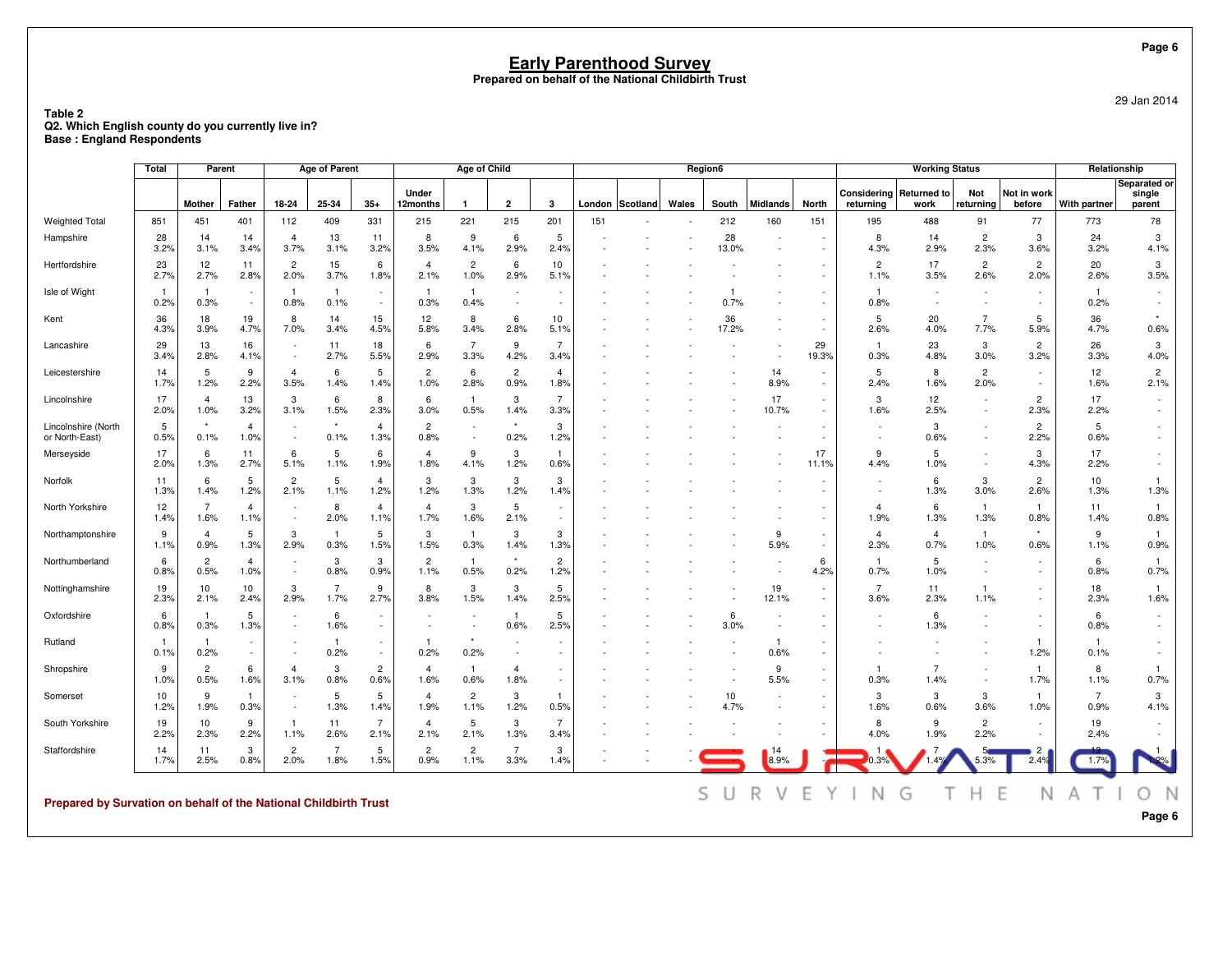**Table 2Q2. Which English county do you currently live in? Base : England Respondents**

|                       | <b>Total</b>  | Parent                 |                        |                                                      | <b>Age of Parent</b>   |                          |                        | Age of Child           |                        |                          |               |          | Region6 |               |                 |                                                      |                                      | <b>Working Status</b>  |                        |                        | Relationship        |                                  |
|-----------------------|---------------|------------------------|------------------------|------------------------------------------------------|------------------------|--------------------------|------------------------|------------------------|------------------------|--------------------------|---------------|----------|---------|---------------|-----------------|------------------------------------------------------|--------------------------------------|------------------------|------------------------|------------------------|---------------------|----------------------------------|
|                       |               | <b>Mother</b>          | Father                 | 18-24                                                | 25-34                  | $35+$                    | Under<br>12months      |                        | $\overline{2}$         | 3                        | London        | Scotland | Wales   | South         | <b>Midlands</b> | <b>North</b>                                         | Considering Returned to<br>returnina | work                   | Not<br>returning       | Not in work<br>before  | <b>With partner</b> | Separated or<br>single<br>parent |
| <b>Weighted Total</b> | 851           | 451                    | 401                    | 112                                                  | 409                    | 331                      | 215                    | 221                    | 215                    | 201                      | 151           |          |         | 212           | 160             | 151                                                  | 195                                  | 488                    | 91                     | 77                     | 773                 | 78                               |
| Suffolk               | 5<br>0.6%     | $\overline{c}$<br>0.4% | 3<br>0.8%              | $\overline{\phantom{a}}$<br>$\overline{\phantom{a}}$ | 3<br>0.6%              | 3<br>0.8%                | 0.2%                   | 0.4%                   | $\overline{2}$<br>0.8% | $\overline{2}$<br>1.0%   |               |          |         |               |                 | $\overline{\phantom{a}}$                             | 0.5%                                 | $\overline{2}$<br>0.3% | $\overline{c}$<br>2.2% | 0.6%                   | 5<br>0.7%           |                                  |
| Surrey                | 21<br>2.5%    | 9<br>2.0%              | 12<br>3.0%             | 2<br>2.2%                                            | 14<br>3.5%             | 5<br>1.4%                | 3<br>1.3%              | 8<br>3.8%              | ĥ<br>2.7%              | 4<br>2.1%                |               |          |         | 21<br>10.0%   |                 | $\overline{\phantom{a}}$                             | 5<br>2.8%                            | 13<br>2.6%             | 3<br>2.8%              | 0.8%                   | 20<br>2.5%          | $\overline{2}$<br>2.0%           |
| Tyne and Wear         | 13<br>1.6%    | 6<br>1.4%              | 1.8%                   | 1.0%                                                 | 9<br>2.2%              | 3<br>0.9%                | 5<br>2.3%              | 0.7%                   | 6<br>2.7%              | 0.5%                     |               |          |         |               |                 | 13<br>8.8%                                           | 0.7%                                 | 9<br>1.9%              | 0.6%                   | $\overline{2}$<br>2.5% | 13<br>1.7%          | 0.6%                             |
| Warwickshire          | 6<br>0.7%     | 1.0%                   | $\overline{c}$<br>0.4% | $\overline{\phantom{a}}$<br>$\overline{\phantom{a}}$ | 3<br>0.8%              | 3<br>0.8%                | 6<br>2.6%              | 1<br>0.3%              |                        |                          |               |          |         |               | 6<br>3.8%       | $\overline{\phantom{a}}$<br>$\overline{\phantom{a}}$ | $\overline{2}$<br>1.3%               | 3<br>0.6%              | $\sim$<br>$\sim$       | 0.9%                   | 5<br>0.7%           | 1.2%                             |
| <b>West Midlands</b>  | 52<br>6.1%    | 32<br>7.1%             | 20<br>5.1%             | 12<br>10.5%                                          | 29<br>7.1%             | 11<br>3.4%               | 10<br>4.7%             | 19<br>8.4%             | 12<br>5.5%             | 12<br>5.8%               |               |          |         |               | 52<br>32.6%     | $\overline{\phantom{a}}$                             | 13<br>6.5%                           | 26<br>5.3%             | 9<br>9.4%              | 5<br>6.3%              | 43<br>5.6%          | 9<br>11.2%                       |
| <b>West Sussex</b>    | 5<br>0.6%     | 5<br>1.2%              | $\sim$<br>$\sim$       | $\overline{\phantom{a}}$                             | 4<br>0.9%              | $\overline{2}$<br>0.6%   | $\overline{2}$<br>0.9% | $\overline{2}$<br>1.0% | 0.7%                   | $\overline{\phantom{a}}$ |               |          |         | 2.6%          |                 | $\overline{\phantom{a}}$                             | 3<br>1.3%                            | 3<br>0.6%              | $\sim$                 | $\sim$                 | 5<br>0.7%           |                                  |
| West Yorkshire        | 40<br>4.7%    | 21<br>4.7%             | 19<br>4.7%             | $\overline{7}$<br>5.9%                               | 20<br>4.8%             | 14<br>4.1%               | 13<br>6.2%             | 5<br>2.5%              | 10<br>4.8%             | 11<br>5.4%               |               |          |         |               |                 | $\overline{\phantom{a}}$                             | 11<br>5.4%                           | 15<br>3.1%             | 5<br>5.4%              | 9<br>12.2%             | 39<br>5.0%          | 1.8%                             |
| Wiltshire             | 14<br>1.6%    | 10<br>2.3%             | 4<br>0.9%              | $\overline{\phantom{a}}$                             | $\overline{4}$<br>1.1% | 10<br>2.9%               | 3<br>1.2%              | 6<br>2.5%              | 1.7%                   | $\overline{2}$<br>1.0%   |               |          |         | 14<br>6.6%    |                 | $\overline{\phantom{a}}$<br>$\overline{\phantom{a}}$ | $\overline{2}$<br>1.2%               | 1.5%                   | $\overline{c}$<br>1.7% | 3<br>3.6%              | 12<br>1.5%          | $\overline{2}$<br>2.7%           |
| Worcestershire        | 9<br>1.1%     | 6<br>1.3%              | 3<br>0.8%              | $\overline{\phantom{a}}$<br>$\overline{\phantom{a}}$ | Δ<br>0.9%              | 5<br>1.6%                | 1.8%                   | $\overline{2}$<br>1.0% | $\overline{2}$<br>0.9% | 0.5%                     |               |          |         |               | 9<br>5.7%       | $\overline{\phantom{a}}$                             | $\overline{2}$<br>1.1%               | 5<br>1.0%              | 0.8%                   | 1.9%                   | 8<br>1.1%           | 1.0%                             |
| Not Listed            | 0.1%          |                        | 0.2%                   |                                                      | 0.2%                   | $\overline{\phantom{a}}$ | 0.5%                   |                        |                        |                          |               |          |         |               |                 |                                                      |                                      | 0.2%                   |                        | $\sim$                 | 0.1%                |                                  |
| <b>SIGMA</b>          | 851<br>100.0% | 451<br>100.0%          | 401<br>100.0%          | 112<br>100.0%                                        | 409<br>100.0%          | 331<br>100.0%            | 215<br>100.0%          | 221<br>100.0%          | 215<br>100.0%          | 201<br>100.0%            | 151<br>100.0% |          |         | 212<br>100.0% | 160<br>100.0%   | 151<br>100.0%                                        | 195<br>100.0%                        | 488<br>100.0%          | 91<br>100.0%           | 77<br>100.0%           | 773<br>100.0%       | 78<br>100.0%                     |

**Prepared by Survation on behalf of the National Childbirth Trust**

SURVATION SURVEYING THE NATION

29 Jan 2014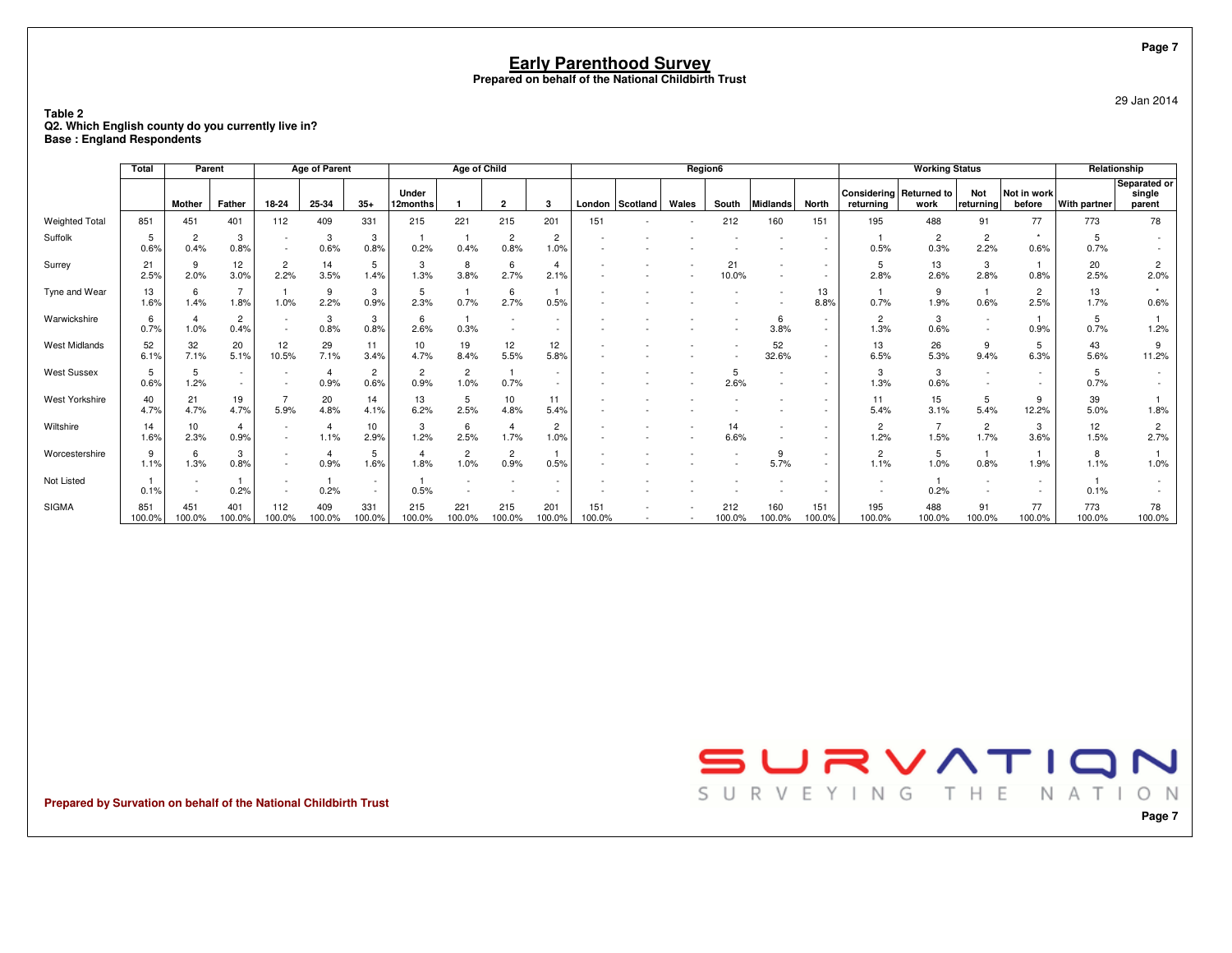#### **Table 3Q3. What age bracket do you fall into? Base : All Respondents**

|                       | Total          | Parent        |              |               | <b>Age of Parent</b> |                                                      |                   | Age of Child |               |                          |               |              | Region6      |               |               |              |                                      | <b>Working Status</b> |                  |                       |                     | Relationship                     |
|-----------------------|----------------|---------------|--------------|---------------|----------------------|------------------------------------------------------|-------------------|--------------|---------------|--------------------------|---------------|--------------|--------------|---------------|---------------|--------------|--------------------------------------|-----------------------|------------------|-----------------------|---------------------|----------------------------------|
|                       |                | Mother        | Father       | 18-24         | 25-34                | $35+$                                                | Under<br>12months |              |               |                          | London        | Scotland     | Wales        | South         | Midlands      | North        | Considering Returned to<br>returnina | work                  | Not<br>returning | Not in work<br>before | <b>With partner</b> | Separated or<br>single<br>parent |
| Unweighted Total      | 1006           | 738           | 268          | 91            | 571                  | 344                                                  | 242               | 280          | 338           | 146                      | 123           | 80           | 45           | 240           | 161           | 145          | 257                                  | 501                   | 136              | 112                   | 899                 | 107                              |
| <b>Weighted Total</b> | 1006           | 518           | 488          | 128           | 487                  | 391                                                  | 252               | 251          | 252           | 252                      | 151           | 77           | 46           | 212           | 160           | 151          | 225                                  | 585                   | 104              | 91                    | 913                 | 93                               |
| 18-24                 | 128<br>12.7%   | 80<br>15.4%   | 48<br>9.9%   | 128<br>100.0% |                      | $\overline{\phantom{a}}$<br>$\overline{\phantom{a}}$ | 49<br>19.3%       | 30<br>11.9%  | 23<br>9.3%    | 26<br>10.4%              | 14<br>9.1%    | 10<br>12.4%  | 14.8%        | 24<br>11.1%   | 31<br>19.6%   | 22<br>14.6%  | 41<br>18.1%                          | 58<br>9.9%            | 13<br>12.2%      | 17<br>18.4%           | 104<br>11.4%        | 24<br>26.0%                      |
| 25-34                 | 487<br>48.4%   | 265<br>51.2%  | 222<br>45.5% |               | 487<br>100.0%        | $\sim$<br>$\sim$                                     | 125<br>49.5%      | 140<br>55.6% | 127<br>50.4%  | 96<br>38.2%              | 79<br>52.6%   | 39<br>50.9%  | 19<br>41.1%  | 100<br>47.1%  | 75<br>46.9%   | 63<br>42.1%  | 120<br>53.4%                         | 269<br>45.9%          | 55<br>52.7%      | 43<br>47.5%           | 450<br>49.3%        | 38<br>40.4%                      |
| 35-44                 | 344<br>34.2%   | 162<br>31.3%  | 182<br>37.3% |               |                      | 344<br>88.1%                                         | 67<br>26.5%       | 74<br>29.5%  | 91<br>36.3%   | 112<br>44.6%             | 56<br>37.3%   | 28<br>36.7%  | 15<br>32.1%  | 68<br>32.0%   | 45<br>28.1%   | 58<br>38.6%  | 60<br>26.7%                          | 224<br>38.2%          | 33<br>31.3%      | 28<br>30.4%           | 316<br>34.6%        | 28<br>30.4%                      |
| 45-54                 | 43<br>4.3%     | 11<br>2.2%    | 32<br>6.6%   |               |                      | 43<br>11.1%                                          | 12<br>4.6%        | 8<br>3.0%    | 2.8%          | 17<br>6.8%               | 1.1%          |              | 12.1%        | 18<br>8.3%    | 5.4%          | 4.7%         | 1.9%                                 | 35<br>6.0%            | 0.6%             | ر ک<br>3.7%           | 40<br>4.4%          | 3.2%                             |
| 55-64                 | 0.3%           |               | 0.7%         |               |                      | 3<br>0.8%                                            |                   |              | 1.3%          | $\overline{\phantom{a}}$ |               |              |              | 1.5%          |               |              |                                      |                       | 3.1%             | ۰.                    | 0.4%                |                                  |
| <b>SIGMA</b>          | 1006<br>100.0% | 518<br>100.0% | 488<br>00.0% | 128<br>00.0%  | 487<br>100.0%        | 391<br>00.0%                                         | 251<br>100.0%     | 252<br>00.0% | 252<br>100.0% | 251<br>$100.0\%$         | 151<br>100.0% | 77<br>100.0% | 46<br>100.0% | 212<br>100.0% | 160<br>100.0% | 151<br>00.0% | 225<br>100.0%                        | 585<br>100.0%         | 104<br>100.0%    | 91<br>100.0%          | 913<br>100.0%       | 93<br>100.0%                     |

**Prepared by Survation on behalf of the National Childbirth Trust**



**Page 8**

29 Jan 2014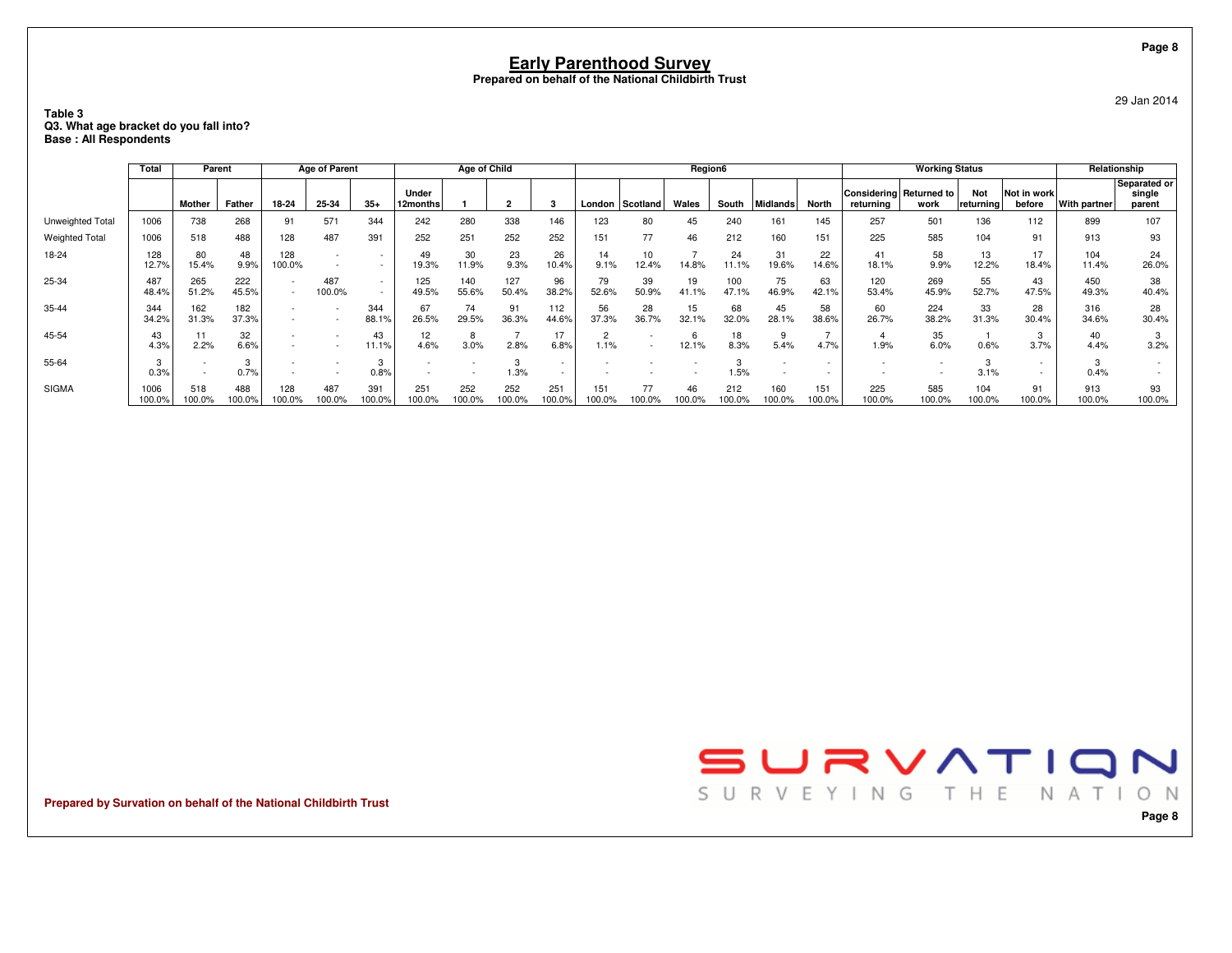#### **Table 4Q4. What is your Gender? Base : All Respondents**

|                       | Total          | Parent        |               |               | <b>Age of Parent</b> |               |                   | Age of Child |              |               |             |              | Region6     |               |              |              |                                      | <b>Working Status</b> |                          |                       |                     | Relationship                     |
|-----------------------|----------------|---------------|---------------|---------------|----------------------|---------------|-------------------|--------------|--------------|---------------|-------------|--------------|-------------|---------------|--------------|--------------|--------------------------------------|-----------------------|--------------------------|-----------------------|---------------------|----------------------------------|
|                       |                | Mother        | <b>Father</b> | 18-24         | 25-34                | $35+$         | Under<br>12months |              |              |               | London      | Scotland     | Wales       | South         | Midlands     | North        | Considering Returned to<br>returnina | work                  | <b>Not</b><br>∣returnina | Not in work<br>before | <b>With partner</b> | Separated or<br>single<br>parent |
| Unweighted Total      | 1006           | 738           | 268           | 91            | 571                  | 344           | 242               | 280          | 338          | 146           | 23          | 80           | 45          | 240           | 161          | 145          | 257                                  | 501                   | 136                      | 112                   | 899                 | 107                              |
| <b>Weighted Total</b> | 1006           | 518           | 488           | 128           | 487                  | 391           | 252               | 251          | 252          | 252           | 151         | 77           | 46          | 212           | 160          | 151          | 225                                  | 585                   | 104                      | 91                    | 913                 | 93                               |
| Male                  | 488<br>48.5%   |               | 488<br>100.0% | 48<br>37.8%   | 222<br>45.6%         | 218<br>55.7%  | 116<br>46.2%      | 122<br>48.4% | 107<br>42.7% | 143<br>56.8%  | 65<br>42.8% | 52.8%        | 27<br>58.2% | 101<br>47.6%  | 76<br>47.7%  | 70<br>46.5%  | 69<br>30.7%                          | 375<br>64.0%          | 18<br>17.7%              | 26<br>28.4%           | 468<br>51.2%        | 21<br>22.2%                      |
| Female                | 518<br>51.5%   | 518<br>100.0% |               | 80<br>62.2%   | 265<br>54.4%         | 173<br>44.3%  | 135<br>53.8%      | 130<br>51.6% | 144<br>57.3% | 109<br>43.2%  | 57.2%       | 37<br>47.2%  | 19<br>41.8% | 111<br>52.4%  | 84<br>52.3%  | 81<br>53.5%  | 69.3%                                | 211<br>36.0%          | 86<br>82.3%              | 65<br>71.6%           | 445<br>48.8%        | 72<br>77.8%                      |
| <b>SIGMA</b>          | 1006<br>100.0% | 518<br>100.0% | 488<br>00.0%  | 128<br>100.0% | 487<br>00.0%         | 391<br>100.0% | 251<br>00.0%      | 252<br>00.0% | 252<br>00.0% | 251<br>100.0% |             | 77<br>100.0% | 100.0%      | 212<br>100.0% | 160<br>00.0% | 151<br>00.0% | 225<br>100.0%                        | 585<br>100.0%         | 104<br>100.0%            | 91<br>100.0%          | 913<br>100.0%       | 93<br>100.0%                     |

**Prepared by Survation on behalf of the National Childbirth Trust**



**Page 9**

29 Jan 2014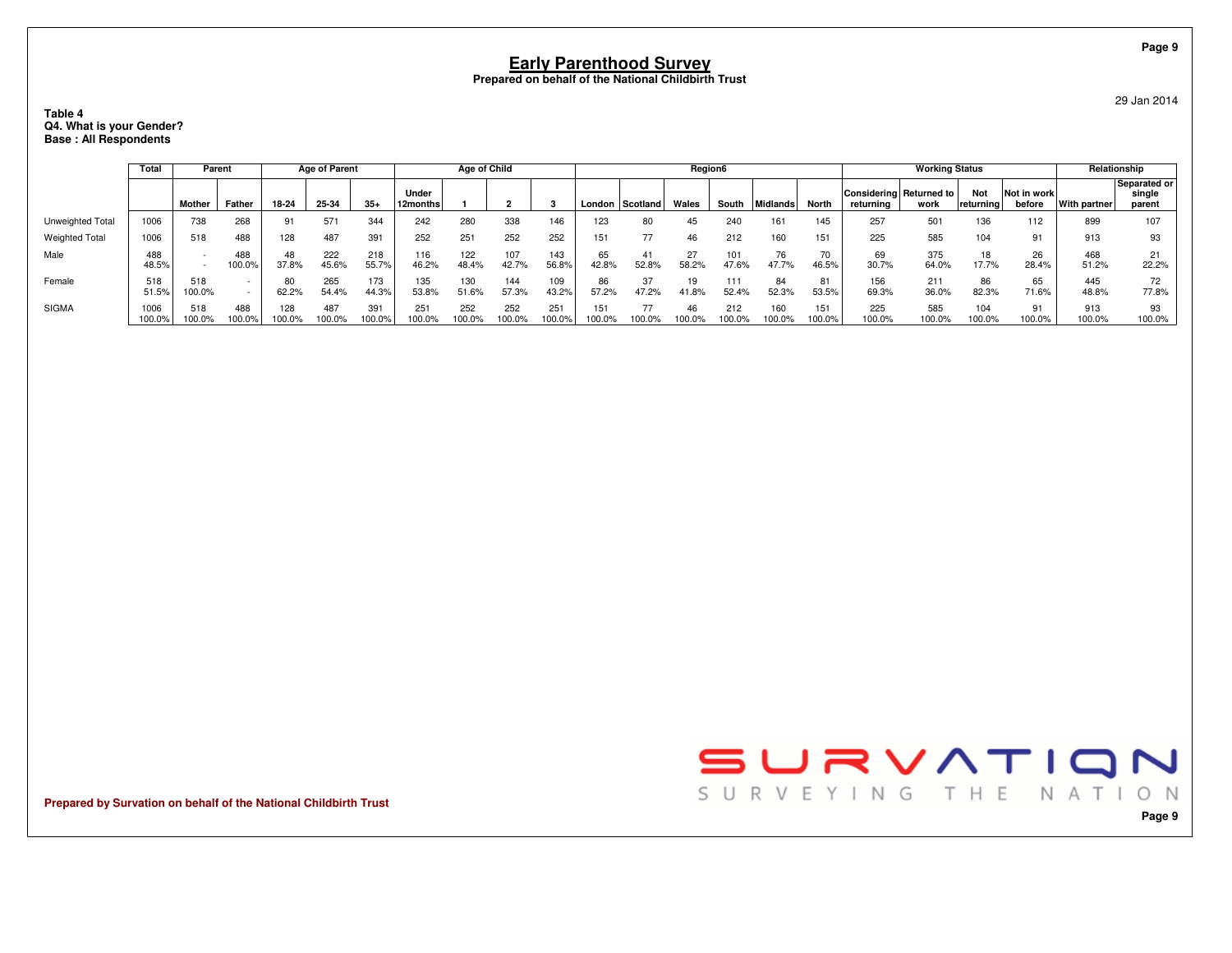29 Jan 2014

**Table 5 Q5. What best describes your household income, including all benefits, but before tax is deducted?Base : All Respondents**

|                                   | Total                  | Parent                 |                        |                                    | <b>Age of Parent</b> |                        |                                    | Age of Child           |                                |                                    |                          |                        | Region6                 |                        |               |                        |                          | <b>Working Status</b>   |                          |                        | Relationship           |                                  |
|-----------------------------------|------------------------|------------------------|------------------------|------------------------------------|----------------------|------------------------|------------------------------------|------------------------|--------------------------------|------------------------------------|--------------------------|------------------------|-------------------------|------------------------|---------------|------------------------|--------------------------|-------------------------|--------------------------|------------------------|------------------------|----------------------------------|
|                                   |                        | <b>Mother</b>          | Father                 | 18-24                              | 25-34                | $35+$                  | Under<br>12months                  | $\mathbf{1}$           | $\overline{2}$                 | 3                                  | London                   | Scotland               | Wales                   | South                  | Midlands      | North                  | Considering<br>returning | Returned to<br>work     | Not<br>returning         | Not in work<br>before  | <b>With partner</b>    | Separated or<br>single<br>parent |
| Unweighted Total                  | 1006                   | 738                    | 268                    | 91                                 | 571                  | 344                    | 242                                | 280                    | 338                            | 146                                | 123                      | 80                     | 45                      | 240                    | 161           | 145                    | 257                      | 501                     | 136                      | 112                    | 899                    | 107                              |
| <b>Weighted Total</b>             | 1006                   | 518                    | 488                    | 128                                | 487                  | 391                    | 252                                | 251                    | 252                            | 252                                | 151                      | 77                     | 46                      | 212                    | 160           | 151                    | 225                      | 585                     | 104                      | 91                     | 913                    | 93                               |
| Less than £10,000                 | 46<br>4.5%             | 32<br>6.2%             | 13<br>2.8%             | 20<br>15.9%                        | 16<br>3.4%           | 9<br>2.3%              | 9<br>3.6%                          | 9<br>3.7%              | 22<br>8.8%                     | 5<br>2.0%                          | 0.9%                     | 8<br>10.2%             | 2.5%                    | 8<br>3.9%              | -5<br>3.2%    | 14<br>9.4%             | 18<br>7.8%               | $\overline{7}$<br>1.1%  | $\overline{7}$<br>6.3%   | 15<br>16.5%            | 25<br>2.8%             | 20<br>22.0%                      |
| £10,000 - £14,999                 | 96<br>9.5%             | 48<br>9.2%             | 48<br>9.8%             | 21<br>16.4%                        | 47<br>9.6%           | 28<br>7.2%             | 29<br>11.7%                        | 26<br>10.4%            | 24<br>9.4%                     | 17<br>6.6%                         | 5<br>3.6%                | 12<br>15.7%            | $\overline{7}$<br>14.6% | 17<br>8.2%             | 22<br>13.7%   | 16<br>10.9%            | 32<br>14.1%              | 33<br>5.6%              | 12<br>11.2%              | 19<br>21.3%            | 77<br>8.4%             | 19<br>20.1%                      |
| £15,000 - £19,999                 | 88<br>8.7%             | 58<br>11.2%            | 30<br>6.1%             | 18<br>14.3%                        | 42<br>8.5%           | 28<br>7.2%             | 20<br>7.8%                         | 25<br>9.9%             | 25<br>9.9%                     | 19<br>7.4%                         | 9<br>5.7%                | 11<br>13.8%            | $\overline{4}$<br>8.6%  | 13<br>6.2%             | 11<br>7.0%    | 15<br>9.9%             | 27<br>12.0%              | 34<br>5.8%              | 14<br>13.5%              | 13<br>13.9%            | 78<br>8.5%             | 10<br>10.8%                      |
| £20,000 - £29,999                 | 200<br>19.9%           | 113<br>21.9%           | 87<br>17.9%            | 33<br>25.8%                        | 101<br>20.7%         | 66<br>17.0%            | 56<br>22.2%                        | 46<br>18.2%            | 52<br>20.5%                    | 47<br>18.8%                        | 40<br>26.5%              | 8<br>10.6%             | 8<br>17.1%              | 39<br>18.4%            | 37<br>23.3%   | 29<br>19.1%            | 48<br>21.3%              | 114<br>19.5%            | 23<br>22.3%              | 15<br>16.8%            | 174<br>19.1%           | 26<br>28.0%                      |
| £30,000 - £39,999                 | 212<br>21.1%           | 96<br>18.5%            | 117<br>23.9%           | 22<br>17.0%                        | 123<br>25.3%         | 67<br>17.2%            | 40<br>15.9%                        | 58<br>23.0%            | 49<br>19.4%                    | 66<br>26.1%                        | 35<br>23.2%              | 16<br>20.2%            | 8<br>18.0%              | 42<br>19.9%            | 36<br>22.3%   | 28<br>18.4%            | 32<br>14.0%              | 145<br>24.7%            | 22<br>21.0%              | 14<br>15.5%            | 206<br>22.6%           | 6<br>6.7%                        |
| £40,000 - £49,999                 | 111<br>11.0%           | 51<br>9.9%             | 59<br>12.2%            | 5.5%                               | 56<br>11.6%          | 48<br>12.2%            | 35<br>14.0%                        | 27<br>10.7%            | 22<br>8.9%                     | 26<br>10.5%                        | 18<br>12.1%              | 10<br>12.5%            | 14.3%                   | 22<br>10.5%            | 20<br>12.3%   | 23<br>15.2%            | 22<br>9.9%               | 77<br>13.2%             | 8<br>7.6%                | 3<br>3.8%              | 111<br>12.2%           |                                  |
| £50,000 - £59,999                 | 80<br>8.0%             | 36<br>6.9%             | 44<br>9.1%             | $\overline{2}$<br>1.4%             | 42<br>8.7%           | 36<br>9.2%             | 19<br>7.5%                         | 22<br>8.7%             | 19<br>7.7%                     | 20<br>8.0%                         | 7<br>4.8%                | 5<br>6.3%              | $\overline{a}$<br>8.3%  | 25<br>11.7%            | 11<br>6.8%    | 8<br>5.0%              | 17<br>7.8%               | 55<br>9.4%              | 5<br>4.8%                | 2<br>2.7%              | 74<br>8.1%             | 6<br>6.2%                        |
| £60,000 - £69,999                 | 48<br>4.8%             | 21<br>4.1%             | 27<br>5.5%             | $\overline{\phantom{a}}$<br>$\sim$ | 16<br>3.3%           | 32<br>8.3%             | 16<br>6.2%                         | 6<br>2.4%              | 6<br>2.2%                      | 21<br>8.4%                         | $\overline{7}$<br>4.8%   | $\mathbf{1}$<br>1.9%   | 6<br>12.3%              | 9<br>4.1%              | 6<br>4.0%     | $\overline{2}$<br>1.4% | 5<br>2.2%                | 37<br>6.3%              | 3<br>3.1%                | 3<br>3.8%              | 48<br>5.3%             |                                  |
| £70,000 - £79,999                 | 34<br>3.3%             | 17<br>3.3%             | 17<br>3.4%             |                                    | 10<br>2.1%           | 23<br>6.0%             | 13<br>5.1%                         | 8<br>3.2%              | $\overline{7}$<br>2.6%         | 6<br>2.4%                          | 9<br>5.7%                | $\mathbf{1}$<br>1.8%   | $\overline{2}$<br>4.4%  | 9<br>4.3%              | 3<br>1.8%     | 3<br>2.0%              | $\overline{4}$<br>1.9%   | 28<br>4.7%              | $\star$<br>0.4%          | $\mathbf{1}$<br>1.5%   | 32<br>3.6%             | $\mathbf{1}$<br>1.2%             |
| £80,000 - £89,999                 | 12<br>1.2%             | 6<br>1.1%              | 6<br>1.2%              |                                    | 3<br>0.7%            | 8<br>2.1%              | $\overline{2}$<br>0.7%             | $\overline{4}$<br>1.4% | 3<br>1.2%                      | 3<br>1.3%                          | $\overline{2}$<br>1.4%   | $\mathbf{1}$<br>1.2%   |                         | 6<br>2.9%              |               | 0.5%                   | $\overline{2}$<br>1.0%   | 6<br>1.1%               | $\overline{2}$<br>2.3%   | $\mathbf{1}$<br>0.7%   | 12<br>1.3%             |                                  |
| £90,000 - £99,000                 | 14<br>1.4%             | $\overline{4}$<br>0.9% | 10<br>2.0%             | $\overline{\phantom{a}}$<br>$\sim$ | 2<br>0.5%            | 12<br>3.0%             | 0.3%                               | 2.7%                   | $\boldsymbol{\Lambda}$<br>1.6% | 3<br>1.1%                          | $\overline{4}$<br>2.7%   |                        |                         | $\overline{2}$<br>0.8% |               | $\overline{4}$<br>2.8% | 0.3%                     | 10 <sup>1</sup><br>1.7% | 2<br>2.4%                | $\mathbf{1}$<br>1.3%   | 14<br>1.6%             |                                  |
| £100,000 - £149,999               | 21<br>2.0%             | $\overline{4}$<br>0.8% | 16<br>3.4%             | $\sim$                             | 4<br>0.8%            | 17<br>4.3%             | $\overline{c}$<br>0.9%             | 3<br>1.1%              | 5<br>2.0%                      | 10<br>4.2%                         | $\overline{c}$<br>1.2%   | $\overline{c}$<br>3.1% | ٠<br>$\sim$             | 12<br>5.6%             | 0.9%          | 0.8%                   | 3<br>1.5%                | 17<br>2.9%              | $\overline{\phantom{a}}$ |                        | 21<br>2.3%             |                                  |
| £150,000 - £199,999               | $\overline{2}$<br>0.2% | $\mathbf{1}$<br>0.2%   | $\overline{1}$<br>0.3% |                                    |                      | $\overline{2}$<br>0.5% | $\overline{\phantom{a}}$<br>$\sim$ | 0.5%                   | 0.3%                           | $\overline{\phantom{a}}$<br>$\sim$ | $\mathbf{1}$<br>0.5%     |                        |                         | 0.6%                   |               |                        |                          | $\overline{c}$<br>0.3%  |                          |                        | $\overline{2}$<br>0.2% |                                  |
| £200,000 or more                  | $\mathbf{1}$<br>0.1%   | -1<br>0.1%             | $\sim$                 | $\sim$                             | 0.1%                 | $\sim$                 |                                    | 0.2%                   |                                | $\sim$                             |                          |                        |                         |                        |               | 0.4%                   |                          | 0.1%                    | $\overline{\phantom{a}}$ |                        |                        | 0.6%                             |
| Don't know / prefer<br>not to say | 42<br>4.2%             | 30<br>5.7%             | 12<br>2.5%             | 5<br>3.7%                          | 24<br>4.9%           | 13<br>3.5%             | 10<br>4.1%                         | 10<br>3.9%             | 14<br>5.4%                     | 8<br>3.3%                          | 10 <sup>10</sup><br>6.9% | $\overline{c}$<br>2.8% |                         | 6<br>2.9%              | 4.5%          | 6<br>4.3%              | 14<br>6.3%               | 21<br>3.5%              | 5<br>5.1%                | $\overline{2}$<br>2.1% | 38<br>4.1%             | $\overline{4}$<br>4.4%           |
| <b>SIGMA</b>                      | 1006<br>100.0%         | 518<br>100.0%          | 488<br>100.0%          | 128<br>100.0%                      | 487<br>100.0%        | 391<br>100.0%          | 252<br>100.0%                      | 251<br>100.0%          | 252<br>100.0%                  | 252<br>100.0%                      | 151<br>100.0%            | 77<br>100.0%           | 46<br>100.0%            | 212<br>100.0%          | 160<br>100.0% | 151<br>100.0%          | 225<br>100.0%            | 585<br>100.0%           | 104<br>100.0%            | 91<br>100.0%           | 913<br>100.0%          | 93<br>100.0%                     |

**Prepared by Survation on behalf of the National Childbirth Trust**

SURVATION SURVEYING THE NATION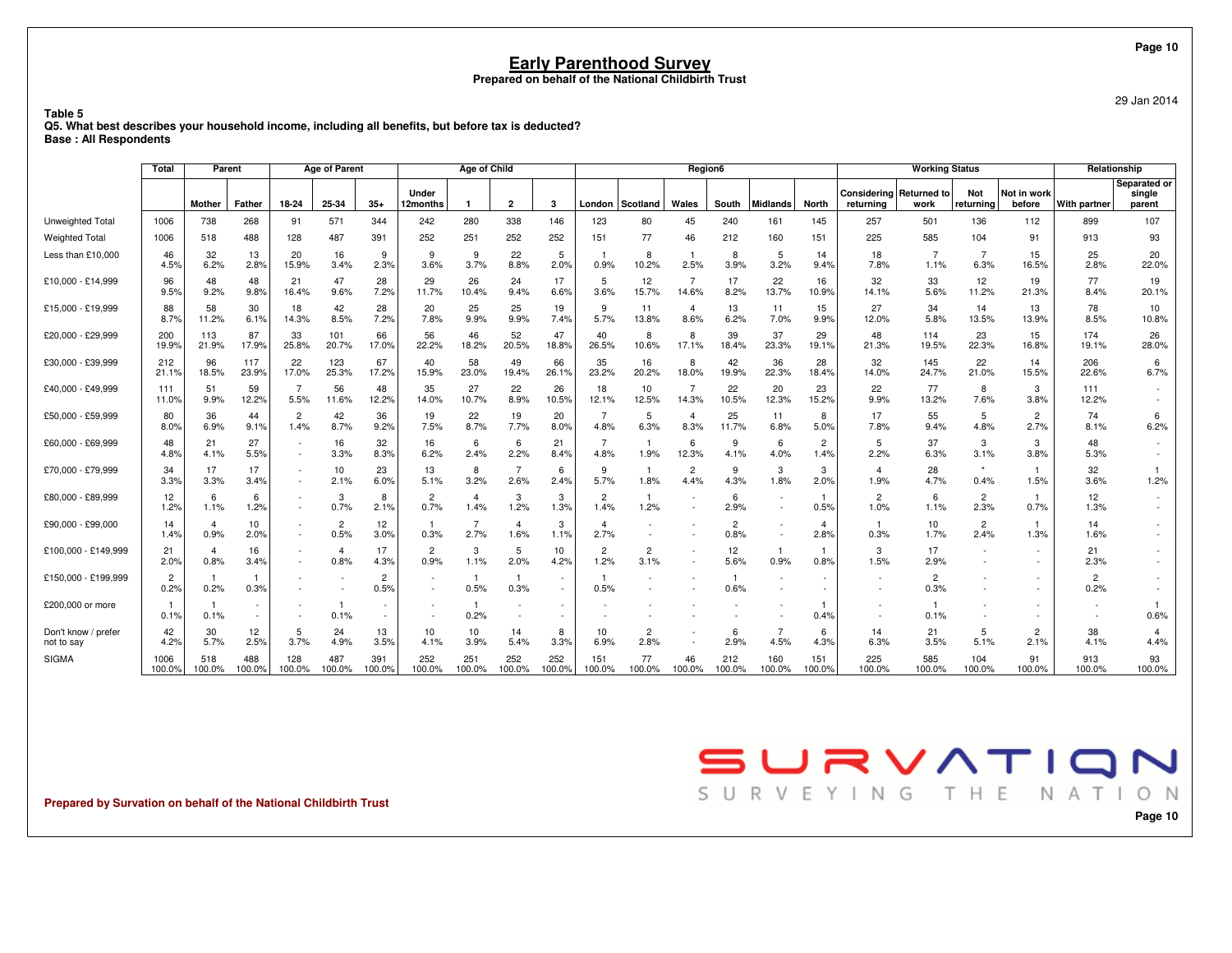#### **Table 6 Q6. Are you a parent?Base : All Respondents**

|                       | Total          | Parent           |               |               | <b>Age of Parent</b> |              |                    | Age of Child |               |               |        |                 | Region6       |              |               |               |                                      | <b>Working Status</b> |                         |                       |               | Relationship                     |
|-----------------------|----------------|------------------|---------------|---------------|----------------------|--------------|--------------------|--------------|---------------|---------------|--------|-----------------|---------------|--------------|---------------|---------------|--------------------------------------|-----------------------|-------------------------|-----------------------|---------------|----------------------------------|
|                       |                | Mother<br>Father |               | 18-24         | 25-34                | $35+$        | Under<br> 12months |              |               |               | London | <b>Scotland</b> | Wales         | South        | Midlands      | North         | Considering Returned to<br>returning | work                  | <b>Not</b><br>returning | Not in work<br>before | With partner  | Separated or<br>single<br>parent |
| Unweighted Total      | 1006           | 738              | 268           | 91            | 571                  | 344          | 242                | 280          | 338           | 146           | 23     | 80              | 45            | 240          | 161           | 145           | 257                                  | 50 <sup>°</sup>       | 136                     | 112                   | 899           |                                  |
| <b>Weighted Total</b> | 1006           | 518              | 488           | 128           | 487                  | 391          | 252                | 251          | 252           | 252           |        | 77              | 46            | 212          | 160           | 151           | 225                                  | 585                   | 104                     | 91                    | 913           |                                  |
| Yes                   | 1006<br>100.0% | 518<br>100.0%    | 488<br>100.0% | 128<br>100.0% | 487<br>100.0%        | 391<br>00.0% | 252<br>100.0%      | 251<br>00.0% | 252<br>100.0% | 252<br>100.0% |        | 77<br>100.0%    | 46<br>$0.0\%$ | 212<br>00.0% | 160<br>100.0% | 151<br>100.0% | 225<br>100.0%                        | 585<br>100.0%         | 104<br>100.0%           | 91<br>100.0%          | 913<br>100.0% | 100.0%                           |
| <b>SIGMA</b>          | 1006<br>100.0% | 518<br>100.0%    | 488<br>100.0% | 128<br>100.0% | 487<br>00.0%         | 391<br>00.0% | 252<br>100.0%      | 251<br>00.0% | 252<br>100.0% | 252<br>100.0% |        | 100.0%          | 46<br>00.0%   | 212<br>00.0% | 160<br>100.0% | 151<br>100.0% | 225<br>100.0%                        | 585<br>100.0%         | 104<br>100.0%           | 100.0%                | 913<br>100.0% | 100.0%                           |

**Prepared by Survation on behalf of the National Childbirth Trust**



**Page 11**

29 Jan 2014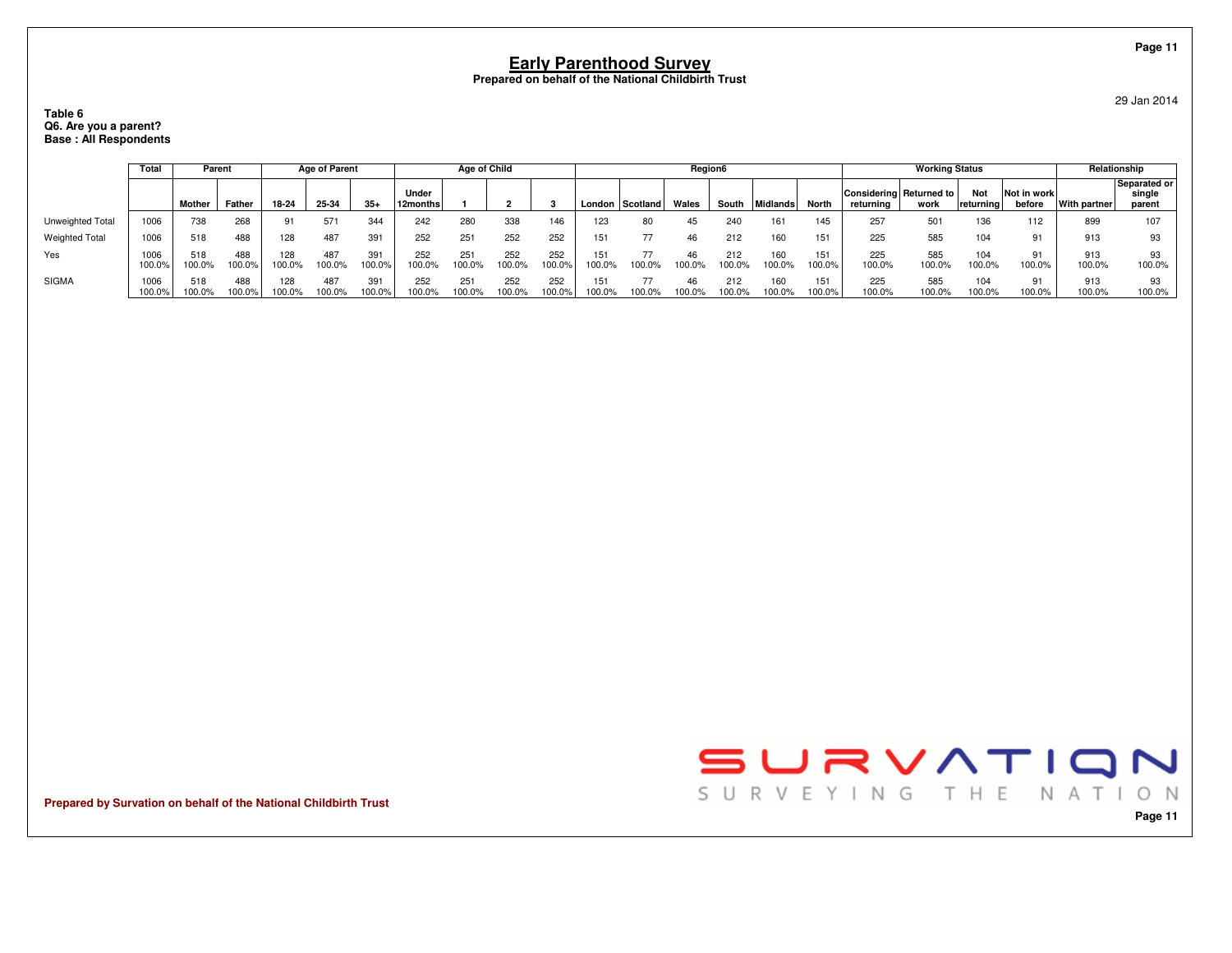29 Jan 2014

**Table 7Q7. How many of your children live in your household? Base : All Respondents**

|                       | Total          | Parent        |               |               | <b>Age of Parent</b> |               |                   | Age of Child  |              |                                                      |               |             | Region6      |               |               |               |               | <b>Working Status</b>           |                           |                       |               | Relationship                     |
|-----------------------|----------------|---------------|---------------|---------------|----------------------|---------------|-------------------|---------------|--------------|------------------------------------------------------|---------------|-------------|--------------|---------------|---------------|---------------|---------------|---------------------------------|---------------------------|-----------------------|---------------|----------------------------------|
|                       |                | Mother        | Father        | 18-24         | 25-34                | $35+$         | Under<br>12months |               |              |                                                      | London        | Scotland    | Wales        | South         | Midlands      | North         | returnina     | Considering Returned to<br>work | <b>Not</b><br>  returnina | Not in work<br>before | With partner  | Separated or<br>single<br>parent |
| Unweighted Total      | 1006           | 738           | 268           | 91            | 571                  | 344           | 242               | 280           | 338          | 146                                                  | 123           | 80          | 45           | 240           | 161           | 145           | 257           | 501                             | 136                       | 112                   | 899           | 107                              |
| <b>Weighted Total</b> | 1006           | 518           | 488           | 128           | 487                  | 391           | 252               | 251           | 252          | 252                                                  | 151           | 77          | 46           | 212           | 160           | 151           | 225           | 585                             | 104                       | 91                    | 913           | 93                               |
|                       | 506<br>50.3%   | 247<br>47.7%  | 259<br>53.1%  | 88<br>68.8%   | 276<br>56.5%         | 143<br>36.6%  | 105<br>41.7%      | 141<br>56.2%  | 114<br>45.3% | 146<br>58.2%                                         | 88<br>58.4%   | 40<br>52.3% | 13<br>28.7%  | 102<br>48.1%  | 81<br>50.9%   | 62<br>41.1%   | 100<br>44.5%  | 332<br>56.6%                    | 47<br>45.5%               | 27<br>29.7%           | 453<br>49.7%  | 53<br>57.0%                      |
|                       | 352<br>35.0%   | 190<br>36.7%  | 162<br>33.2%  | 38<br>29.5%   | 152<br>31.1%         | 163<br>41.7%  | 100<br>39.9%      | 69<br>27.3%   | 103<br>41.1% | 80<br>31.7%                                          | 46<br>30.4%   | 25<br>32.0% | 25<br>53.7%  | 79<br>37.2%   | 47<br>29.3%   | 62<br>41.1%   | 84<br>37.4%   | 189<br>32.4%                    | 40<br>38.3%               | 39<br>42.3%           | 325<br>35.6%  | 27<br>29.3%                      |
|                       | 101<br>10.0%   | 56<br>10.8%   | 45<br>9.3%    | 1.8%          | 42<br>8.7%           | 57<br>14.5%   | 30<br>11.9%       | 32<br>12.8%   | 21<br>8.3%   | 18<br>7.2%                                           | 12<br>7.8%    | 8.8%        | 5.4%         | 20<br>9.7%    | 26<br>16.0%   | 22<br>14.6%   | 25<br>11.2%   | 48<br>8.3%                      | 12<br>12.0%               | 15<br>16.6%           | 93<br>10.1%   | 9.1%                             |
|                       | 38<br>3.7%     | 20<br>3.9%    | 17<br>3.6%    |               | 2.3%                 | 26<br>6.7%    | 13<br>5.0%        | 8<br>3.2%     | 10<br>3.8%   | 2.9%                                                 | 1.9%          | 6.2%        | 11.1%        | 10<br>4.6%    | 2.2%          | 4<br>2.6%     | 13<br>5.8%    | 14<br>2.4%                      | 2<br>2.2%                 | 8.6%                  | 33<br>3.7%    | 4.6%                             |
| 5 or more             | 0.9%           | 0.9%          | 0.8%          |               | 1.4%                 | 0.5%          | 1.5%              | 0.5%          | 1.4%         | $\overline{\phantom{a}}$<br>$\overline{\phantom{a}}$ | 1.6%          | 0.7%        | 1.1%         | 0.5%          | 1.7%          | 0.5%          | 1.1%          | 0.3%                            | $\overline{2}$<br>2.0%    | 2<br>2.7%             | 0.9%          |                                  |
| <b>SIGMA</b>          | 1006<br>100.0% | 518<br>100.0% | 488<br>100.0% | 128<br>100.0% | 487<br>100.0%        | 391<br>100.0% | 251<br>100.0%     | 252<br>100.0% | 252<br>00.0% | 251<br>100.0%                                        | 151<br>100.0% | 77<br>00.0% | 46<br>100.0% | 212<br>100.0% | 160<br>100.0% | 151<br>100.0% | 225<br>100.0% | 585<br>100.0%                   | 104<br>00.0%              | 91<br>100.0%          | 913<br>100.0% | 93<br>100.0%                     |

**Prepared by Survation on behalf of the National Childbirth Trust**



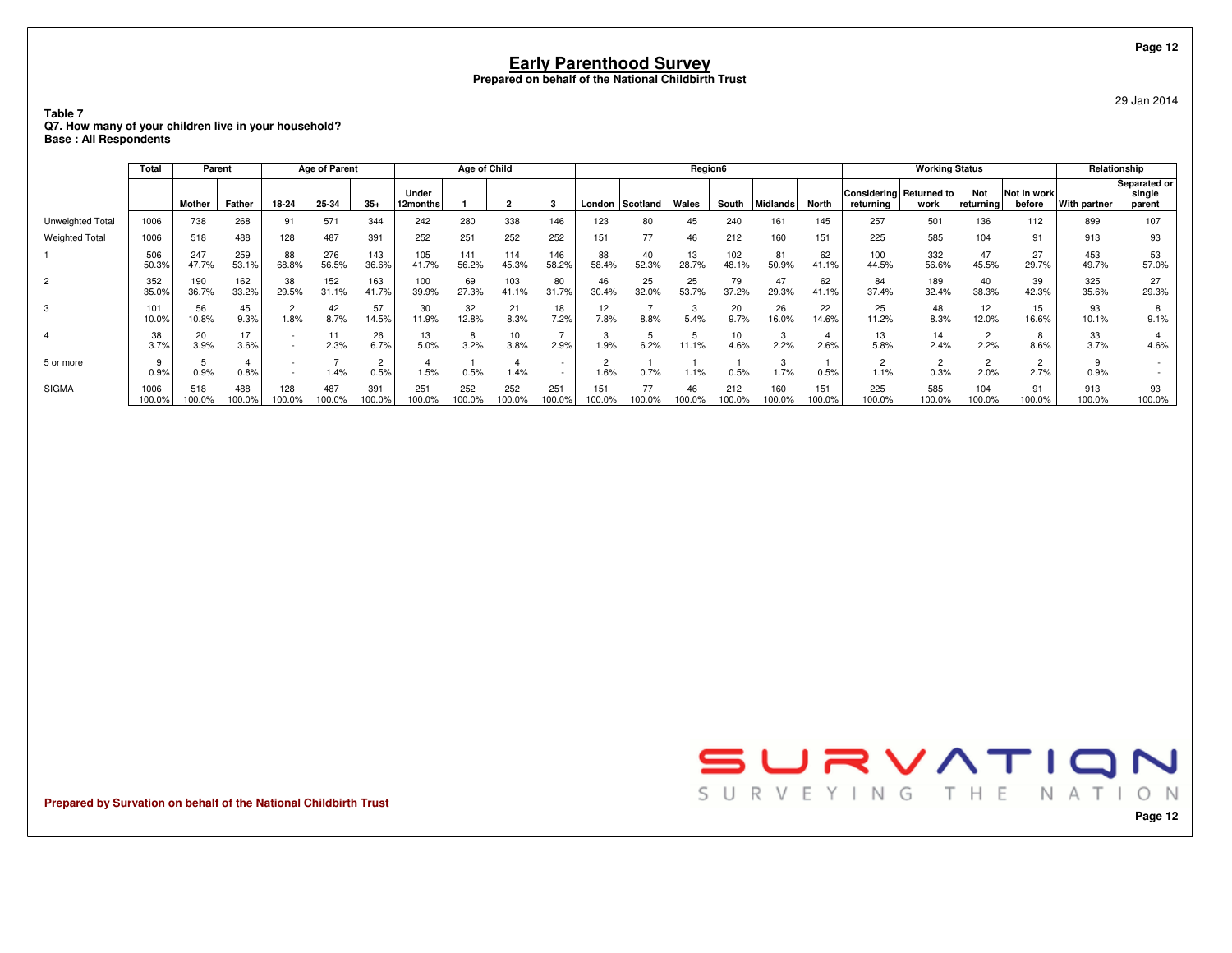#### **Table 8Q8. How old is your youngest child? Base : All Respondents**

|                       | Total           | Parent       |               |               | <b>Age of Parent</b> |              |                   | Age of Child  |               |                                                      |             |              | Region6      |               |               |              |                                      | <b>Working Status</b> |                         |                       |               | Relationship                     |
|-----------------------|-----------------|--------------|---------------|---------------|----------------------|--------------|-------------------|---------------|---------------|------------------------------------------------------|-------------|--------------|--------------|---------------|---------------|--------------|--------------------------------------|-----------------------|-------------------------|-----------------------|---------------|----------------------------------|
|                       |                 | Mother       | Father        | 18-24         | 25-34                | $35+$        | Under<br>12months |               |               |                                                      | London      | l Scotland   | Wales        | South         | Midlands      | <b>North</b> | Considering Returned to<br>returning | work                  | <b>Not</b><br>returning | Not in work<br>before | With partner  | Separated or<br>single<br>parent |
| Unweighted Total      | 1006            | 738          | 268           | 91            | 571                  | 344          | 242               | 280           | 338           | 146                                                  | 23          | 80           | 45           | 240           | 161           | 145          | 257                                  | 501                   | 136                     | 112                   | 899           | 107                              |
| <b>Weighted Total</b> | 1006            | 518          | 488           | 128           | 487                  | 391          | 252               | 251           | 252           | 252                                                  | 151         | 77           | 46           | 212           | 160           | 151          | 225                                  | 585                   | 104                     | 91                    | 913           | 93                               |
|                       | $25 -$<br>25.0% | 130<br>25.1% | 122<br>24.9%  | 30<br>23.5%   | 140<br>28.7%         | 82<br>20.9%  |                   | 251<br>100.0% |               | $\overline{\phantom{a}}$<br>$\overline{\phantom{a}}$ | 26.6%       | 16<br>20.3%  | 13.2%        | 58<br>27.1%   | 38<br>23.7%   | 48<br>31.6%  | 55<br>24.6%                          | 143<br>24.5%          | 31<br>29.6%             | 22<br>24.1%           | 226<br>24.7%  | 26<br>27.9%                      |
| 2                     | 252<br>25.0%    | 144<br>27.8% | 107<br>22.0%  | 23<br>18.2%   | 127<br>26.0%         | 102<br>26.0% |                   |               | 252<br>100.0% | $\overline{\phantom{a}}$<br>$\overline{\phantom{a}}$ | 35<br>23.5% | 25<br>32.1%  | 18.7%        | 54<br>25.6%   | 39<br>24.6%   | 44<br>29.0%  | 47<br>20.8%                          | 144<br>24.6%          | 30<br>29.2%             | 30<br>33.0%           | 219<br>24.0%  | 33<br>35.2%                      |
| 3                     | 252<br>25.0%    | 109<br>21.0% | 143<br>29.3%  | 26<br>20.4%   | 96<br>19.7%          | 129<br>33.1% |                   |               |               | 252<br>100.0%                                        | 27.3%       | 25<br>32.8%  | 37.3%        | 50<br>23.8%   | 35<br>22.0%   | 22<br>14.5%  | 29<br>12.9%                          | 193<br>32.9%          | 19<br>18.6%             | 10<br>11.5%           | 230<br>25.2%  | 21<br>22.7%                      |
| Under 12 months       | 252<br>25.0%    | 135<br>26.1% | 116<br>23.8%  | 49<br>38.0%   | 125<br>25.6%         | 78<br>20.0%  | 252<br>$00.0\%$   | $\sim$        |               | $\overline{\phantom{a}}$                             | 34<br>22.5% | 14.8%        | 14<br>30.8%  | 50<br>23.5%   | 47<br>29.7%   | 38<br>24.9%  | 94<br>41.7%                          | 105<br>18.0%          | 23<br>22.6%             | 29<br>31.4%           | 238<br>26.1%  | 13<br>14.3%                      |
| <b>SIGMA</b>          | 1006<br>100.0%  | 518<br>00.0% | 488<br>100.0% | 128<br>100.0% | 487<br>00.0%         | 391<br>00.0% | 252<br>00.0%      | 251<br>00.09  | 252<br>00.0%  | 252<br>00.0%                                         |             | 77<br>100.0% | 46<br>100.0% | 212<br>100.0% | 160<br>100.0% | 151<br>00.0% | 225<br>100.0%                        | 585<br>100.0%         | 104<br>100.0%           | 91<br>100.0%          | 913<br>100.0% | 93<br>100.0%                     |

**Prepared by Survation on behalf of the National Childbirth Trust**



29 Jan 2014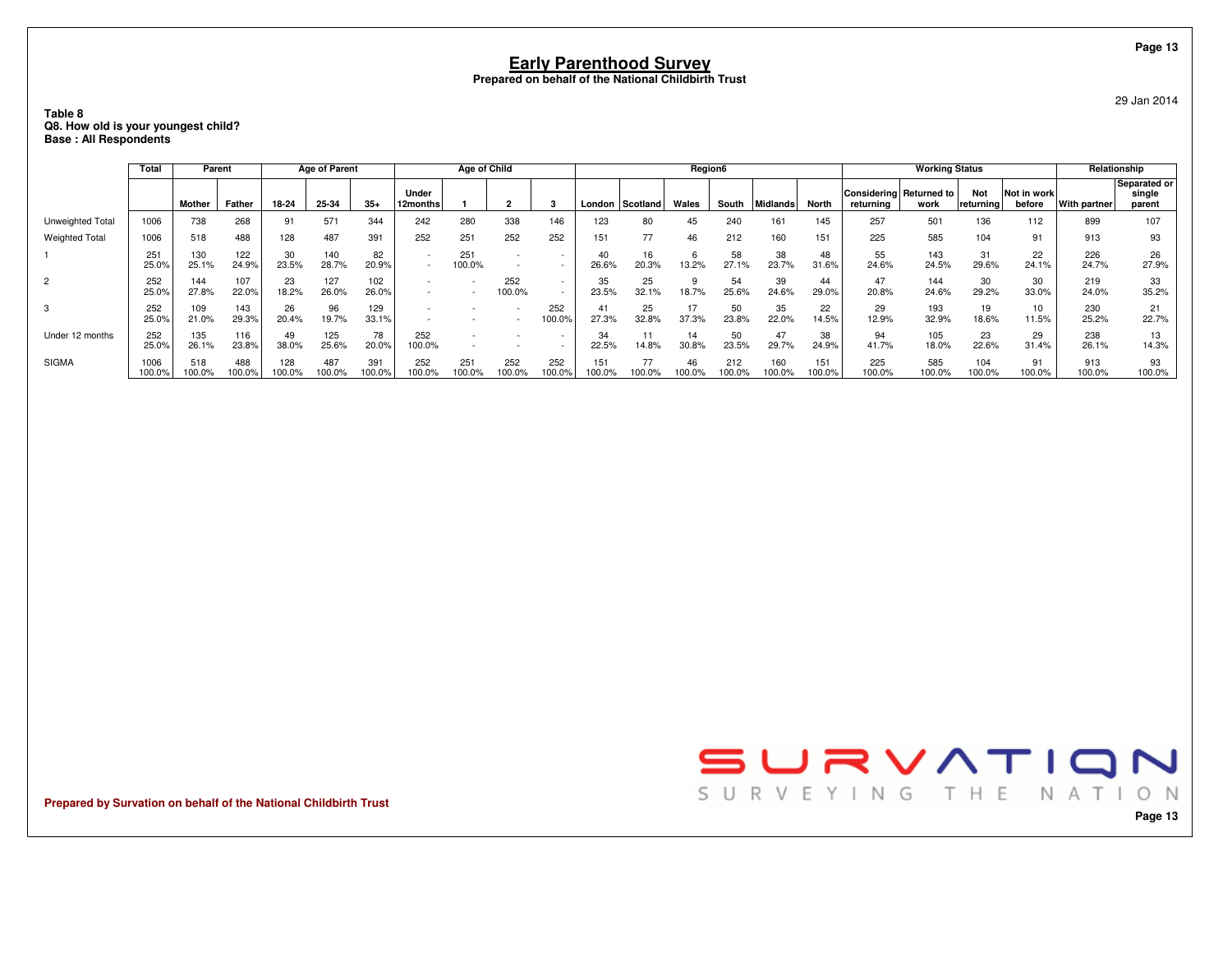**Table 9**

 **Q9. Which of the following best describes your current personal circumstances?Base : All Respondents**

|                                                               | <b>Total</b>   | Parent        |              |               | <b>Age of Parent</b> |              |                   | Age of Child |              |               |               |              | Region6     |              |              |              |                                      | <b>Working Status</b> |                  |                       |               | Relationship                                         |
|---------------------------------------------------------------|----------------|---------------|--------------|---------------|----------------------|--------------|-------------------|--------------|--------------|---------------|---------------|--------------|-------------|--------------|--------------|--------------|--------------------------------------|-----------------------|------------------|-----------------------|---------------|------------------------------------------------------|
|                                                               |                | Mother        | Father       | 18-24         | 25-34                | $35+$        | Under<br>12months |              |              |               | London        | Scotland     | Wales       | South        | Midlands     | <b>North</b> | Considering Returned to<br>returning | work                  | Not<br>returning | Not in work<br>before | With partner  | Separated or<br>single<br>parent                     |
| Unweighted Total                                              | 1006           | 738           | 268          | 91            | 571                  | 344          | 242               | 280          | 338          | 146           | 123           | 80           | 45          | 240          | 161          | 145          | 257                                  | 501                   | 136              | 112                   | 899           | 107                                                  |
| <b>Weighted Total</b>                                         | 1006           | 518           | 488          | 128           | 487                  | 391          | 252               | 251          | 252          | 252           | 151           | 77           | 46          | 212          | 160          | 151          | 225                                  | 585                   | 104              | 91                    | 913           | 93                                                   |
| Bringing up children<br>with partner who I<br>live with       | 913<br>90.7%   | 445<br>86.0%  | 468<br>95.8% | 104<br>81.1%  | 450<br>92.3%         | 360<br>92.0% | 238<br>94.7%      | 226<br>89.7% | 219<br>87.0% | 230<br>91.6%  | 129<br>85.9%  | 68<br>88.1%  | 42<br>89.8% | 196<br>92.4% | 144<br>90.3% | 135<br>89.5% | 197<br>87.4%                         | 543<br>92.7%          | 92<br>88.3%      | 81<br>89.1%           | 913<br>100.0% | $\overline{\phantom{0}}$<br>$\overline{\phantom{a}}$ |
| Bringing up children<br>with partner who<br>am separated from | 28<br>2.8%     | 3.6%          | 9<br>1.9%    | 3.1%          | 12<br>2.5%           | 12<br>3.0%   | 0.9%              | 10<br>3.9%   | 13<br>5.0%   | 3<br>1.3%     | 4.1%          | 5.8%         |             | 1.6%         | -6<br>3.9%   | 5<br>3.2%    | 3.5%                                 | 2.9%                  | 1.1%             | 1.9%                  |               | 28<br>29.9%                                          |
| Bringing up children<br>as a single parent                    | 65<br>6.5%     | 54<br>10.4%   | 11<br>2.3%   | 20<br>15.8%   | 25<br>5.2%           | 20<br>5.0%   | 11<br>4.4%        | 16<br>6.4%   | 20<br>8.0%   | 18<br>7.1%    | 15<br>10.0%   | 6.2%         | 10.2%       | 13<br>5.9%   | -9<br>5.8%   | 11<br>7.3%   | 21<br>9.1%                           | 25<br>4.3%            | 11<br>10.6%      | 9.0%                  |               | 65<br>70.1%                                          |
| <b>SIGMA</b>                                                  | 1006<br>100.0% | 518<br>100.0% | 488<br>00.0% | 128<br>100.0% | 487<br>00.0%         | 391<br>00.0% | 252<br>100.0%     | 251<br>00.0% | 252<br>00.0% | 252<br>100.0% | 151<br>100.0% | 77<br>100.0% | 46          | 212<br>00.0% | 160<br>00.0% | 151<br>00.0% | 225<br>100.0%                        | 585<br>100.0%         | 104<br>100.0%    | 100.0%                | 913<br>100.0% | 93<br>100.0%                                         |

**Prepared by Survation on behalf of the National Childbirth Trust**



29 Jan 2014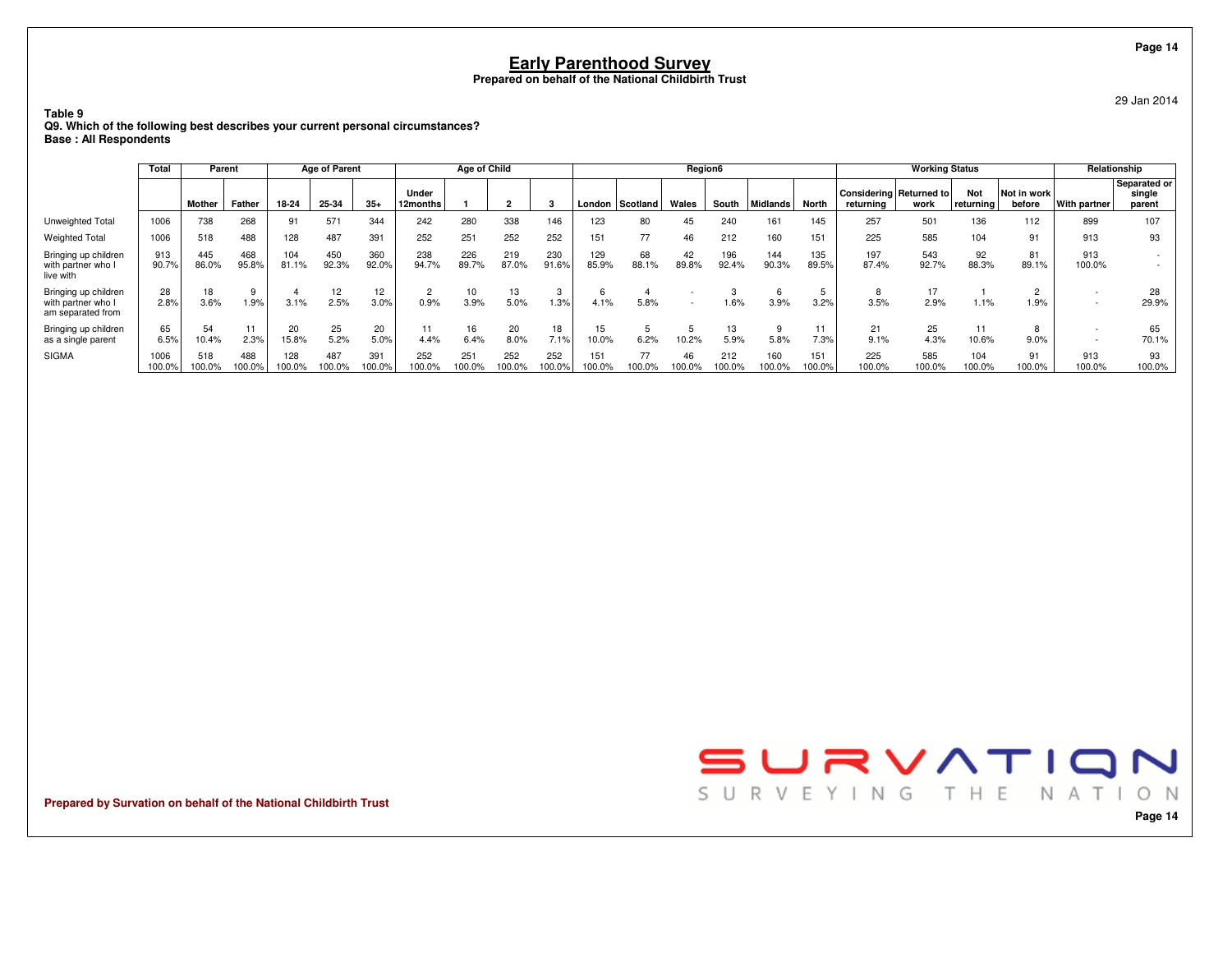29 Jan 2014

**Table 10 Q10A. Since becoming a parent, what has been your biggest financial concern? - Rank 1 TableBase : All Respondents**

|                       | Total          | Parent        |              |               | <b>Age of Parent</b> |              |                   | <b>Age of Child</b> |              |                 |              |              | Region6       |              |               |               |                                      | <b>Working Status</b> |                   |                       |               | Relationship                     |
|-----------------------|----------------|---------------|--------------|---------------|----------------------|--------------|-------------------|---------------------|--------------|-----------------|--------------|--------------|---------------|--------------|---------------|---------------|--------------------------------------|-----------------------|-------------------|-----------------------|---------------|----------------------------------|
|                       |                | Mother        | Father       | 18-24         | 25-34                | $35+$        | Under<br>12months |                     |              |                 | London       | Scotland     | Wales         | South        | Midlands      | <b>North</b>  | Considering Returned to<br>returnina | work                  | Not<br> returning | Not in work<br>before | With partner  | Separated or<br>single<br>parent |
| Unweighted Total      | 1006           | 738           | 268          | 91            | 571                  | 344          | 242               | 280                 | 338          | 146             | 123          | 80           |               | 240          | 161           | 145           | 257                                  | 501                   | 136               | 112                   | 899           | 107                              |
| <b>Weighted Total</b> | 1006           | 518           | 488          | 128           | 487                  | 391          | 252               | 251                 | 252          | 252             | 151          | 77           | 46            | 212          | 160           | 151           | 225                                  | 585                   | 104               | 91                    | 913           | 93                               |
| Childcare             | 275<br>27.4%   | 142<br>27.4%  | 133<br>27.3% | 23<br>17.7%   | 126<br>25.8%         | 127<br>32.6% | 60<br>23.9%       | 69<br>27.6%         | 70<br>27.8%  | 76<br>30.2%     | 50<br>33.1%  | 16<br>20.9%  | 21.9%         | 66<br>31.3%  | 46<br>28.6%   | 32<br>21.2%   | 58<br>25.8%                          | 190<br>32.5%          | 22<br>21.3%       | 5.4%                  | 256<br>28.0%  | 20<br>21.2%                      |
| Food                  | 167<br>16.6%   | 76<br>14.8%   | 91<br>18.5%  | 23<br>17.7%   | 85<br>17.5%          | 59<br>15.1%  | 47<br>18.8%       | 46<br>18.3%         | 47<br>18.6%  | 27<br>10.7%     | 19<br>12.9%  | 20<br>26.0%  | 12.7%         | 30<br>14.4%  | 31<br>19.5%   | 32<br>21.3%   | 49<br>21.8%                          | 76<br>13.0%           | 22<br>21.5%       | 19<br>20.8%           | 155<br>17.0%  | 12<br>12.9%                      |
| Energy bills          | 222<br>22.1%   | 123<br>23.8%  | 99<br>20.3%  | 24<br>18.9%   | 112<br>23.1%         | 86<br>21.9%  | 59<br>23.6%       | 44<br>17.5%         | 64<br>25.5%  | 55<br>21.8%     | 20<br>13.5%  | 20<br>26.3%  | 37.6%         | 35<br>16.7%  | 34<br>21.3%   | 42<br>27.7%   | 39<br>17.1%                          | 120<br>20.4%          | 26<br>24.9%       | 38<br>41.9%           | 196<br>21.5%  | 26<br>28.0%                      |
| Housing               | 342<br>34.0%   | 176<br>34.0%  | 165<br>33.9% | 59<br>45.7%   | 164<br>33.7%         | 119<br>30.5% | 85<br>33.7%       | 92<br>36.7%         | 71<br>28.1%  | 94<br>37.4%     | ы<br>40.4%   | 21<br>26.8%  | 13<br>27.8%   | 80<br>37.6%  | 49<br>30.6%   | 45<br>29.8%   | 80<br>35.3%                          | 199<br>34.0%          | 34<br>32.4%       | 29<br>31.9%           | 306<br>33.6%  | 35<br>37.8%                      |
| <b>SIGMA</b>          | 1006<br>100.0% | 518<br>100.0% | 488<br>00.0% | 128<br>100.0% | 487<br>00.0%         | 391<br>00.0% | 252<br>100.0%     | 252<br>100.0%       | 252<br>00.0% | 251<br>$00.0\%$ | 151<br>00.0% | 77<br>100.0% | $100.0^\circ$ | 212<br>00.0% | 160<br>100.0% | 151<br>100.0% | 225<br>100.0%                        | 585<br>100.0%         | 104<br>100.0%     | 91<br>100.0%          | 913<br>100.0% | 93<br>100.0%                     |

**Prepared by Survation on behalf of the National Childbirth Trust**

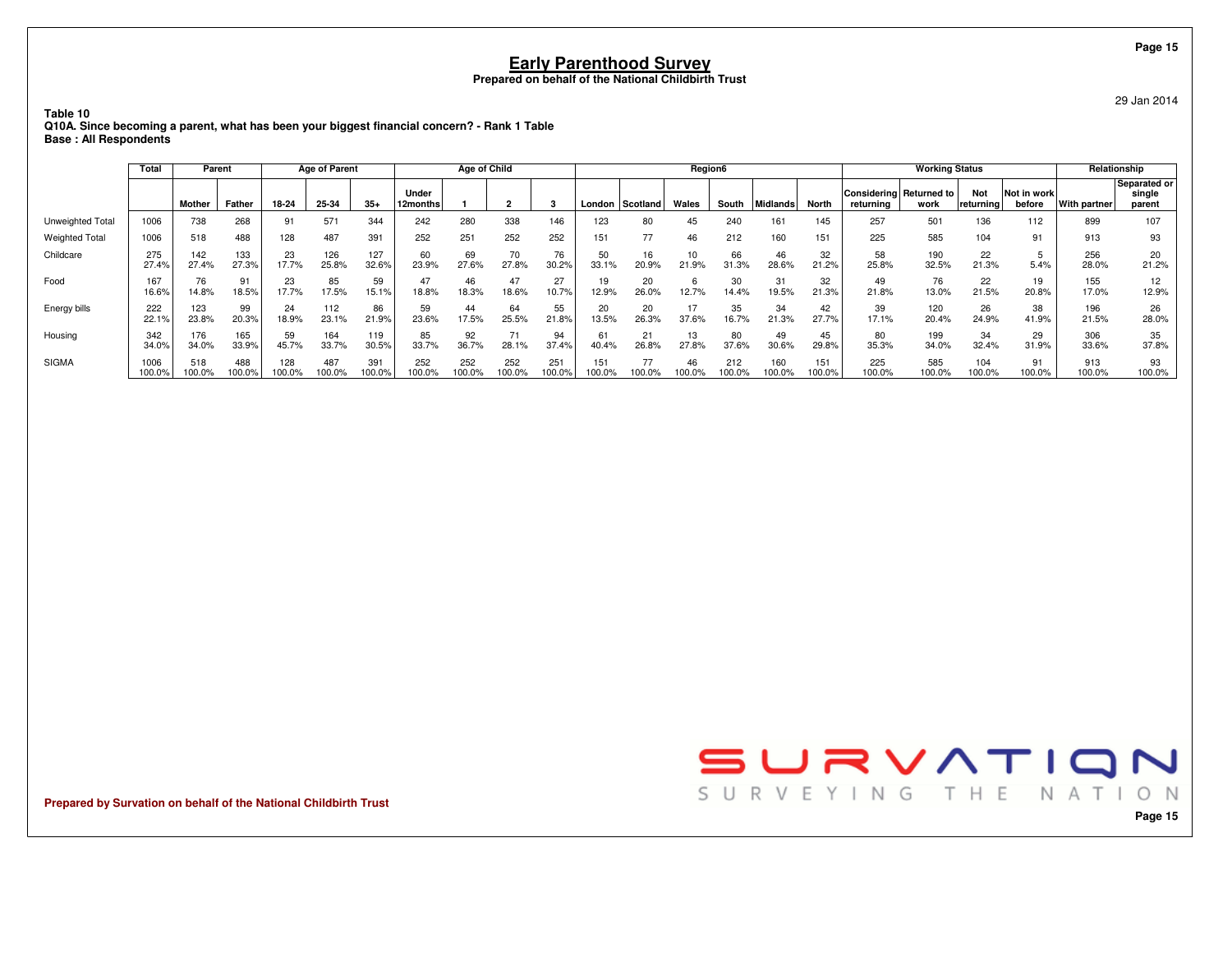29 Jan 2014

**Page 16**

**Table 11 Q10A. Since becoming a parent, what has been your biggest financial concern? - Rank 1-2 TableBase : All Respondents**

|                       | Total                    |                | Parent        |               | Age of Parent |               |                   | Age of Child  |               |               |               |                       | Region6      |               |                        |               |                                      | <b>Working Status</b> |                  |                       |                | Relationship                     |
|-----------------------|--------------------------|----------------|---------------|---------------|---------------|---------------|-------------------|---------------|---------------|---------------|---------------|-----------------------|--------------|---------------|------------------------|---------------|--------------------------------------|-----------------------|------------------|-----------------------|----------------|----------------------------------|
|                       |                          | Mother         | Father        | 18-24         | 25-34         | $35+$         | Under<br>12months |               |               |               | London        | Scotland <sup>1</sup> | Wales        | South         | Midlands               | North         | Considering Returned to<br>returning | work                  | Not<br>returning | Not in work<br>before | With partner   | Separated or<br>single<br>parent |
| Unweighted Total      | 1006                     | 738            | 268           | 91            | 571           | 344           | 242               | 280           | 338           | 146           | 123           | 80                    | 45           | 240           | 161                    | 145           | 257                                  | 501                   | 136              | 112                   | 899            | 107                              |
| <b>Weighted Total</b> | 1006                     | 518            | 488           | 128           | 487           | 391           | 252               | 251           | 252           | 252           | 151           | 77                    | 46           | 212           | 160                    | 151           | 225                                  | 585                   | 104              | 91                    | 913            | 93                               |
| Childcare             | 410<br>40.7%             | 200<br>38.7%   | 209<br>42.8%  | 43<br>34.0%   | 189<br>38.8%  | 177<br>45.3%  | 89<br>35.5%       | 109<br>43.1%  | 109<br>43.5%  | 102<br>40.7%  | 88<br>58.4%   | 20<br>26.5%           | 13<br>27.5%  | 94<br>44.4%   | 77<br>47.9%            | 39<br>25.9%   | 85<br>37.6%                          | 284<br>48.5%          | 29<br>27.8%      | 12<br>13.0%           | 374<br>41.0%   | 36<br>38.2%                      |
| Food                  | 47 <sup>4</sup><br>46.9% | 239<br>46.1%   | 233<br>47.7%  | 64<br>50.0%   | 233<br>47.8%  | 175<br>44.7%  | 131<br>51.9%      | 119<br>47.2%  | 113<br>44.9%  | 109<br>43.4%  | 55<br>36.4%   | 41<br>53.0%           | 23<br>50.1%  | 100<br>47.3%  | 72<br>45.3%            | 78<br>51.9%   | 118<br>52.4%                         | 243<br>41.5%          | 58<br>55.3%      | 53<br>58.1%           | 424<br>46.5%   | 50.8%                            |
| Energy bills          | 579<br>57.6%             | 307<br>59.2%   | 273<br>55.9%  | 55<br>43.3%   | 282<br>57.9%  | 242<br>61.9%  | 150<br>59.7%      | 126<br>50.2%  | 144<br>57.3%  | 159<br>63.1%  | 66<br>43.7%   | 59<br>76.3%           | 30<br>65.4%  | 103<br>48.4%  | 92<br>57.7%            | 104<br>68.7%  | 121<br>53.7%                         | 327<br>55.9%          | 62<br>59.3%      | 70<br>76.5%           | 529<br>57.9%   | 51<br>54.5%                      |
| Housing               | 552<br>54.8%             | 290<br>56.0%   | 262<br>53.6%  | 93<br>72.8%   | 271<br>55.6%  | 188<br>48.0%  | 133<br>52.9%      | 150<br>59.5%  | 136<br>54.2%  | 133<br>52.8%  | 93<br>1.4%    | 34<br>44.2%           | 26<br>57.0%  | 127<br>59.9%  | 78<br>49.1%            | 81<br>53.5%   | 127<br>56.3%                         | 317<br>54.1%          | 60<br>57.5%      | 48<br>52.5%           | 499<br>54.7%   | 53<br>56.5%                      |
| <b>SIGMA</b>          | 2012<br>200.0%           | 1035<br>200.0% | 977<br>200.0% | 256<br>200.0% | 975<br>200.0% | 782<br>200.0% | 503<br>200.0%     | 503<br>200.0% | 503<br>200.0% | 503<br>200.0% | 302<br>200.0% | 155<br>200.0%         | 92<br>200.0% | 424<br>200.0% | 320<br>$200.0^{\circ}$ | 301<br>200.0% | 451<br>200.0%                        | 1171<br>200.0%        | 208<br>200.0%    | 182<br>200.0%         | 1826<br>200.0% | 186<br>200.0%                    |

**Prepared by Survation on behalf of the National Childbirth Trust**

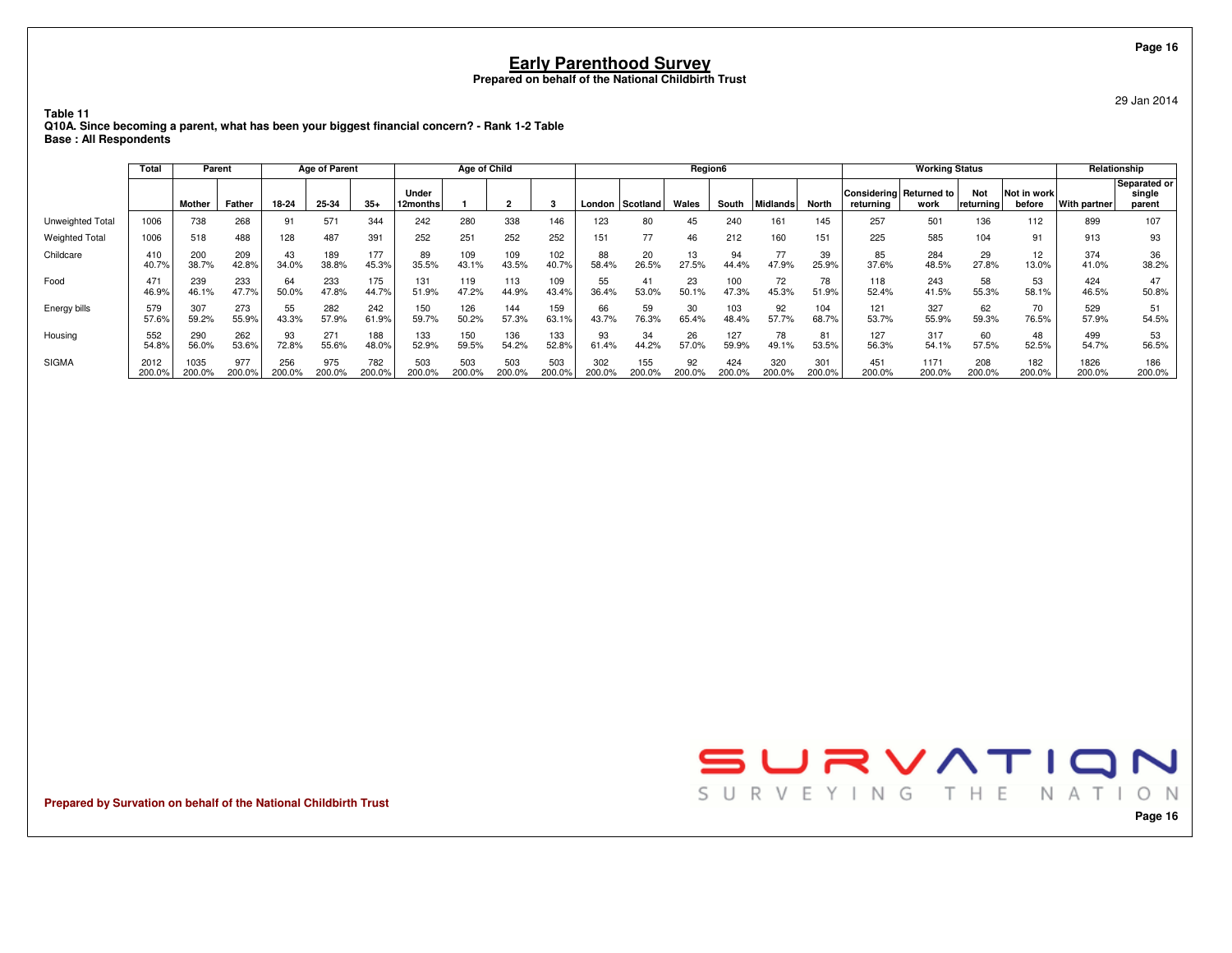29 Jan 2014

 **Q11.Since becoming a parent, have you ever been in a situation where you have felt financial pressure to cut back on any of the following? - FoodBase : All Respondents**

|                       | Total          | Parent        |               |              | Age of Parent |               |                   | Age of Child  |              |               |             |              | Region6     |              |               |               |               | <b>Working Status</b>           |                         |                          |               | Relationship                     |
|-----------------------|----------------|---------------|---------------|--------------|---------------|---------------|-------------------|---------------|--------------|---------------|-------------|--------------|-------------|--------------|---------------|---------------|---------------|---------------------------------|-------------------------|--------------------------|---------------|----------------------------------|
|                       |                | Mother        | Father        | 18-24        | 25-34         | $35+$         | Under<br>12months |               |              |               | London      | Scotland     | Wales       | South        | Midlands      | North         | returning     | Considering Returned to<br>work | <b>Not</b><br>returning | Not in work<br>before    | With partner  | Separated or<br>single<br>parent |
| Unweighted Total      | 1006           | 738           | 268           | 91           | 571           | 344           | 242               | 280           | 338          | 146           | 123         | 80           |             | 240          | 161           | 145           | 257           | 501                             | 136                     | 112                      | 899           | 107                              |
| <b>Weighted Total</b> | 1006           | 518           | 488           | 128          | 487           | 391           | 252               | 251           | 252          | 252           | 151         | 77           |             | 212          | 160           | 151           | 225           | 585                             | 104                     | 91                       | 913           | 93                               |
| Have                  | 655<br>65.1%   | 369<br>71.4%  | 286<br>58.5%  | 83<br>64.8%  | 334<br>68.5%  | 239<br>61.1%  | 167<br>66.4%      | 173<br>68.8%  | 160<br>63.5% | 155<br>61.8%  | 82<br>54.6% | 55<br>70.5%  | 26<br>57.1% | 140<br>66.2% | 106<br>66.2%  | 95<br>63.3%   | 167<br>74.2%  | 348<br>59.4%                    | 76<br>72.5%             | 65<br>71.3%              | 581<br>63.7%  | 74<br>79.5%                      |
| Have not              | 351<br>34.9%   | 148<br>28.6%  | 202<br>41.5%  | 45<br>35.2%  | 154<br>31.5%  | 152<br>38.9%  | 84<br>33.6%       | 78<br>31.2%   | 92<br>36.5%  | 96<br>38.2%   | 68<br>45.4% | 23<br>29.5%  | 42.9%       | 72<br>33.8%  | 54<br>33.8%   | 55<br>36.7%   | 58<br>25.8%   | 238<br>40.6%                    | 29<br>27.5%             | 26<br>28.7%              | 332<br>36.3%  | 20.5%                            |
| <b>SIGMA</b>          | 1006<br>100.0% | 518<br>100.09 | 488<br>100.0% | 128<br>00.0% | 487<br>100.0% | 391<br>100.0% | 252<br>100.0%     | 251<br>100.0% | 252<br>00.0% | 252<br>100.0% | 100.0%      | 77<br>100.0% | 100.0%      | 212<br>00.0% | 160<br>100.0% | 151<br>100.0% | 225<br>100.0% | 585<br>100.0%                   | 104<br>100.0%           | Q <sub>1</sub><br>100.0% | 913<br>100.0% | 93<br>100.0%                     |

**Prepared by Survation on behalf of the National Childbirth Trust**

**Table 12**



**Page 17**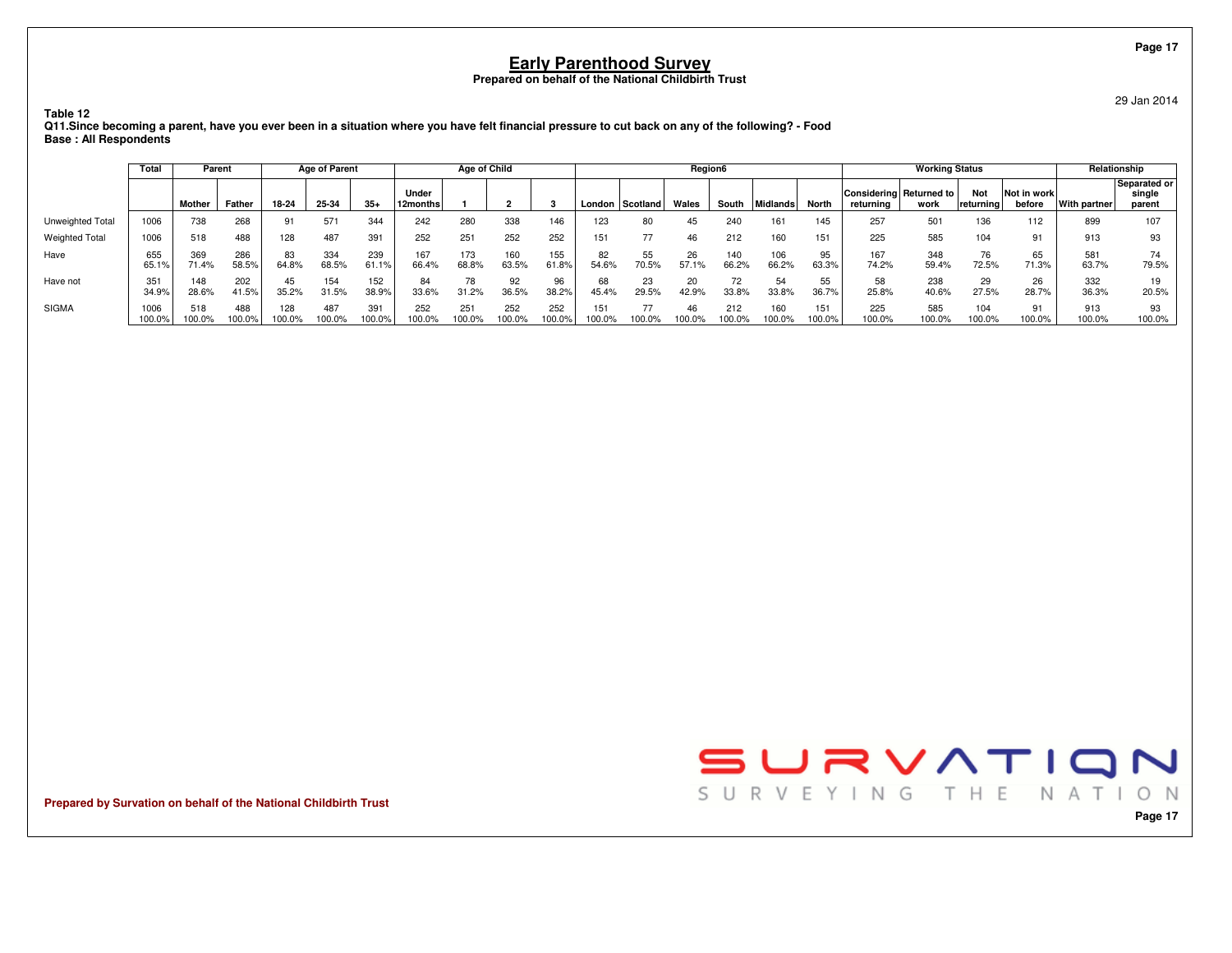29 Jan 2014

**Table 13 Q11.Since becoming a parent, have you ever been in a situation where you have felt financial pressure to cut back on any of the following? - ChildcareBase : All Respondents**

|                       | Total          | Parent        |               |               | <b>Age of Parent</b> |               |                   | Age of Child  |                 |               |              |             | Region6 |               |              |               |                                      | <b>Working Status</b> |                   |                       |               | Relationship                     |
|-----------------------|----------------|---------------|---------------|---------------|----------------------|---------------|-------------------|---------------|-----------------|---------------|--------------|-------------|---------|---------------|--------------|---------------|--------------------------------------|-----------------------|-------------------|-----------------------|---------------|----------------------------------|
|                       |                | Mother        | Father        | 18-24         | 25-34                | $35+$         | Under<br>12months |               |                 |               | London       | Scotland    | Wales   | South         | Midlands     | North         | Considering Returned to<br>returning | work                  | Not<br> returning | Not in work<br>before | With partner  | Separated or<br>single<br>parent |
| Unweighted Total      | 1006           | 738           | 268           | 91            | 571                  | 344           | 242               | 280           | 338             | 146           | 123          | 80          |         | 240           | 161          | 145           | 257                                  | 501                   | 136               | 112                   | 899           | 107                              |
| <b>Weighted Total</b> | 1006           | 518           | 488           | 128           | 487                  | 391           | 252               | 251           | 252             | 252           | 151          | 77          |         | 212           | 160          | 151           | 225                                  | 585                   | 104               | 91                    | 913           | 93                               |
| Have                  | 355<br>35.3%   | 179<br>34.6%  | 176<br>36.0%  | 42<br>32.9%   | 170<br>34.8%         | 143<br>36.6%  | 74<br>29.4%       | 84<br>33.5%   | 97<br>38.5%     | 100<br>39.6%  | 62<br>11.5%  | 25<br>32.6% | 34.0%   | 31.4%         | 45.8%        | 45<br>29.7%   | 97<br>42.9%                          | 212<br>36.2%          | 31<br>29.5%       | 15<br>16.9%           | 316<br>34.6%  | 39<br>41.7%                      |
| Have not              | 651<br>64.7%   | 339<br>65.4%  | 313<br>64.0%  | 86<br>67.1%   | 318<br>65.2%         | 248<br>63.4%  | 178<br>70.6%      | 167<br>66.5%  | 155<br>61.5%    | 152<br>60.4%  | 88<br>58.5%  | 52<br>67.4% | 66.0%   | 145<br>68.6%  | 87<br>54.2%  | 106<br>70.3%  | 129<br>57.1%                         | 374<br>63.8%          | 73<br>70.5%       | 76<br>83.1%           | 597<br>65.4%  | 54<br>58.3%                      |
| <b>SIGMA</b>          | 1006<br>100.0% | 518<br>100.0% | 488<br>100.0% | 128<br>100.0% | 487<br>100.0%        | 391<br>100.0% | 252<br>100.0%     | 251<br>100.0% | 252<br>$00.0\%$ | 251<br>100.0% | 151<br>00.0% | 77<br>00.0% | 00.0%   | 212<br>100.0% | 160<br>00.0% | 151<br>100.0% | 225<br>100.0%                        | 585<br>100.0%         | 104<br>100.0%     | 91<br>100.0%          | 913<br>100.0% | 93<br>100.0%                     |

**Prepared by Survation on behalf of the National Childbirth Trust**



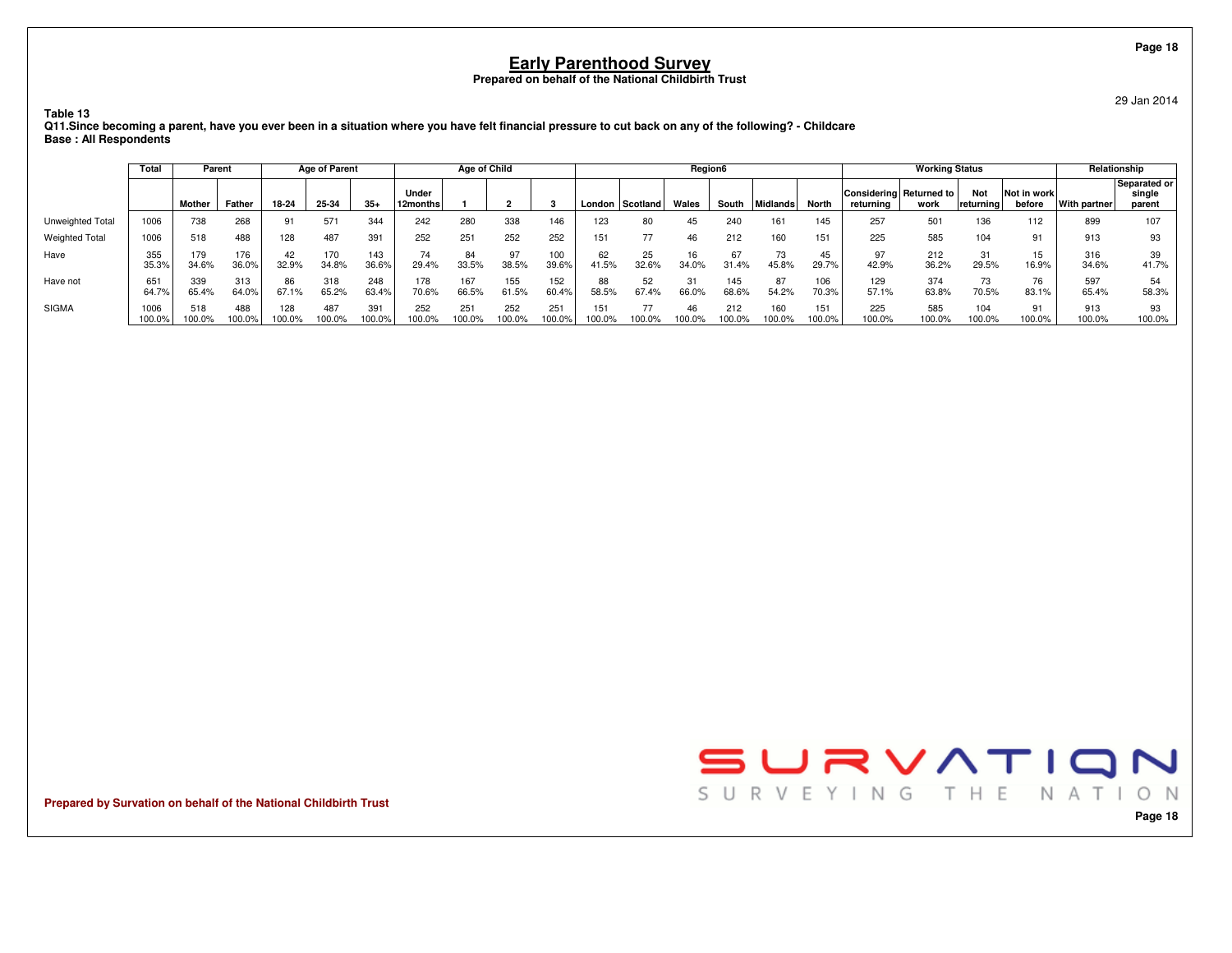29 Jan 2014

**Page 19**

 **Q11.Since becoming a parent, have you ever been in a situation where you have felt financial pressure to cut back on any of the following? - Energy BillsBase : All Respondents**

|                       | Total          | Parent        |               |              | Age of Parent |               |                   | Age of Child  |              |               |             |              | Region6     |              |                    |               |               | <b>Working Status</b>           |                         |                          |               | Relationship                     |
|-----------------------|----------------|---------------|---------------|--------------|---------------|---------------|-------------------|---------------|--------------|---------------|-------------|--------------|-------------|--------------|--------------------|---------------|---------------|---------------------------------|-------------------------|--------------------------|---------------|----------------------------------|
|                       |                | Mother        | Father        | 18-24        | 25-34         | $35+$         | Under<br>12months |               |              |               | London      | Scotland     | Wales       | South        | Midlands           | North         | returning     | Considering Returned to<br>work | <b>Not</b><br>returning | Not in work<br>before    | With partner  | Separated or<br>single<br>parent |
| Unweighted Total      | 1006           | 738           | 268           | 91           | 571           | 344           | 242               | 280           | 338          | 146           | 123         | 80           |             | 240          | 161                | 145           | 257           | 501                             | 136                     | 112                      | 899           | 107                              |
| <b>Weighted Total</b> | 1006           | 518           | 488           | 128          | 487           | 391           | 252               | 251           | 252          | 252           | 151         | 77           |             | 212          | 160                | 151           | 225           | 585                             | 104                     | 91                       | 913           | 93                               |
| Have                  | 627<br>62.4%   | 337<br>65.0%  | 291<br>59.5%  | 85<br>66.3%  | 310<br>63.5%  | 233<br>59.6%  | 146<br>58.2%      | 157<br>62.5%  | 155<br>61.8% | 168<br>66.9%  | 84<br>55.9% | 46<br>59.3%  | 33<br>71 1% | 122<br>57.7% | 106<br>66.1%       | 91<br>60.6%   | 155<br>68.8%  | 348<br>59.4%                    | 68<br>64.9%             | 56<br>62.1%              | 561<br>61.4%  | 66<br>71.3%                      |
| Have not              | 379<br>37.6%   | 181<br>35.0%  | 198<br>40.5%  | 43<br>33.7%  | 178<br>36.5%  | 158<br>40.4%  | 105<br>41.8%      | 94<br>37.5%   | 96<br>38.2%  | 83<br>33.1%   | 66<br>44.1% | 31<br>40.7%  | 28.9%       | 42.3%        | 54<br>ັບຯ<br>33.9% | 59<br>39.4%   | 70<br>31.2%   | 237<br>40.6%                    | 37<br>35.1%             | 34<br>37.9%              | 352<br>38.6%  | 27<br>28.7%                      |
| <b>SIGMA</b>          | 1006<br>100.0% | 518<br>100.09 | 488<br>100.0% | 128<br>00.0% | 487<br>100.0% | 391<br>100.0% | 251<br>100.0%     | 251<br>100.0% | 252<br>00.0% | 252<br>100.0% | 100.0%      | 77<br>100.0% | 100.0%      | 212<br>00.0% | 160<br>100.0%      | 151<br>100.0% | 225<br>100.0% | 585<br>100.0%                   | 104<br>100.0%           | Q <sub>1</sub><br>100.0% | 913<br>100.0% | 93<br>100.0%                     |

**Prepared by Survation on behalf of the National Childbirth Trust**

**Table 14**



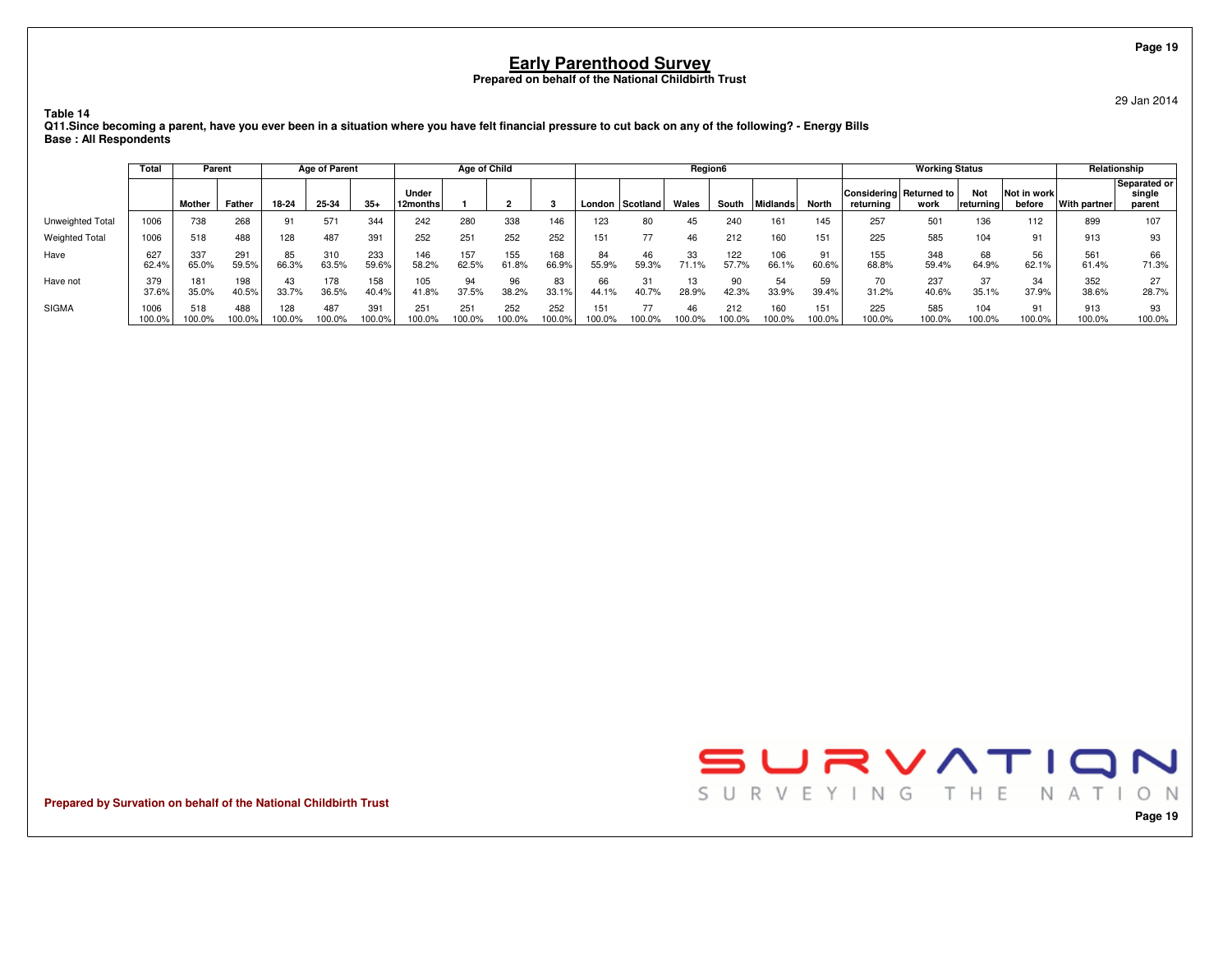29 Jan 2014

**Page 20**

**Table 15 Q11.Since becoming a parent, have you ever been in a situation where you have felt financial pressure to cut back on any of the following? - HousingBase : All Respondents**

|                       | Total          | Parent        |              |              | <b>Age of Parent</b> |               |                   | Age of Child  |              |               |               |             | <b>Region6</b> |               |               |               |                                      | <b>Working Status</b> |                   |                       |               | Relationship                     |
|-----------------------|----------------|---------------|--------------|--------------|----------------------|---------------|-------------------|---------------|--------------|---------------|---------------|-------------|----------------|---------------|---------------|---------------|--------------------------------------|-----------------------|-------------------|-----------------------|---------------|----------------------------------|
|                       |                | Mother        | Father       | 18-24        | 25-34                | $35+$         | Under<br>12months |               |              |               | London        | Scotland    | Wales          | South         | Midlands      | North         | Considering Returned to<br>returning | work                  | Not<br> returning | Not in work<br>before | With partner  | Separated or<br>single<br>parent |
| Unweighted Total      | 1006           | 738           | 268          |              | 571                  | 344           | 242               | 280           | 338          | 146           | 123           | 80          | 45             | 240           | 161           | 145           | 257                                  | 501                   | 136               | 112                   | 899           | 107                              |
| <b>Weighted Total</b> | 1006           | 518           | 488          | 128          | 487                  | 391           | 252               | 251           | 252          | 252           | 151           | 77          | 46             | 212           | 160           | 151           | 225                                  | 585                   | 104               | 91                    | 913           | 93                               |
| Have                  | 317<br>31.5%   | 174<br>33.6%  | 143<br>29.2% | 42<br>33.2%  | 171<br>35.2%         | 103<br>26.4%  | 70<br>27.7%       | 92<br>36.7%   | 78<br>30.9%  | 77<br>30.7%   | 54<br>35.9%   | 22<br>28.5% | 32.5%          | 27.1%         | 56<br>34.9%   | 47<br>31.2%   | 103<br>45.7%                         | 155<br>26.5%          | 35<br>34.1%       | 23<br>25.4%           | 276<br>30.3%  | 40<br>43.4%                      |
| Have not              | 689<br>68.5%   | 344<br>66.4%  | 346<br>70.8% | 86<br>66.8%  | 316<br>64.8%         | 288<br>73.6%  | 182<br>72.3%      | 159<br>63.3%  | 174<br>69.1% | 174<br>69.3%  | 97<br>64.1%   | 55<br>1.5%  | 67.5%          | 155<br>72.9%  | 104<br>65.1%  | 104<br>68.8%  | 123<br>54.3%                         | 430<br>73.5%          | 69<br>65.9%       | 68<br>74.6%           | 636<br>69.7%  | 56.6%                            |
| <b>SIGMA</b>          | 1006<br>100.0% | 518<br>100.0% | 488<br>00.0% | 128<br>00.0% | 487<br>00.0%         | 391<br>100.0% | 252<br>100.0%     | 251<br>100.0% | 252<br>00.0% | 251<br>100.0% | 151<br>100.0% | 77<br>00.0% | 00.0%          | 212<br>100.0% | 160<br>100.0% | 151<br>100.0% | 225<br>100.0%                        | 585<br>100.0%         | 104<br>100.0%     | 91<br>100.0%          | 913<br>100.0% | 93<br>100.0%                     |

**Prepared by Survation on behalf of the National Childbirth Trust**

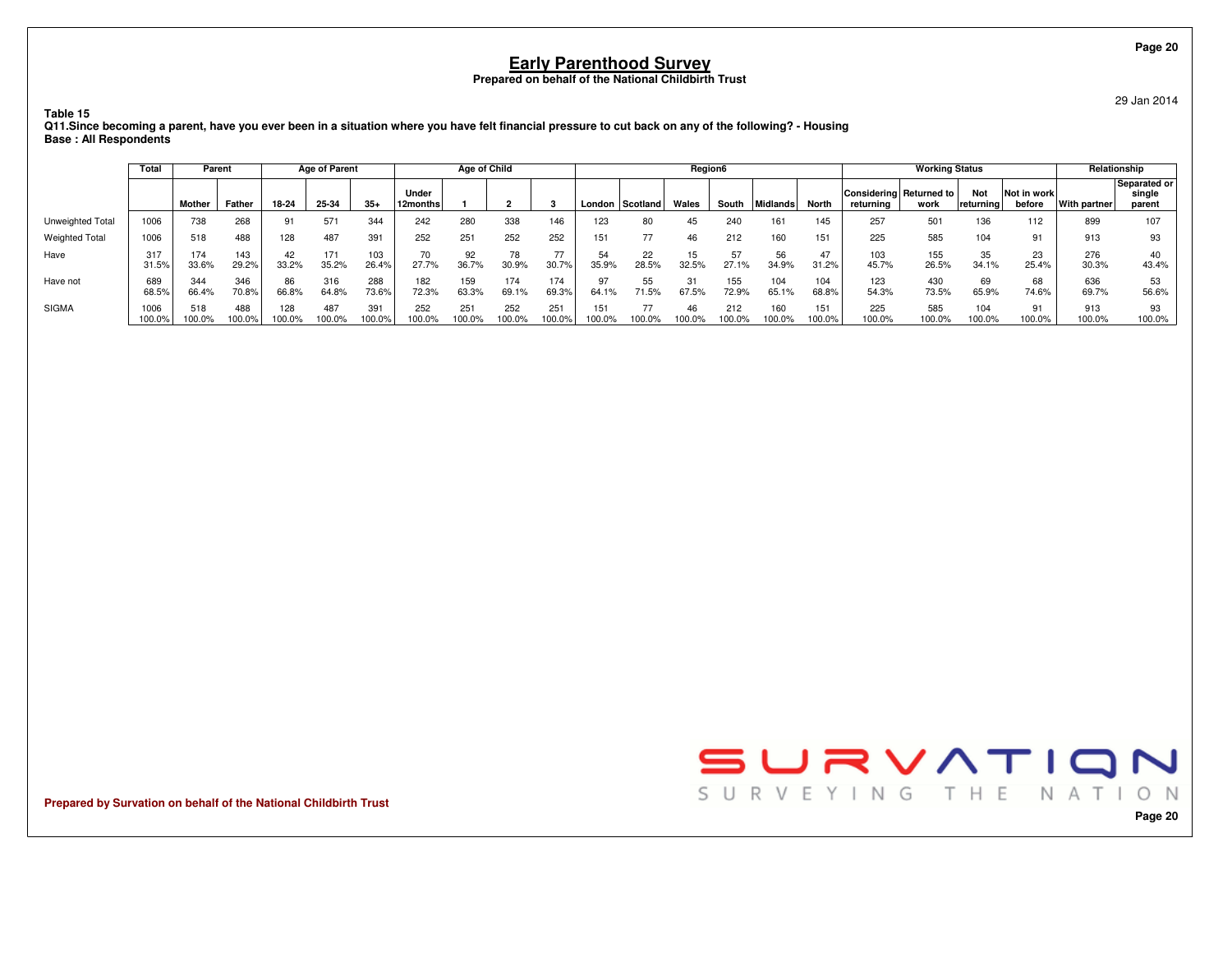29 Jan 2014

 **Q12. Did the cost of housing (house price rises / rental costs) mean you delayed, or considered delaying starting a family until you owned a suitable home?Base : All Respondents**

|                       | Total          | Parent        |              |              | <b>Age of Parent</b> |               |                     | Age of Child  |              |               |               |                 | Region6 |               |               |                 |                                      | <b>Working Status</b> |                          |                       |               | Relationship                     |
|-----------------------|----------------|---------------|--------------|--------------|----------------------|---------------|---------------------|---------------|--------------|---------------|---------------|-----------------|---------|---------------|---------------|-----------------|--------------------------------------|-----------------------|--------------------------|-----------------------|---------------|----------------------------------|
|                       |                | Mother        | Father       | 18-24        | 25-34                | $35+$         | Under<br>12months l |               |              |               |               | London Scotland | Wales   | South         | Midlands      | North           | Considering Returned to<br>returning | work                  | <b>Not</b><br> returning | Not in work<br>before | With partner  | Separated or<br>single<br>parent |
| Unweighted Total      | 1006           | 738           | 268          |              | 571                  | 344           | 242                 | 280           | 338          | 146           | 123           | 80              | 45      | 240           | 161           | 145             | 257                                  | 501                   | 136                      | 112                   | 899           | 107                              |
| <b>Weighted Total</b> | 1006           | 518           | 488          | 128          | 487                  | 391           | 252                 | 251           | 252          | 252           | 151           | 77              | 46      | 212           | 160           | 151             | 225                                  | 585                   | 104                      | 91                    | 913           | 93                               |
| Yes                   | 331<br>32.9%   | 162<br>31.4%  | 169<br>34.6% | 41<br>31.9%  | 171<br>35.1%         | 120<br>30.6%  | 82<br>32.6%         | 94<br>37.4%   | 83<br>33.1%  | 72<br>28.7%   | 64<br>42.6%   | 21<br>27.5%     | 23.1%   | 31.4%         | 59<br>36.9%   | 44<br>28.9%     | 99<br>43.7%                          | 32.6%                 | 26<br>24.6%              | 16<br>17.8%           | 305<br>33.4%  | 26<br>28.1%                      |
| No                    | 675<br>67.1%   | 355<br>68.6%  | 319<br>65.4% | 87<br>68.1%  | 316<br>64.9%         | 271<br>69.4%  | 169<br>67.4%        | 158<br>62.6%  | 168<br>66.9% | 179<br>71.3%  | 87<br>57.4%   | 56<br>72.5%     | 76.9%   | 145<br>68.6%  | 101<br>63.1%  | 107<br>$71.1\%$ | 127<br>56.3%                         | 394<br>67.4%          | 79<br>75.4%              | 75<br>82.2%           | 608<br>66.6%  | 71.9%                            |
| SIGMA                 | 1006<br>100.0% | 518<br>100.0% | 488<br>00.0% | 128<br>00.0% | 487<br>00.0%         | 391<br>100.0% | 252<br>100.0%       | 251<br>100.0% | 252<br>00.0% | 251<br>100.0% | 151<br>100.0% | 77<br>00.0%     | 00.0%   | 212<br>100.0% | 160<br>100.0% | 151<br>100.0%   | 225<br>100.0%                        | 585<br>100.0%         | 104<br>100.0%            | 91<br>100.0%          | 913<br>100.0% | 93<br>100.0%                     |

**Prepared by Survation on behalf of the National Childbirth Trust**

**Table 16**

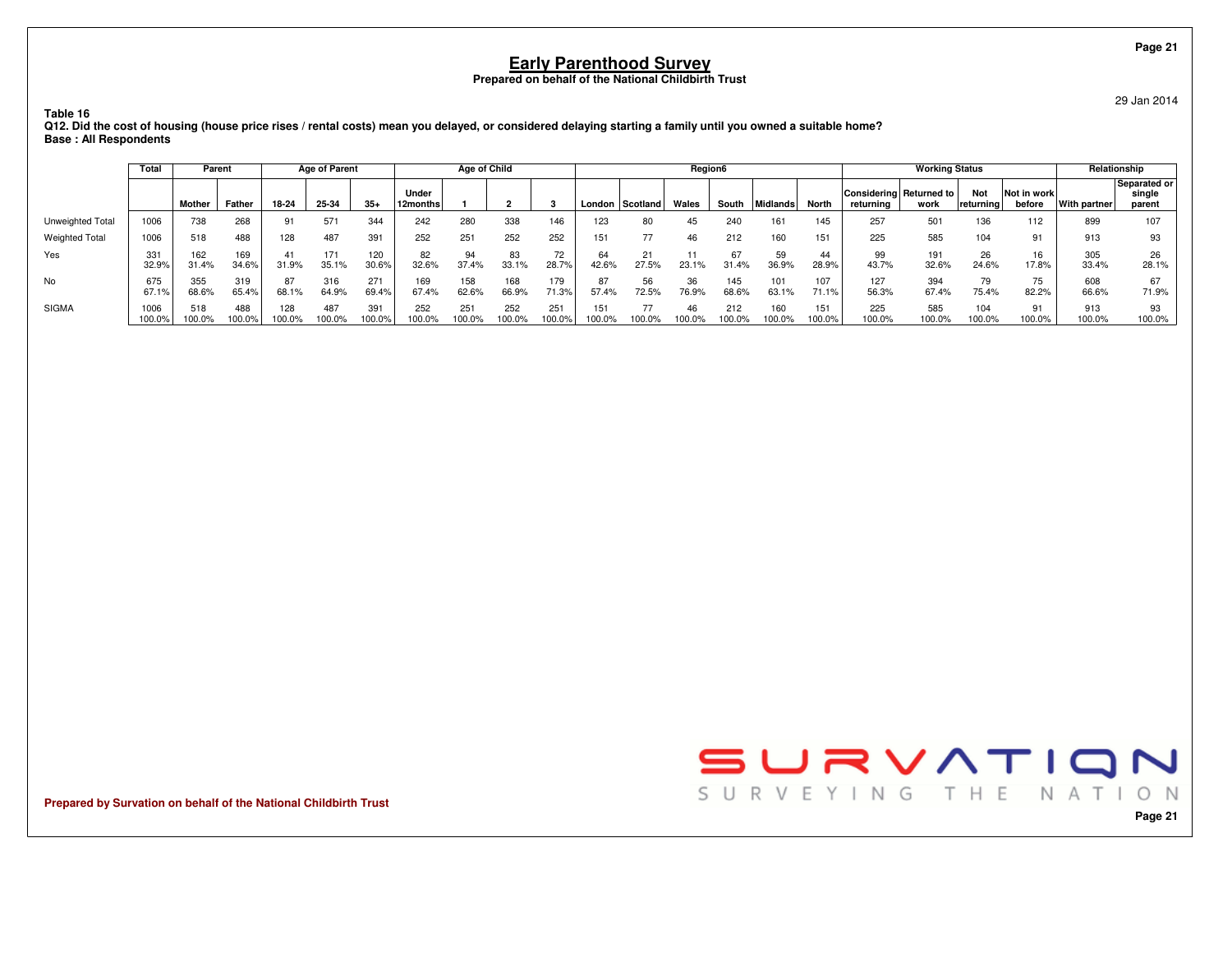#### **Table 17Q13. Do you own or rent your home Base : All Respondents**

|                       | Total          | Parent        |              |               | <b>Age of Parent</b> |               |                   | Age of Child |              |              |             |              | Region6     |              |               |                 |               | <b>Working Status</b>           |                   |                       |               | Relationship                     |
|-----------------------|----------------|---------------|--------------|---------------|----------------------|---------------|-------------------|--------------|--------------|--------------|-------------|--------------|-------------|--------------|---------------|-----------------|---------------|---------------------------------|-------------------|-----------------------|---------------|----------------------------------|
|                       |                | Mother        | Father       | 18-24         | 25-34                | $35+$         | Under<br>12months |              |              |              | London      | Scotland     | Wales       | South        | Midlands      | North           | returning     | Considering Returned to<br>work | Not<br> returning | Not in work<br>before | With partner  | Separated or<br>single<br>parent |
| Unweighted Total      | 1006           | 738           | 268          | 91            | 571                  | 344           | 242               | 280          | 338          | 146          | 123         | 80           | 45          | 240          | 161           | 145             | 257           | 501                             | 136               | 112                   | 899           | 107                              |
| <b>Weighted Total</b> | 1006           | 518           | 488          | 128           | 487                  | 391           | 252               | 251          | 252          | 252          |             |              | 46          | 212          | 160           | 151             | 225           | 585                             | 104               | 91                    | 913           | 93                               |
| Own                   | 504<br>50.1%   | 259<br>50.0%  | 245<br>50.2% | 35<br>27.5%   | 222<br>45.6%         | 247<br>63.1%  | 118<br>46.9%      | 118<br>47.0% | 121<br>48.1% | 147<br>58.3% | 58<br>38.7% | 51.2%        | 26<br>56.0% | 112<br>52.8% | 75<br>46.9%   | 79<br>52.3%     | 85<br>37.5%   | 340<br>58.1%                    | 47<br>45.6%       | 32<br>34.9%           | 476<br>52.2%  | 28<br>29.7%                      |
| Rent                  | 502<br>49.9%   | 259<br>50.0%  | 243<br>49.8% | 93<br>72.5%   | 265<br>54.4%         | 144<br>36.9%  | 134<br>53.1%      | 133<br>53.0% | 131<br>51.9% | 105<br>41.7% | 92<br>61.3% | 38<br>48.8%  | 20<br>44.0% | 100<br>47.2% | 85<br>53.1%   | 72<br>47.7%     | 141<br>62.5%  | 245<br>41.9%                    | 57<br>54.4%       | 59<br>65.1%           | 437<br>47.8%  | 65<br>70.3%                      |
| <b>SIGMA</b>          | 1006<br>100.0% | 518<br>100.0% | 488<br>00.0% | 128<br>100.0% | 487<br>00.0%         | 391<br>100.0% | 251<br>00.0%      | 251<br>00.09 | 252<br>00.0% | 252<br>00.0% | 100.0%      | 77<br>100.0% | 46<br>00.0% | 212<br>00.0% | 160<br>100.0% | 151<br>$00.0\%$ | 225<br>100.0% | 585<br>100.0%                   | 104<br>100.0%     | 91<br>100.0%          | 913<br>100.0% | 93<br>100.0%                     |

**Prepared by Survation on behalf of the National Childbirth Trust**



29 Jan 2014

**Page 22**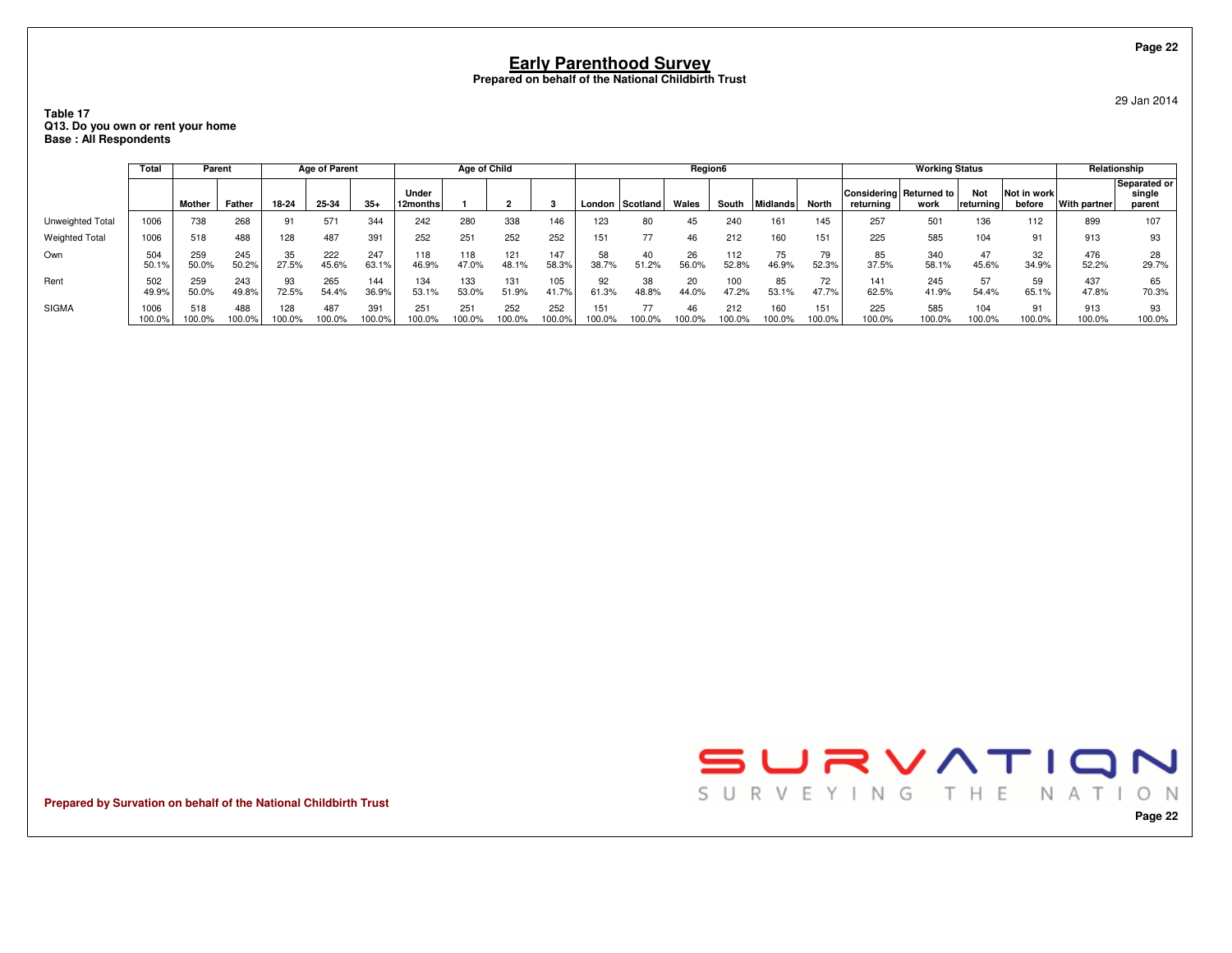29 Jan 2014

**Page 23**

**Table 18 Q14. Are you worried that you might have to cut back on other essentials to meet the rising cost of your rent / mortgage?Base : All Respondents**

|                         | <b>Total</b>   | Parent        |               |               | <b>Age of Parent</b> |               |                   | Age of Child |               |              |               |             | Region6     |               |              |                 |               | <b>Working Status</b>           |                         |                       |               | Relationship                     |
|-------------------------|----------------|---------------|---------------|---------------|----------------------|---------------|-------------------|--------------|---------------|--------------|---------------|-------------|-------------|---------------|--------------|-----------------|---------------|---------------------------------|-------------------------|-----------------------|---------------|----------------------------------|
|                         |                | Mother        | Father        | 18-24         | 25-34                | $35+$         | Under<br>12months |              |               |              | London        | Scotland    | Wales       | South         | Midlands     | North           | returning     | Considering Returned to<br>work | <b>Not</b><br>returning | Not in work<br>before | With partner  | Separated or<br>single<br>parent |
| <b>Unweighted Total</b> | 1006           | 738           | 268           | 9.            | 571                  | 344           | 242               | 280          | 338           | 146          | 123           | 80          | 45          | 240           | 161          | 145             | 257           | 501                             | 136                     | 112                   | 899           | 107                              |
| <b>Weighted Total</b>   | 1006           | 518           | 488           | 128           | 487                  | 391           | 252               | 251          | 252           | 252          | 151           | 77          | 46          | 212           | 160          | 151             | 225           | 585                             | 104                     | 91                    | 913           | 93                               |
| Yes                     | 595<br>59.1%   | 315<br>60.9%  | 280<br>57.3%  | 66<br>51.3%   | 302<br>61.9%         | 228<br>58.3%  | 143<br>56.8%      | 156<br>62.2% | 130<br>51.6%  | 166<br>66.0% | 10<br>72.7%   | 44<br>56.3% | 24<br>51 4% | 113<br>53.1%  | 97<br>60.6%  | 75<br>50.0%     | 153<br>67.9%  | 347<br>59.3%                    | 50<br>48.4%             | 44<br>48.8%           | 536<br>58.7%  | 59<br>63.1%                      |
| No                      | 411<br>40.9%   | 203<br>39.1%  | 209<br>42.7%  | 62<br>48.7%   | 186<br>38.1%         | 163<br>41.7%  | 109<br>43.2%      | 95<br>37.8%  | 122<br>48.4%  | 85<br>34.0%  | 41<br>27.3%   | 34<br>43.7% | 22<br>48.6% | 99<br>46.9%   | 63<br>39.4%  | 75<br>50.0%     | 72<br>32.1%   | 238<br>40.7%                    | 54<br>51.6%             | 47<br>51.2%           | 377<br>41.3%  | 34<br>36.9%                      |
| <b>SIGMA</b>            | 1006<br>100.0% | 518<br>100.0% | 488<br>100.0% | 128<br>100.0% | 487<br>00.0%         | 391<br>100.0% | 251<br>100.0%     | 251<br>00.0% | 252<br>100.0% | 252<br>00.0% | 151<br>100.0% | 77<br>00.0% | 100.0%      | 212<br>100.0% | 160<br>00.0% | 151<br>$00.0\%$ | 225<br>100.0% | 585<br>100.0%                   | 104<br>100.0%           | 91<br>100.0%          | 913<br>100.0% | 93<br>100.0%                     |

**Prepared by Survation on behalf of the National Childbirth Trust**

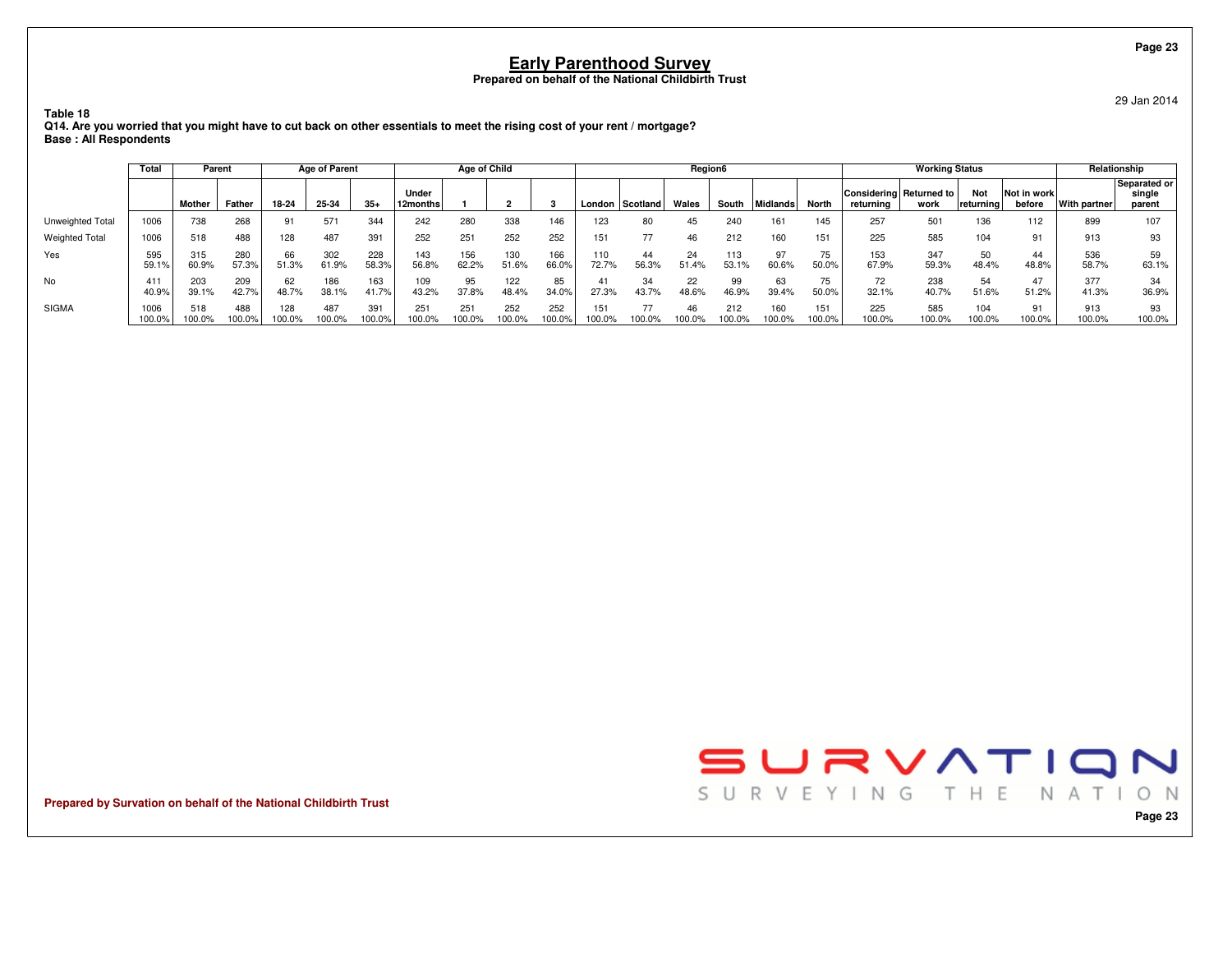29 Jan 2014

**Table 19 Q15.Please indicate which items you have felt under pressure to cut back on. - FoodBase : Respondents who are worried rising cost of rent / mortgage**

|                       | Total         | Parent        |              |              | <b>Age of Parent</b> |               |                   | Age of Child  |              |               |               |                   | Region6     |              |              |              |                                      | <b>Working Status</b> |                  |                       |               | Relationship                     |
|-----------------------|---------------|---------------|--------------|--------------|----------------------|---------------|-------------------|---------------|--------------|---------------|---------------|-------------------|-------------|--------------|--------------|--------------|--------------------------------------|-----------------------|------------------|-----------------------|---------------|----------------------------------|
|                       |               | Mother        | Father       | 18-24        | 25-34                | $35+$         | Under<br>12months |               |              |               |               | London   Scotland | Wales       | South        | Midlands     | North        | Considering Returned to<br>returning | work                  | Not<br>returning | Not in work<br>before | With partner  | Separated or<br>single<br>parent |
| Unweighted Total      | 592           | 441           | 151          | 44           | 351                  | 197           | 143               | 181           | 176          | 92            | 86            | 45                | 27          | 132          | 90           | 84           | 177                                  | 290                   | 67               | 58                    | 526           | 66                               |
| <b>Weighted Total</b> | 595           | 315           | 280          | 66           | 302                  | 228           | 143               | 156           | 130          | 166           | 110           | 44                | 24          | 113          | 97           | 75           | 153                                  | 347                   | 50               | 44                    | 536           | 59                               |
| Have                  | 487<br>81.9%  | 265<br>84.1%  | 222<br>79.5% | 55<br>83.2%  | 250<br>83.1%         | 182<br>80.1%  | 125<br>87.4%      | 132<br>84.7%  | 103<br>79.8% | 127<br>76.3%  | 70.5%         | 36<br>82.4%       | 19<br>79.0% | 96<br>85.3%  | 79<br>81.2%  | 65<br>85.7%  | 124<br>81.2%                         | 283<br>81.5%          | 43<br>84.8%      | 37<br>84.3%           | 434<br>81.0%  | 53<br>90.5%                      |
| Have not              | 107<br>18.1%  | 15.9%         | 57<br>20.5%  | 16.8%        | 51<br>16.9%          | 45<br>19.9%   | 12.6%             | 24<br>15.3%   | 26<br>20.2%  | 39<br>23.7%   | 32<br>29.5%   | 17.6%             | 21.0%       | 14.7%        | 18.8%        | 11<br>14.3%  | 29<br>18.8%                          | 64<br>18.5%           | 15.2%            | 15.7%                 | 102<br>19.0%  | 9.5%                             |
| <b>SIGMA</b>          | 595<br>100.0% | 315<br>100.0% | 280<br>00.0% | 66<br>100.0% | 302<br>100.0%        | 228<br>100.0% | 143<br>100.0%     | 156<br>100.0% | 130<br>00.0% | 166<br>100.0% | 110<br>100.0% | 44<br>00.0%       | 24<br>00.0% | 113<br>00.0% | 97<br>100.0% | 75<br>100.0% | 153<br>100.0%                        | 347<br>100.0%         | 50<br>100.0%     | 44<br>100.0%          | 536<br>100.0% | 59<br>100.0%                     |

**Prepared by Survation on behalf of the National Childbirth Trust**



**Page 24**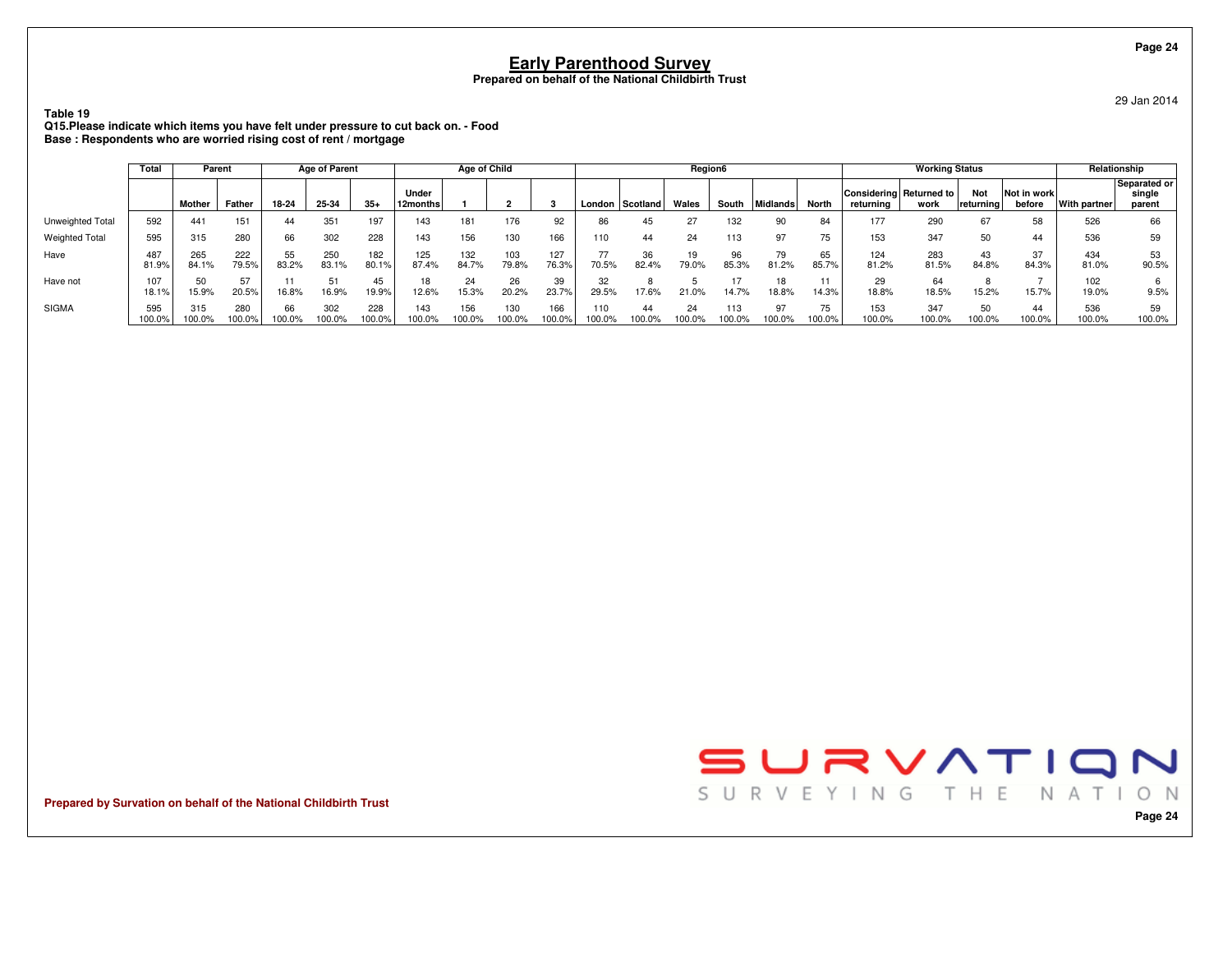**Table 20**

 **Q15.Please indicate which items you have felt under pressure to cut back on. - Energy BillsBase : Respondents who are worried rising cost of rent / mortgage**

|                       | Total         | Parent        |              |             | <b>Age of Parent</b> |               |                   | <b>Age of Child</b> |              |               |               |                   | Region6     |               |              |              |                                      | <b>Working Status</b> |                          |                       |               | Relationship                     |
|-----------------------|---------------|---------------|--------------|-------------|----------------------|---------------|-------------------|---------------------|--------------|---------------|---------------|-------------------|-------------|---------------|--------------|--------------|--------------------------------------|-----------------------|--------------------------|-----------------------|---------------|----------------------------------|
|                       |               | Mother        | Father       | 18-24       | 25-34                | $35+$         | Under<br>12months |                     |              |               |               | London   Scotland | Wales       | South         | Midlands     | North        | Considering Returned to<br>returning | work                  | <b>Not</b><br> returning | Not in work<br>before | With partner  | Separated or<br>single<br>parent |
| Unweighted Total      | 592           | 441           | 151          | 44          | 351                  | 197           | 143               | 181                 | 176          | 92            | 86            | 45                | 27          | 132           | 90           | 84           | 177                                  | 290                   | 67                       | 58                    | 526           | 66                               |
| <b>Weighted Total</b> | 595           | 315           | 280          | 66          | 302                  | 228           | 143               | 156                 | 130          | 166           | 110           | 44                | 24          | 113           | 97           | 75           | 153                                  | 347                   | 50                       | 44                    | 536           | 59                               |
| Have                  | 472<br>79.3%  | 247<br>78.3%  | 225<br>80.4% | 55<br>83.4% | 244<br>80.9%         | 173<br>76.0%  | 104<br>72.6%      | 129<br>82.3%        | 106<br>81.8% | 133<br>80.3%  | 84<br>76.5%   | 36<br>83.3%       | 23<br>98.1% | 85<br>75.5%   | 75<br>78.0%  | 62<br>82.3%  | 119<br>77.9%                         | 276<br>79.6%          | 41<br>82.0%              | 35<br>79.0%           | 420<br>78.3%  | 52<br>88.3%                      |
| Have not              | 123<br>20.7%  | 68<br>21.7%   | 55<br>19.6%  | 16.6%       | 58<br>19.1%          | 55<br>24.0%   | 39<br>27.4%       | 28<br>17.7%         | 24<br>18.2%  | 33<br>19.7%   | 26<br>23.5%   | 16.7%             | 1.9%        | 28<br>24.5%   | 21<br>22.0%  | 13<br>17.7%  | 34<br>22.1%                          | 20.4%                 | 18.0%                    | 21.0%                 | 116<br>21.7%  | 11.7%                            |
| <b>SIGMA</b>          | 595<br>100.0% | 315<br>100.0% | 280<br>00.0% | 66<br>00.0% | 302<br>00.0%         | 228<br>100.0% | 143<br>100.0%     | 156<br>100.0%       | 130<br>00.0% | 166<br>100.0% | 110<br>100.0% | 44<br>00.0%       | 24<br>00.0% | 113<br>100.0% | 97<br>100.0% | 75<br>100.0% | 153<br>100.0%                        | 347<br>100.0%         | 50<br>100.0%             | 44<br>100.0%          | 536<br>100.0% | 59<br>100.0%                     |

**Prepared by Survation on behalf of the National Childbirth Trust**



**Page 25**

29 Jan 2014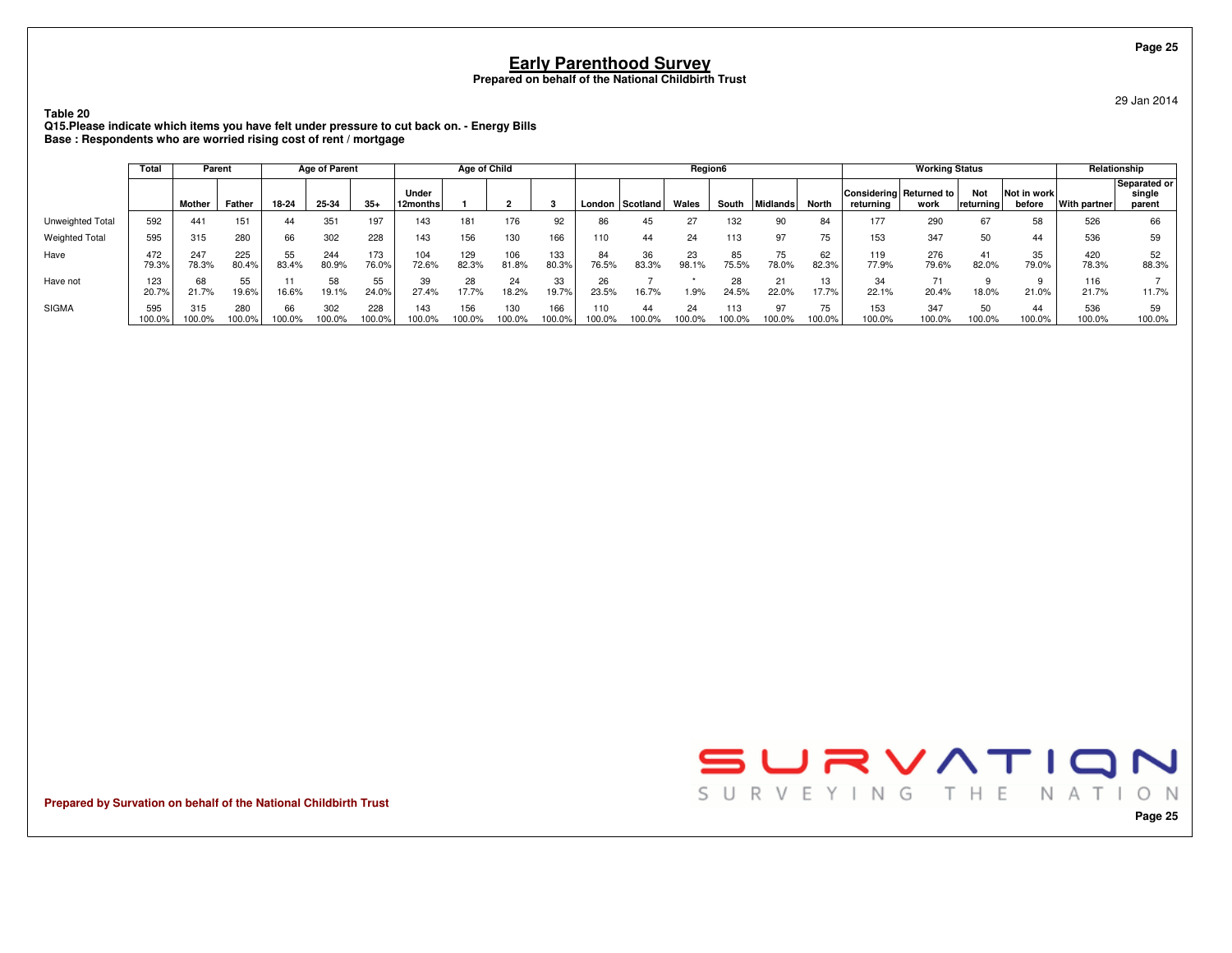**Table 21**

 **Q15.Please indicate which items you have felt under pressure to cut back on. - ChildcareBase : Respondents who are worried rising cost of rent / mortgage**

|                       | <b>Total</b>  | Parent        |               |             | <b>Age of Parent</b> |               |                   | Age of Child  |              |               |              |                 | Region6      |               |             |              |                                      | <b>Working Status</b> |                   |                       |               | Relationship                     |
|-----------------------|---------------|---------------|---------------|-------------|----------------------|---------------|-------------------|---------------|--------------|---------------|--------------|-----------------|--------------|---------------|-------------|--------------|--------------------------------------|-----------------------|-------------------|-----------------------|---------------|----------------------------------|
|                       |               | Mother        | Father        | 18-24       | 25-34                | $35+$         | Under<br>12months |               |              |               |              | London Scotland | Wales        | South         | Midlands    | <b>North</b> | Considering Returned to<br>returning | work                  | Not<br> returning | Not in work<br>before | With partner  | Separated or<br>single<br>parent |
| Unweighted Total      | 592           | 441           | 151           | 44          | 351                  | 197           | 143               | 181           | 176          | 92            | 86           | 45              |              | 132           | 90          | 84           | 177                                  | 290                   | 67                | 58                    | 526           | 66                               |
| <b>Weighted Total</b> | 595           | 315           | 280           | 66          | 302                  | 228           | 143               | 156           | 130          | 166           | 110          | 44              | 24           | 113           | 97          | 75           | 153                                  | 347                   | 50                | 44                    | 536           | 59                               |
| Have                  | 255<br>42.9%  | 130<br>41.4%  | 125<br>44.7%  | 27<br>40.9% | 126<br>41.7%         | 103<br>45.2%  | 60<br>41.9%       | 68<br>43.2%   | 57<br>43.7%  | 71<br>43.0%   | 43<br>39.4%  | 19<br>44.1%     | 24.3%        | 55<br>48.8%   | 56<br>58.3% | 30<br>39.3%  | 74<br>48.1%                          | 148<br>42.8%          | 20<br>40.4%       | 13<br>29.3%           | 228<br>42.6%  | 27<br>45.9%                      |
| Have not              | 339<br>57.1%  | 185<br>58.6%  | 155<br>55.3%  | 39<br>59.1% | 176<br>58.3%         | 125<br>54.8%  | 83<br>58.1%       | 89<br>56.8%   | 73<br>56.3%  | 95<br>57.0%   | 66<br>60.6%  | 24<br>55.9%     | 75.7%        | 58<br>51.2%   | 40<br>41.7% | 46<br>60.7%  | 80<br>51.9%                          | 198<br>57.2%          | 30<br>59.6%       | 31<br>70.7%           | 308<br>57.4%  | 32<br>54.1%                      |
| <b>SIGMA</b>          | 595<br>100.0% | 315<br>100.0% | 280<br>100.0% | 66<br>00.0% | 302<br>00.0%         | 228<br>100.0% | 143<br>100.0%     | 156<br>100.0% | 130<br>00.0% | 166<br>100.0% | 110<br>00.0% | 44<br>100.0%    | 24<br>100.0% | 113<br>100.0% | 97<br>00.0% | 75<br>00.0%  | 153<br>100.0%                        | 347<br>100.0%         | 50<br>100.0%      | 44<br>100.0%          | 536<br>100.0% | 59<br>100.0%                     |

**Prepared by Survation on behalf of the National Childbirth Trust**



29 Jan 2014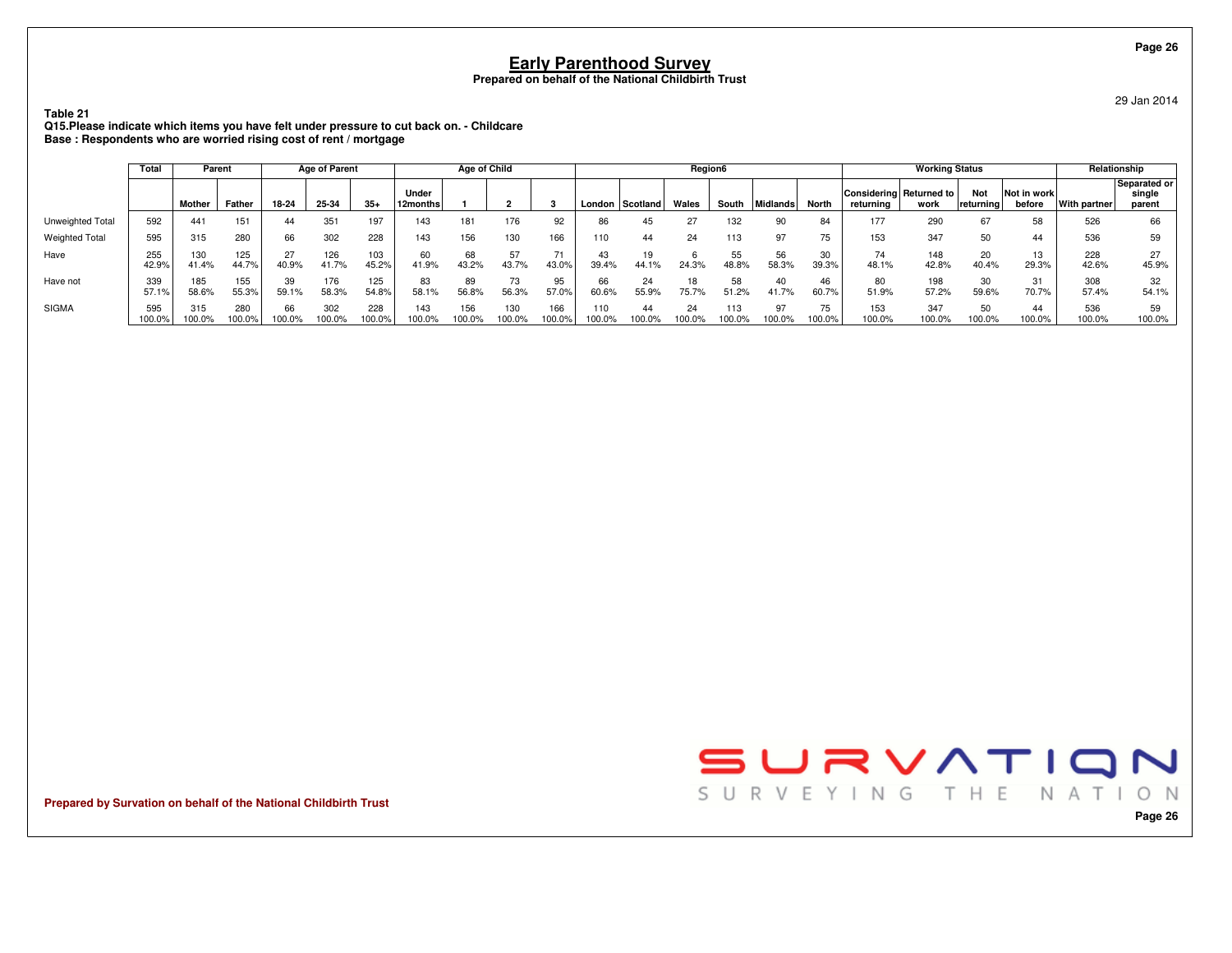29 Jan 2014

**Table 22 Q16.Have rising energy bills led to situations where you worried you might have to cut back on other essentials?Base : All Respondents**

|                       | Total          | Parent        |               |               | <b>Age of Parent</b> |               |                   | Age of Child    |               |               |              |                   | Region6     |               |               |                  |                                      | <b>Working Status</b> |                   |                       |               | Relationship                     |
|-----------------------|----------------|---------------|---------------|---------------|----------------------|---------------|-------------------|-----------------|---------------|---------------|--------------|-------------------|-------------|---------------|---------------|------------------|--------------------------------------|-----------------------|-------------------|-----------------------|---------------|----------------------------------|
|                       |                | Mother        | Father        | 18-24         | 25-34                | $35+$         | Under<br>12months |                 |               |               |              | London   Scotland | Wales       | South         | Midlands      | North            | Considering Returned to<br>returning | work                  | Not<br> returning | Not in work<br>before | With partner  | Separated or<br>single<br>parent |
| Unweighted Total      | 1006           | 738           | 268           | 9.            | 571                  | 344           | 242               | 280             | 338           | 146           | 123          | 80                | 45          | 240           | 161           | 145              | 257                                  | 501                   | 136               | 112                   | 899           | 107                              |
| <b>Weighted Total</b> | 1006           | 518           | 488           | 128           | 487                  | 391           | 252               | 251             | 252           | 252           | 151          | 77                |             | 212           | 160           | 151              | 225                                  | 585                   | 104               | 91                    | 913           | 93                               |
| Yes                   | 659<br>65.5%   | 352<br>68.1%  | 306<br>62.7%  | 100<br>78.5%  | 323<br>66.2%         | 236<br>60.3%  | 170<br>67.5%      | 170<br>67.6%    | 147<br>58.6%  | 172<br>68.3%  | 95<br>63.0%  | 55<br>71.6%       | 57.8%       | 123<br>57.9%  | 112<br>70.0%  | 88<br>58.4%      | 168<br>74.7%                         | 360<br>61.5%          | 67<br>64.1%       | 63<br>69.6%           | 587<br>64.3%  | 72<br>77.4%                      |
| No                    | 347<br>34.5%   | 165<br>31.9%  | 182<br>37.3%  | 28<br>21.5%   | 165<br>33.8%         | 155<br>39.7%  | 82<br>32.5%       | 82<br>32.4%     | 104<br>41.4%  | 80<br>31.7%   | 56<br>37.0%  | 22<br>28.4%       | 20<br>42.2% | 89<br>42.1%   | 48<br>30.0%   | 63<br>41.6%      | 57<br>25.3%                          | 225<br>38.5%          | 37<br>35.9%       | 28<br>30.4%           | 326<br>35.7%  | 21<br>22.6%                      |
| <b>SIGMA</b>          | 1006<br>100.0% | 518<br>100.0% | 488<br>100.0% | 128<br>100.0% | 487<br>$00.0\%$      | 391<br>100.0% | 252<br>100.0%     | 251<br>$00.0\%$ | 252<br>100.0% | 251<br>100.0% | 151<br>00.0% | 77<br>00.0%       | 00.0%       | 212<br>100.0% | 160<br>100.0% | 151<br>$'00.0\%$ | 225<br>100.0%                        | 585<br>100.0%         | 104<br>00.0%      | 91<br>00.0%           | 913<br>100.0% | 93<br>100.0%                     |

**Prepared by Survation on behalf of the National Childbirth Trust**



**Page 27**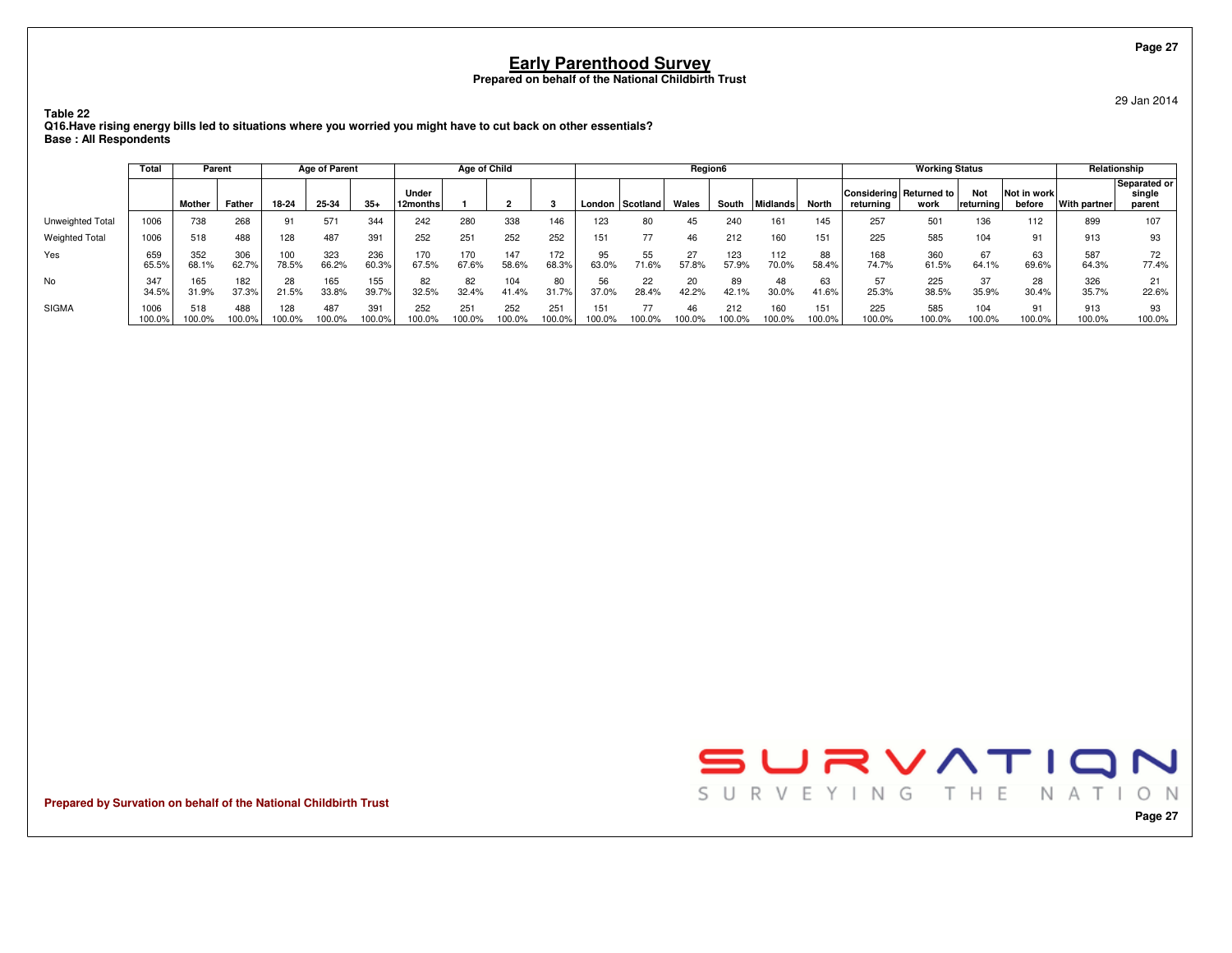29 Jan 2014

**Table 23 Q17.Please indicate which items you have felt under pressure to cut back on. - FoodBase : Respondents who are worried of rising energy bills**

|                       | Total         | Parent        |               | <b>Age of Parent</b> |              |               | Age of Child      |              |               |               |              | Region6     |              |               |              |             | <b>Working Status</b>                |               |                   | Relationship          |               |                                  |
|-----------------------|---------------|---------------|---------------|----------------------|--------------|---------------|-------------------|--------------|---------------|---------------|--------------|-------------|--------------|---------------|--------------|-------------|--------------------------------------|---------------|-------------------|-----------------------|---------------|----------------------------------|
|                       |               | Mother        | Father        | 18-24                | 25-34        | $35+$         | Under<br>12months |              |               |               | London       | Scotland    | Wales        | South         | Midlands     | North       | Considering Returned to<br>returning | work          | Not<br> returning | Not in work<br>before | With partner  | Separated or<br>single<br>parent |
| Unweighted Total      | 662           | 495           | 167           |                      | 383          | 209           | 168               | 189          | 207           | 98            | 79           | 56          | 29           | 149           | 104          | 92          | 189                                  | 310           | 87                | 76                    | 577           | 85                               |
| <b>Weighted Total</b> | 659           | 352           | 306           | 100                  | 323          | 236           | 170               | 170          | 147           | 172           | 95           | 55          | 27           | 123           | 112          | 88          | 168                                  | 360           | 67                | 63                    | 587           | 72                               |
| Have                  | 556<br>84.5%  | 307<br>87.2%  | 249<br>81.4%  | 81<br>81.0%          | 278<br>86.1% | 197<br>83.7%  | 144<br>85.1%      | 149<br>87.6% | 130<br>88.4%  | 133<br>77.4%  | 78<br>82.4%  | 49<br>88.9% | 68.3%        | 101<br>82.3%  | 92<br>82.6%  | 80<br>90.5% | 151<br>89.7%                         | 290<br>80.6%  | 58<br>87.3%       | 89.5%                 | 491<br>83.6%  | 66<br>91.3%                      |
| Have not              | 102<br>15.5%  | 12.8%         | 57<br>18.6%   | 19.0%                | 45<br>13.9%  | 38<br>16.3%   | 25<br>14.9%       | 21<br>12.4%  | 11.6%         | 39<br>22.6%   | 17.6%        | 1.1%        | 31           | 22<br>17.7%   | 19<br>17.4%  | 9.5%        | 10.3%                                | 70<br>19.4%   | 12.7%             | 10.5%                 | 96<br>16.4%   | 8.7%                             |
| <b>SIGMA</b>          | 659<br>100.0% | 352<br>100.0% | 306<br>100.0% | 100<br>100.0%        | 323<br>00.0% | 236<br>100.0% | 170<br>100.0%     | 170<br>00.0% | 147<br>100.0% | 172<br>100.0% | 95<br>100.0% | 55<br>00.0% | 27<br>100.0% | 123<br>100.0% | 112<br>00.0% | 88<br>00.0% | 168<br>100.0%                        | 360<br>100.0% | 67<br>100.0%      | 63<br>100.0%          | 587<br>100.0% | 72<br>100.0%                     |

**Prepared by Survation on behalf of the National Childbirth Trust**



**Page 28**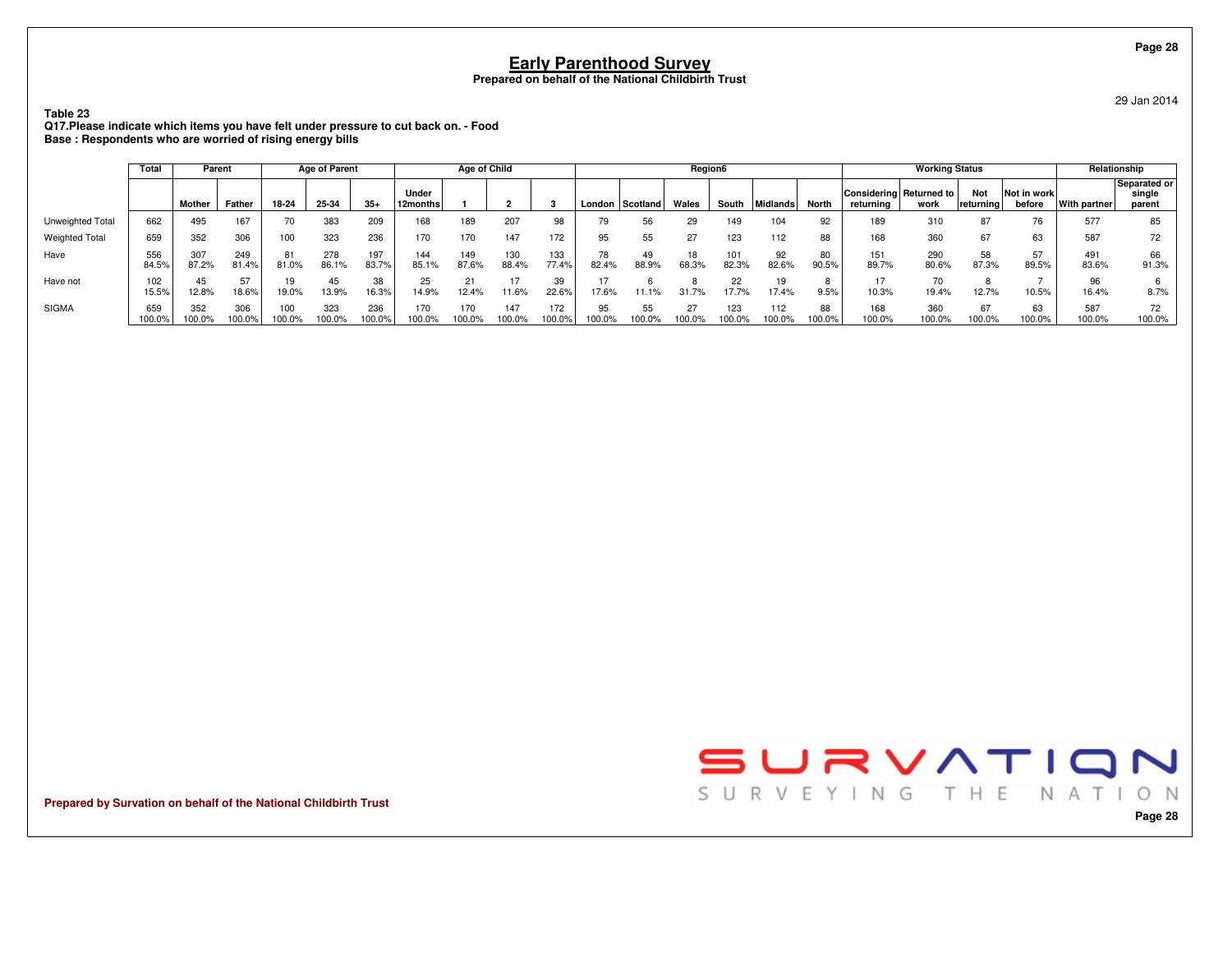**Table 24**

 **Q17.Please indicate which items you have felt under pressure to cut back on. - HousingBase : Respondents who are worried of rising energy bills**

|                       | Total         | Parent        |               | <b>Age of Parent</b> |              |               | <b>Age of Child</b> |               |              |               |              |                   | Region6 |               |               |              |                                      | <b>Working Status</b> |                         |                       | Relationship  |                                  |
|-----------------------|---------------|---------------|---------------|----------------------|--------------|---------------|---------------------|---------------|--------------|---------------|--------------|-------------------|---------|---------------|---------------|--------------|--------------------------------------|-----------------------|-------------------------|-----------------------|---------------|----------------------------------|
|                       |               | Mother        | Father        | 18-24                | 25-34        | $35+$         | Under<br>12months   |               |              |               |              | London   Scotland | Wales   | South         | Midlands      | North        | Considering Returned to<br>returnina | work                  | <b>Not</b><br>returning | Not in work<br>before | With partner  | Separated or<br>single<br>parent |
| Unweighted Total      | 662           | 495           | 167           | 70                   | 383          | 209           | 168                 | 189           | 207          | 98            | 79           | 56                | 29      | 149           | 104           | 92           | 189                                  | 310                   | 87                      | 76                    | 577           | 85                               |
| <b>Weighted Total</b> | 659           | 352           | 306           | 100                  | 323          | 236           | 170                 | 170           | 147          | 172           | 95           | 55                | 27      | 123           | 112           | 88           | 168                                  | 360                   | 67                      | 63                    | 587           | 72                               |
| Have                  | 260<br>39.5%  | 137<br>39.0%  | 123<br>40.0%  | 38<br>37.4%          | 134<br>41.5% | 88<br>37.5%   | 56<br>33.3%         | 76<br>44.8%   | 62<br>42.3%  | 65<br>37.9%   | 42.9%        | 24<br>42.5%       | 45.5%   | 38<br>30.9%   | 52<br>46.3%   | 40<br>45.7%  | 84<br>50.1%                          | 135<br>37.4%          | 21<br>31.8%             | 20<br>31.4%           | 226<br>38.5%  | 34<br>47.6%                      |
| Have not              | 399<br>60.5%  | 215<br>61.0%  | 184<br>60.0%  | 63<br>62.6%          | 189<br>58.5% | 147<br>62.5%  | 113<br>66.7%        | 94<br>55.2%   | 85<br>57.7%  | 107<br>62.1%  | 54<br>57.1%  | 32<br>57.5%       | 54.5%   | 85<br>69.1%   | 60<br>53.7%   | 48<br>54.3%  | 84<br>49.9%                          | 226<br>62.6%          | 46<br>68.2%             | 43<br>68.6%           | 361<br>61.5%  | 38<br>52.4%                      |
| <b>SIGMA</b>          | 659<br>100.0% | 352<br>100.0% | 306<br>100.0% | 100<br>00.0%         | 323<br>00.0% | 236<br>100.0% | 170<br>100.0%       | 170<br>100.0% | 147<br>00.0% | 172<br>100.0% | 95<br>100.0% | 55<br>00.0%       | 00.0%   | 123<br>100.0% | 112<br>100.0% | 88<br>100.0% | 168<br>100.0%                        | 360<br>100.0%         | 67<br>100.0%            | 63<br>100.0%          | 587<br>100.0% | 72<br>100.0%                     |

**Prepared by Survation on behalf of the National Childbirth Trust**





**Page 29**

**Page 29**

29 Jan 2014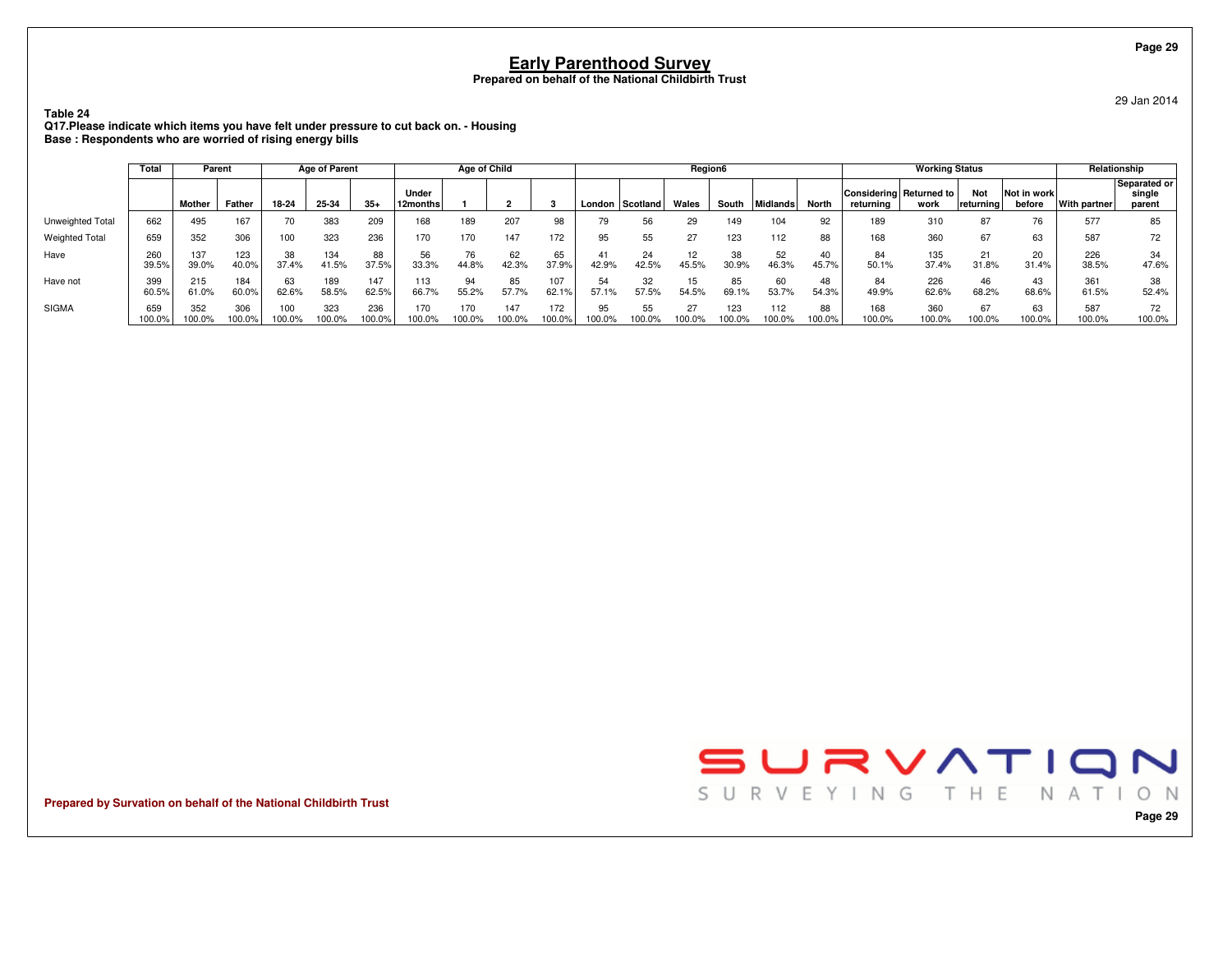29 Jan 2014

**Table 25 Q17.Please indicate which items you have felt under pressure to cut back on. - ChildcareBase : Respondents who are worried of rising energy bills**

|                       | Total         | Parent        |              |               | <b>Age of Parent</b> |               | Age of Child      |              |               |              |             |                 | Region6      |               |                 |              |               | <b>Working Status</b>           |                   |                       | Relationship  |                                  |
|-----------------------|---------------|---------------|--------------|---------------|----------------------|---------------|-------------------|--------------|---------------|--------------|-------------|-----------------|--------------|---------------|-----------------|--------------|---------------|---------------------------------|-------------------|-----------------------|---------------|----------------------------------|
|                       |               | Mother        | Father       | 18-24         | 25-34                | $35+$         | Under<br>12months |              |               |              |             | London Scotland | Wales        | South         | Midlands        | <b>North</b> | returnina     | Considering Returned to<br>work | Not<br> returning | Not in work<br>before | With partner  | Separated or<br>single<br>parent |
| Unweighted Total      | 662           | 495           | 167          | 70            | 383                  | 209           | 168               | 189          | 207           | 98           | 79          | 56              | 29           | 149           | 104             | 92           | 189           | 310                             | 87                | 76                    | 577           | 85                               |
| <b>Weighted Total</b> | 659           | 352           | 306          | 100           | 323                  | 236           | 170               | 170          | 147           | 172          | 95          | 55              | 27           | 123           | 112             | 88           | 168           | 360                             | 67                | 63                    | 587           | 72                               |
| Have                  | 232<br>35.2%  | 127<br>36.1%  | 105<br>34.2% | 26<br>25.5%   | 114<br>35.4%         | 92<br>39.1%   | 43<br>25.5%       | 65<br>38.4%  | 55<br>37.6%   | 68<br>39.5%  | 36<br>38.1% | 16<br>29.6%     | 25.1%        | 45<br>36.4%   | 52<br>46.3%     | 29<br>32.6%  | 67<br>39.8%   | 132<br>36.5%                    | 21<br>32.0%       | 12<br>18.6%           | 200<br>34.2%  | 31<br>43.5%                      |
| Have not              | 427<br>64.8%  | 225<br>63.9%  | 202<br>65.8% | 74.5%         | 209<br>64.6%         | 143<br>60.9%  | 126<br>74.5%      | 105<br>61.6% | 92<br>62.4%   | 104<br>60.5% | 59<br>61.9% | 39<br>70.4%     | 20<br>74.9%  | 78<br>63.6%   | 60<br>53.7%     | 59<br>67.4%  | 101<br>60.2%  | 229<br>63.5%                    | 45<br>68.0%       | 52<br>81.4%           | 386<br>65.8%  | 56.5%                            |
| <b>SIGMA</b>          | 659<br>100.0% | 352<br>100.0% | 306<br>00.0% | 100<br>100.0% | 323<br>00.0%         | 236<br>100.0% | 170<br>100.0%     | 170<br>00.0% | 147<br>100.0% | 172<br>00.0% | 95<br>00.0% | 55<br>00.0%     | 27<br>100.0% | 123<br>100.0% | 112<br>$00.0\%$ | 88<br>100.0% | 168<br>100.0% | 360<br>100.0%                   | 67<br>100.0%      | 63<br>100.0%          | 587<br>100.0% | 72<br>100.0%                     |

**Prepared by Survation on behalf of the National Childbirth Trust**



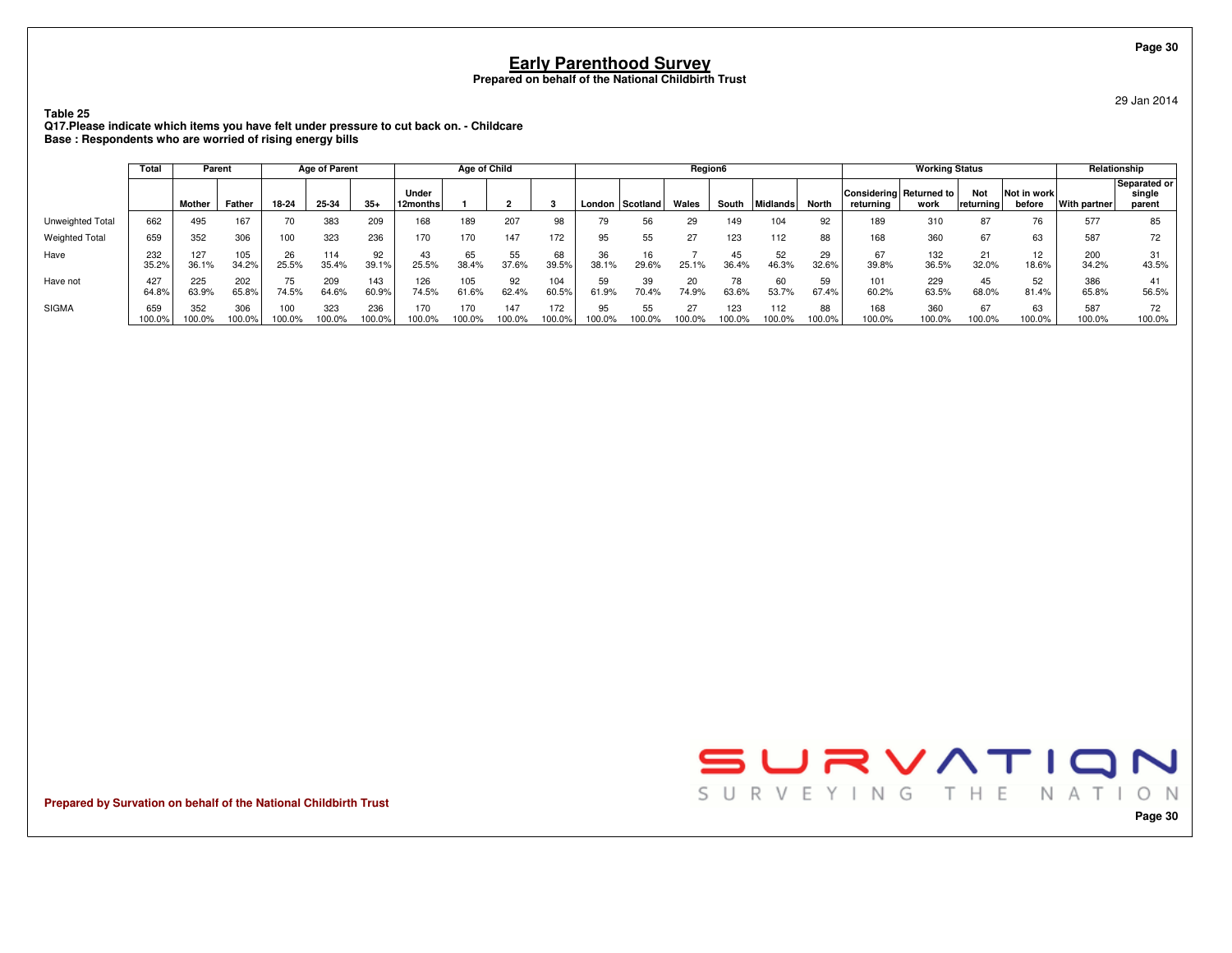29 Jan 2014

**Page 31**

**Table 26 Q18. When you or your partner were at home with your youngest child on maternity / paternity leave, did the cost of energy bills causeyou to turn the heating down or switch it off at all while at home during the day?Base : All Answering**

|                       | Total         | Parent        |              | <b>Age of Parent</b> |               | Age of Child |                   |  |  |                                                      |                 | Region6  |              |                     |              |             | <b>Working Status</b>                |               |                          | Relationship          |                      |                                  |
|-----------------------|---------------|---------------|--------------|----------------------|---------------|--------------|-------------------|--|--|------------------------------------------------------|-----------------|----------|--------------|---------------------|--------------|-------------|--------------------------------------|---------------|--------------------------|-----------------------|----------------------|----------------------------------|
|                       |               | <b>Mother</b> | Father       | 18-24                | 25-34         | $35+$        | Under<br>12months |  |  |                                                      | London          | Scotland | Wales        | South               | Midlands     | <b>Nort</b> | Considering Returned to<br>returning | work          | Not<br>returning         | Not in work<br>before | <b>With partner!</b> | Separated or<br>single<br>parent |
| Unweighted Total      | 242           | 184           | 58           | 30                   | 151           | 61           | 242               |  |  |                                                      | 26              |          | 13           | 60                  | 45           | 27          | 109                                  |               | 30                       | 32                    | 229                  |                                  |
| <b>Weighted Total</b> | 252           | 135           | 116          | 49                   | 125           | 78           | 252               |  |  |                                                      | 34              |          | 14           | 50                  | 47           | 38          | 94                                   | 105           | 23                       | 29                    | 238                  | 13                               |
| Yes                   | 143<br>57.0%  | 92<br>67.8%   | 52<br>44.5%  | 34<br>70.5%          | 74<br>59.3%   | 35<br>45.2%  | 143<br>57.0%      |  |  | $\overline{\phantom{0}}$<br>$\overline{\phantom{a}}$ | 16<br>45.8%     | 87.8%    | 60.5%        | 28<br>56.7%         | 29<br>62.1%  | 15<br>39.8% | 69<br>73.8%                          | 42<br>40.2%   | 12<br>53.0%              | 19<br>67.3%           | 134<br>56.2%         | 71.1%                            |
| No                    | 83<br>33.0%   | 39<br>28.5%   | 44<br>38.2%  | 10.3%                | 37.9%         | 31<br>39.2%  | 83<br>33.0%       |  |  | $\overline{\phantom{a}}$                             | 16<br>48.1%     | 6.8%     | 39.5%        | 37.7%               | 12<br>25.7%  | 10<br>26.8% | 20<br>21.5%                          | 45<br>43.1%   | 11<br>47.0%              | 22.2%                 | 80<br>33.5%          | 24.3%                            |
| Not Applicable        | 25<br>10.0%   | 3.7%          | 20<br>17.3%  | 19.2%                | 2.8%          | 12<br>15.6%  | 25<br>10.0%       |  |  | $\overline{\phantom{a}}$<br>$\overline{\phantom{a}}$ | 6.1%            | 5.4%     |              | 5.5%                | 12.2%        | 13<br>33.5% | 4.8%                                 | 16.7%         | $\overline{\phantom{a}}$ | 10.5%                 | 24<br>10.3%          | 4.6%                             |
| <b>SIGMA</b>          | 251<br>100.0% | 135<br>100.0% | 116<br>00.0% | 49<br>100.0%         | 125<br>100.0% | 78<br>00.0%  | 251<br>100.0%     |  |  |                                                      | $100.0^{\circ}$ | 00.0%    | 14<br>100.0% | 50<br>$100.0^\circ$ | 47<br>'00.0% | 38<br>00.0% | 94<br>100.0%                         | 105<br>100.0% | 23<br>100.0%             | 29<br>100.0%          | 238<br>100.0%        | 100.0%                           |

**Prepared by Survation on behalf of the National Childbirth Trust**